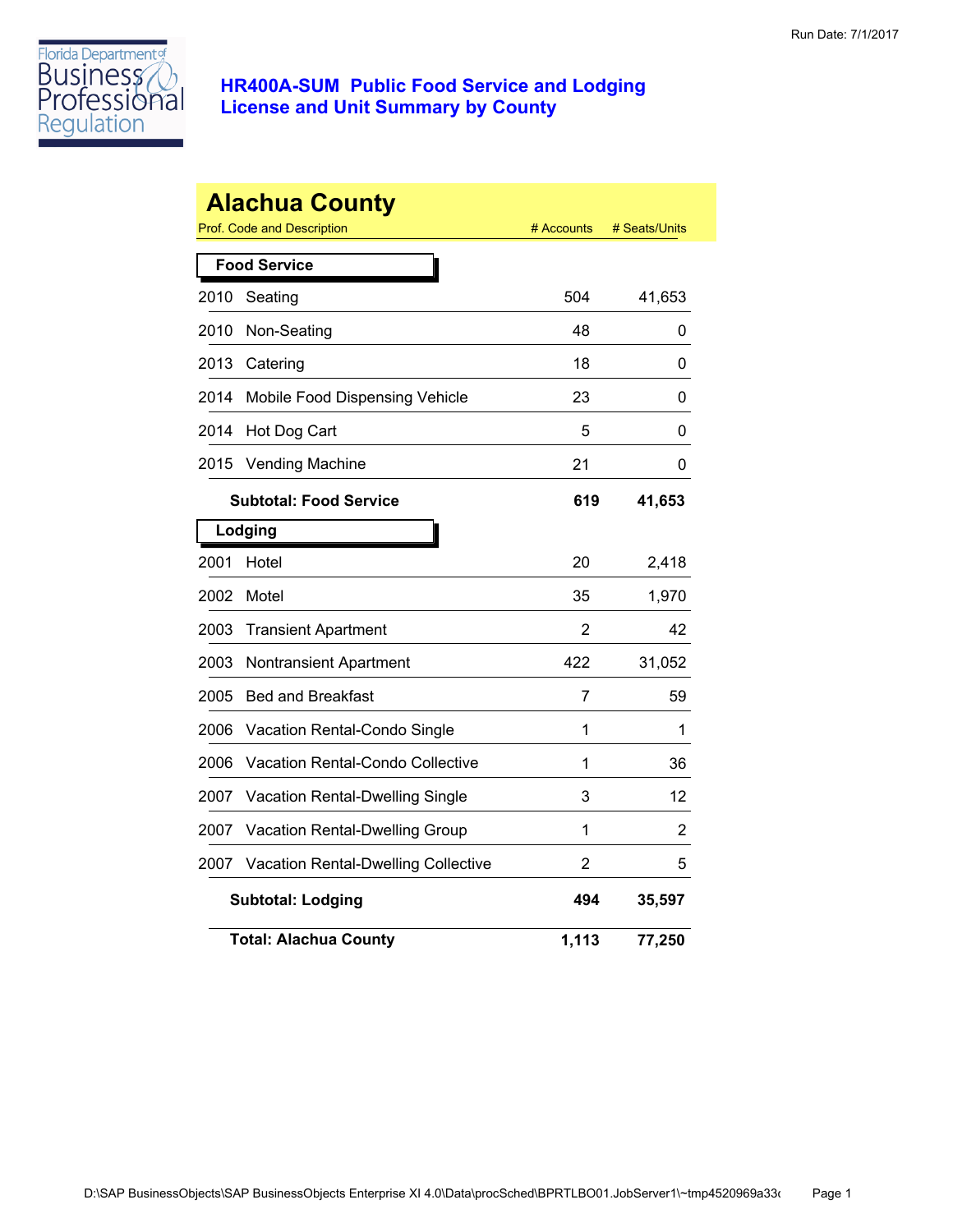

|      | <b>Baker County</b><br>Prof. Code and Description | $#$ Accounts | # Seats/Units |
|------|---------------------------------------------------|--------------|---------------|
|      | <b>Food Service</b>                               |              |               |
| 2010 | Seating                                           | 31           | 2,303         |
|      | 2010 Non-Seating                                  | 4            | 0             |
|      | 2014 Mobile Food Dispensing Vehicle               | 7            | 0             |
| 2015 | Vending Machine                                   | 2            | 0             |
|      | <b>Subtotal: Food Service</b>                     | 44           | 2,303         |
|      | Lodging                                           |              |               |
| 2002 | Motel                                             | 3            | 147           |
|      | 2003 Nontransient Apartment                       | 2            | 102           |
|      | <b>Subtotal: Lodging</b>                          | 5            | 249           |
|      | <b>Total: Baker County</b>                        | 49           | 2,552         |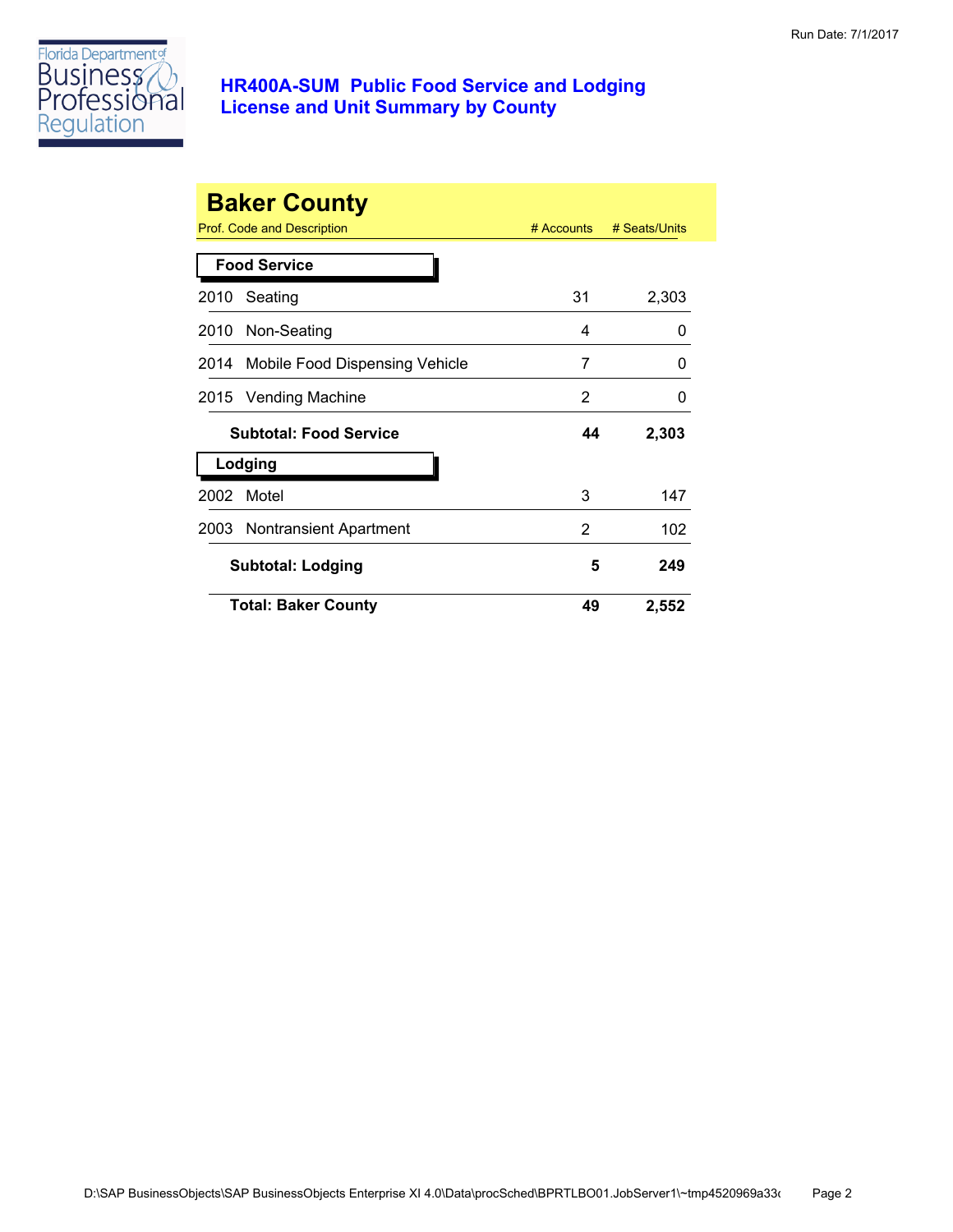

|      | <b>Bay County</b><br><b>Prof. Code and Description</b> | # Accounts | # Seats/Units |
|------|--------------------------------------------------------|------------|---------------|
|      | <b>Food Service</b>                                    |            |               |
| 2010 | Seating                                                | 571        | 58,876        |
| 2010 | Non-Seating                                            | 72         | 0             |
| 2013 | Catering                                               | 19         | 0             |
| 2014 | Mobile Food Dispensing Vehicle                         | 37         | 0             |
| 2014 | Hot Dog Cart                                           | 5          | 0             |
|      | <b>Subtotal: Food Service</b>                          | 704        | 58,876        |
|      | Lodging                                                |            |               |
| 2001 | Hotel                                                  | 24         | 2,761         |
| 2002 | Motel                                                  | 101        | 5,315         |
| 2003 | <b>Transient Apartment</b>                             | 3          | 76            |
| 2003 | Nontransient Apartment                                 | 171        | 9,373         |
| 2006 | Vacation Rental-Condo Single                           | 127        | 822           |
| 2006 | Vacation Rental-Condo Group                            | 79         | 5,458         |
| 2006 | Vacation Rental-Condo Collective                       | 176        | 2,337         |
| 2007 | Vacation Rental-Dwelling Single                        | 61         | 175           |
| 2007 | Vacation Rental-Dwelling Group                         | 4          | 29            |
| 2007 | <b>Vacation Rental-Dwelling Collective</b>             | 50         | 523           |
| 2022 | Timeshare Project-Timeshare Proj Group                 | 1          | 95            |
|      | <b>Subtotal: Lodging</b>                               | 797        | 26,964        |
|      | <b>Total: Bay County</b>                               | 1,501      | 85,840        |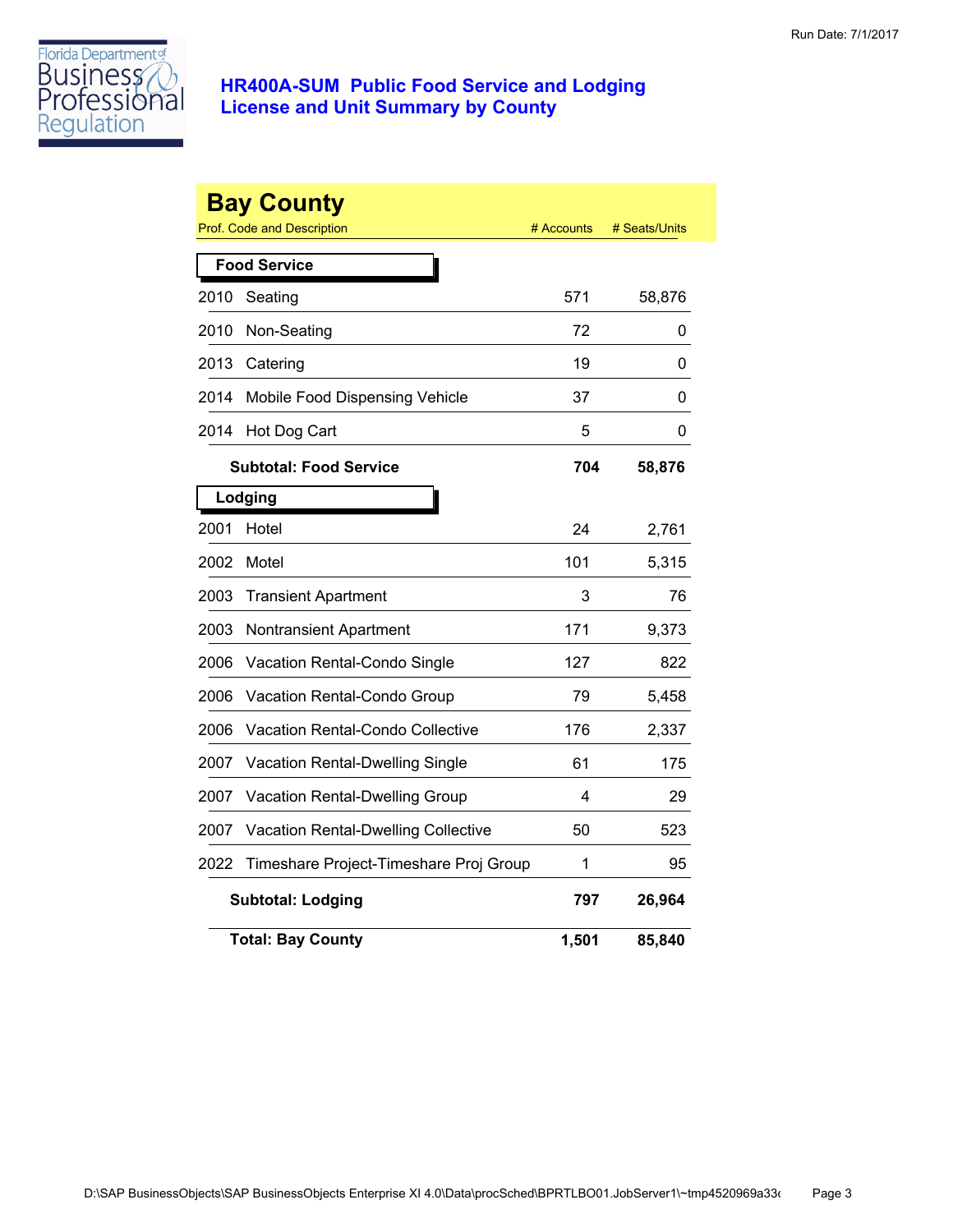

|      | <b>Bradford County</b>        |              |               |
|------|-------------------------------|--------------|---------------|
|      | Prof. Code and Description    | $#$ Accounts | # Seats/Units |
|      | <b>Food Service</b>           |              |               |
| 2010 | Seating                       | 35           | 2,916         |
| 2010 | Non-Seating                   | 2            | 0             |
| 2013 | Catering                      | 2            | O             |
|      | <b>Subtotal: Food Service</b> | 39           | 2,916         |
|      | Lodging                       |              |               |
| 2001 | Hotel                         | 1            | 29            |
| 2002 | Motel                         | 10           | 337           |
| 2003 | <b>Transient Apartment</b>    | 2            | 10            |
| 2003 | <b>Nontransient Apartment</b> | 11           | 470           |
| 2005 | <b>Bed and Breakfast</b>      | 1            | 7             |
|      | <b>Subtotal: Lodging</b>      | 25           | 853           |
|      | <b>Total: Bradford County</b> | 64           | 3,769         |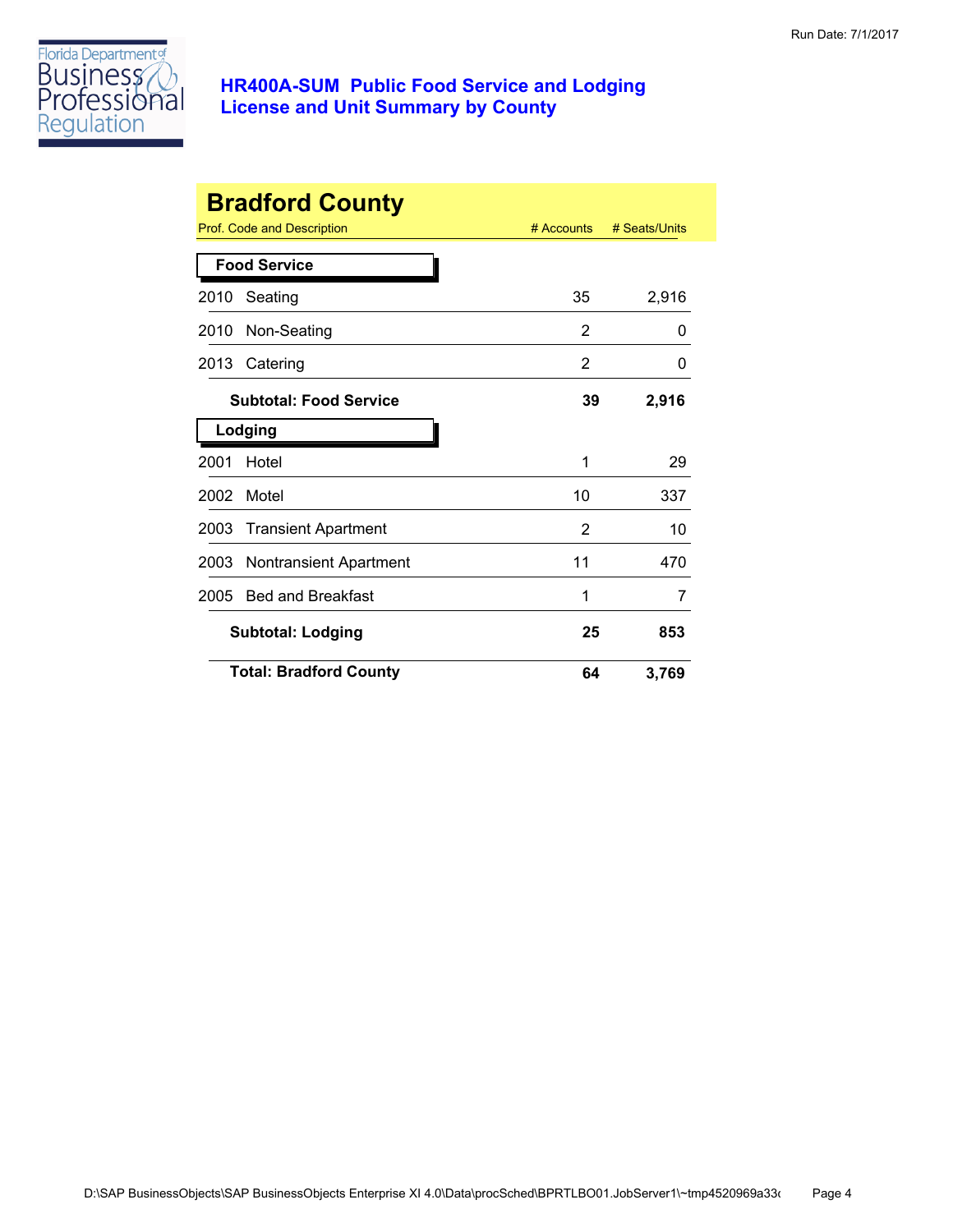

|      | <b>Brevard County</b><br>Prof. Code and Description | # Accounts | # Seats/Units |
|------|-----------------------------------------------------|------------|---------------|
|      | <b>Food Service</b>                                 |            |               |
| 2010 | Seating                                             | 1,150      | 107,846       |
| 2010 | Non-Seating                                         | 108        | 0             |
| 2013 | Catering                                            | 25         | 0             |
| 2014 | Mobile Food Dispensing Vehicle                      | 52         | 0             |
| 2014 | Hot Dog Cart                                        | 9          | 0             |
| 2015 | <b>Vending Machine</b>                              | 15         | 0             |
|      | <b>Subtotal: Food Service</b>                       | 1,359      | 107,846       |
|      | Lodging                                             |            |               |
| 2001 | Hotel                                               | 33         | 3,870         |
| 2002 | Motel                                               | 77         | 5,448         |
| 2003 | <b>Transient Apartment</b>                          | 34         | 421           |
| 2003 | Nontransient Apartment                              | 400        | 23,882        |
| 2005 | <b>Bed and Breakfast</b>                            | 11         | 57            |
| 2006 | Vacation Rental-Condo Single                        | 124        | 248           |
| 2006 | Vacation Rental-Condo Group                         | 28         | 1,140         |
| 2006 | Vacation Rental-Condo Collective                    | 25         | 552           |
| 2007 | <b>Vacation Rental-Dwelling Single</b>              | 82         | 98            |
| 2007 | Vacation Rental-Dwelling Group                      | 9          | 103           |
| 2007 | <b>Vacation Rental-Dwelling Collective</b>          | 17         | 37            |
|      | <b>Subtotal: Lodging</b>                            | 840        | 35,856        |
|      | <b>Total: Brevard County</b>                        | 2,199      | 143,702       |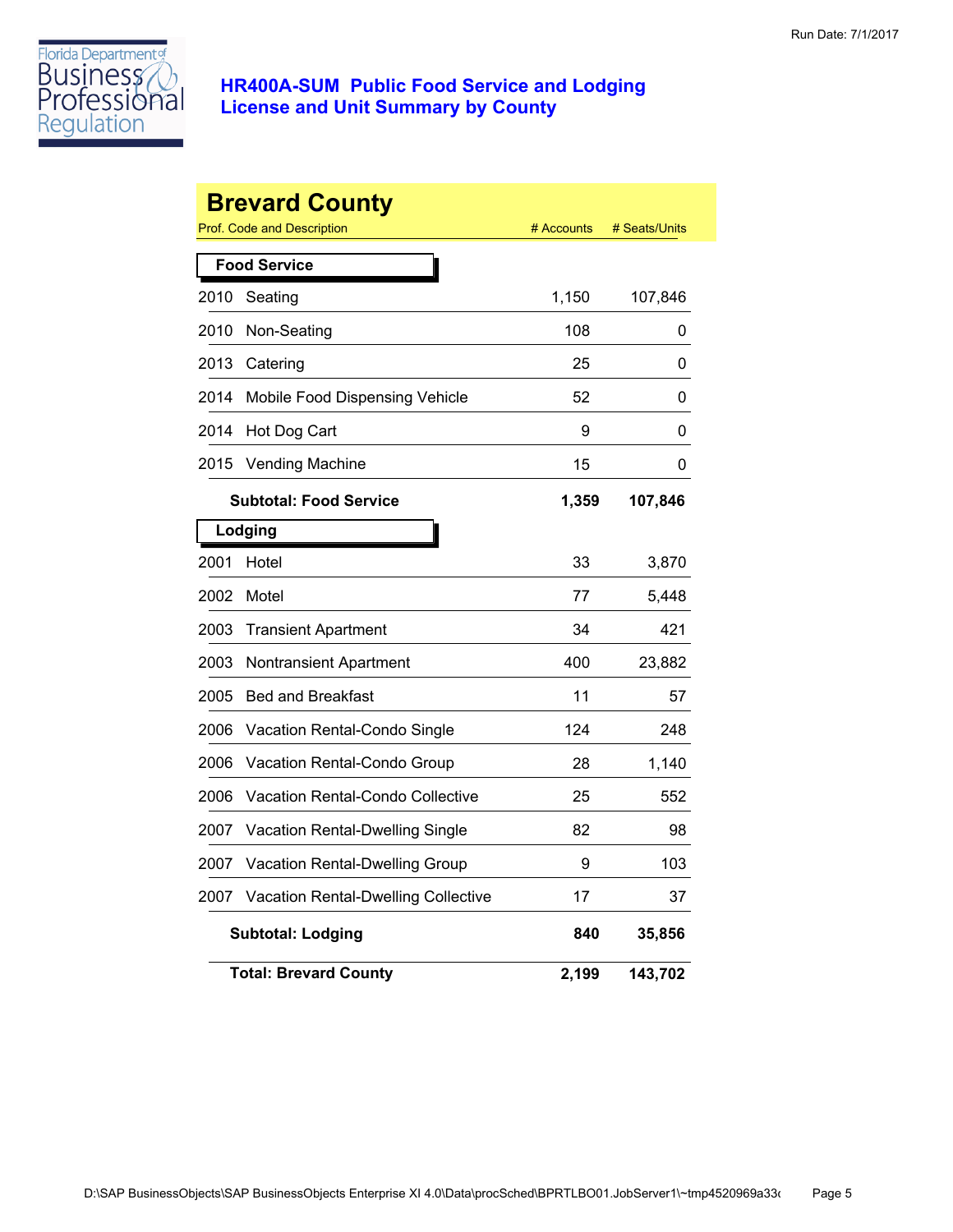

|      | <b>Broward County</b>                      |            |               |
|------|--------------------------------------------|------------|---------------|
|      | Prof. Code and Description                 | # Accounts | # Seats/Units |
|      | <b>Food Service</b>                        |            |               |
| 2010 | Seating                                    | 3,768      | 348,536       |
| 2010 | Non-Seating                                | 573        | 0             |
| 2012 | Theme Park Food Cart                       | 1          | 7             |
| 2013 | Catering                                   | 128        | 0             |
| 2014 | Mobile Food Dispensing Vehicle             | 152        | 0             |
| 2014 | Hot Dog Cart                               | 23         | 0             |
| 2015 | <b>Vending Machine</b>                     | 30         | 0             |
|      | <b>Subtotal: Food Service</b>              | 4,675      | 348,543       |
|      | Lodging                                    |            |               |
| 2001 | Hotel                                      | 162        | 25,260        |
| 2002 | Motel                                      | 229        | 7,028         |
| 2003 | <b>Transient Apartment</b>                 | 177        | 2,604         |
| 2003 | <b>Nontransient Apartment</b>              | 2,601      | 111,832       |
| 2005 | <b>Bed and Breakfast</b>                   | 12         | 56            |
| 2006 | Vacation Rental-Condo Single               | 64         | 1,177         |
| 2006 | Vacation Rental-Condo Group                | 48         | 2,452         |
| 2006 | Vacation Rental-Condo Collective           | 13         | 35            |
| 2007 | <b>Vacation Rental-Dwelling Single</b>     | 418        | 516           |
| 2007 | <b>Vacation Rental-Dwelling Group</b>      | 21         | 80            |
| 2007 | <b>Vacation Rental-Dwelling Collective</b> | 112        | 518           |
| 2022 | Timeshare Project-Timeshare Proj Single    | 1          | 92            |
|      | <b>Subtotal: Lodging</b>                   | 3,858      | 151,650       |
|      | <b>Total: Broward County</b>               | 8,533      | 500,193       |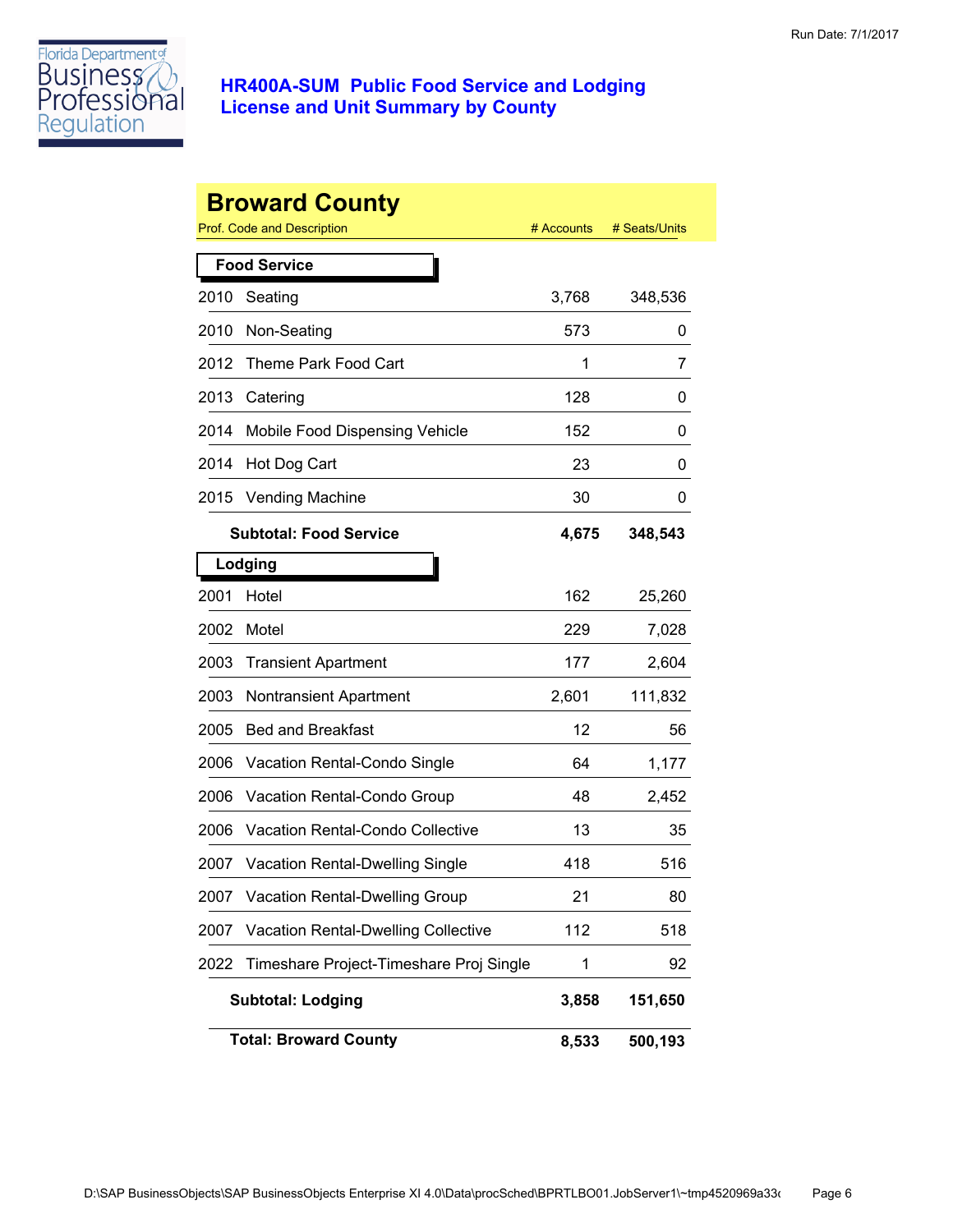

| <b>Calhoun County</b><br>Prof. Code and Description | # Accounts | # Seats/Units |
|-----------------------------------------------------|------------|---------------|
| <b>Food Service</b>                                 |            |               |
| Seating<br>2010                                     | 18         | 1,347         |
| 2010 Non-Seating                                    | 1          | O             |
| 2014 Mobile Food Dispensing Vehicle                 | 2          | O             |
| <b>Subtotal: Food Service</b>                       | 21         | 1,347         |
| Lodging                                             |            |               |
| Motel<br>2002                                       | 2          | 24            |
| 2003 Nontransient Apartment                         | 4          | 102           |
| Subtotal: Lodging                                   | 6          | 126           |
| <b>Total: Calhoun County</b>                        | 27         | 1,473         |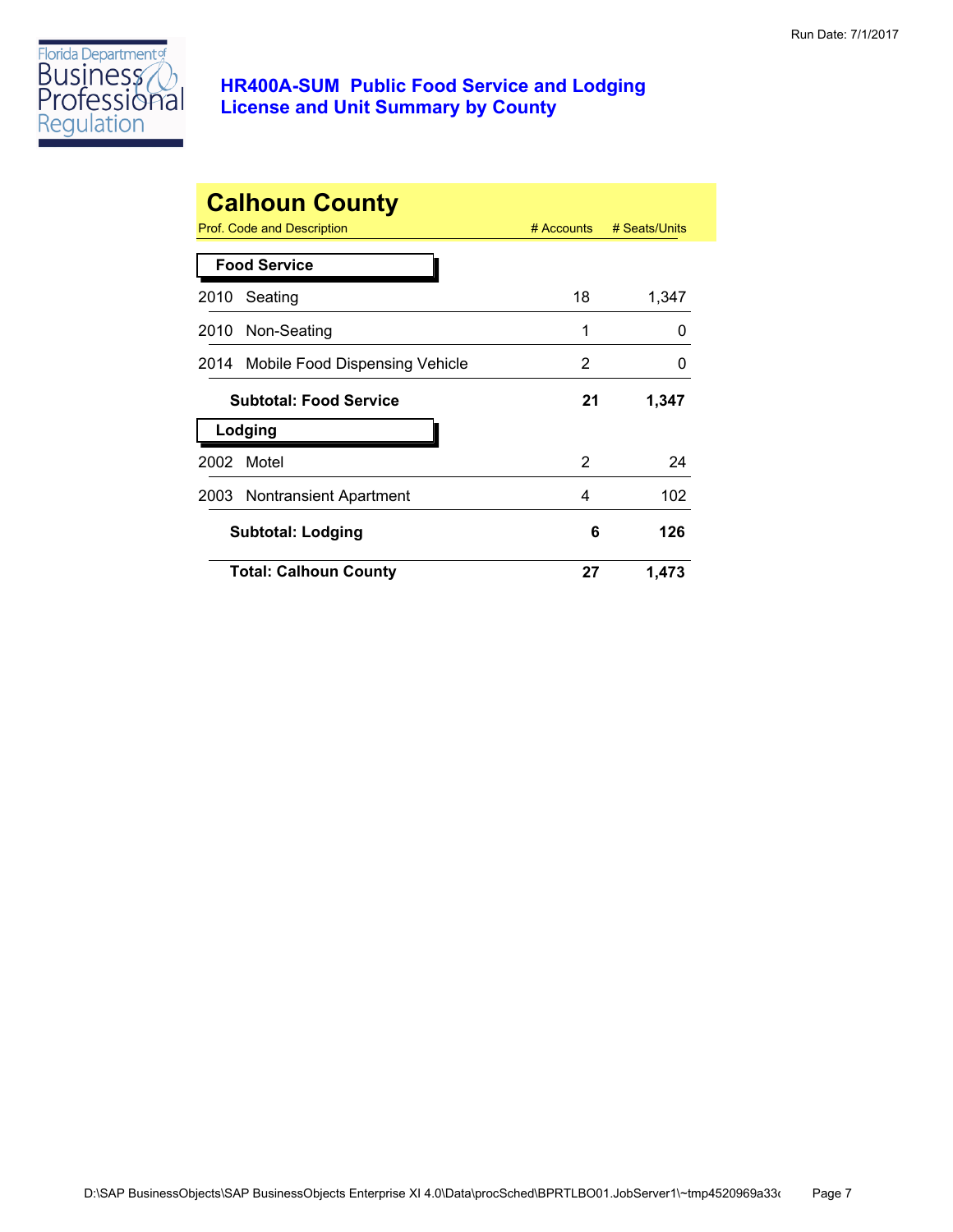

|      | <b>Charlotte County</b><br>Prof. Code and Description | # Accounts | # Seats/Units |
|------|-------------------------------------------------------|------------|---------------|
|      | <b>Food Service</b>                                   |            |               |
| 2010 | Seating                                               | 318        | 34,031        |
| 2010 | Non-Seating                                           | 37         | 0             |
| 2013 | Catering                                              | 2          | 0             |
| 2014 | Mobile Food Dispensing Vehicle                        | 16         | 0             |
| 2014 | Hot Dog Cart                                          | 6          | 0             |
| 2015 | <b>Vending Machine</b>                                | 1          | 0             |
|      | <b>Subtotal: Food Service</b>                         | 380        | 34,031        |
|      | Lodging                                               |            |               |
| 2001 | Hotel                                                 | 9          | 837           |
| 2002 | Motel                                                 | 18         | 682           |
| 2003 | <b>Transient Apartment</b>                            | 9          | 77            |
| 2003 | Nontransient Apartment                                | 31         | 2,396         |
| 2005 | <b>Bed and Breakfast</b>                              | 2          | 10            |
| 2006 | Vacation Rental-Condo Single                          | 11         | 80            |
| 2006 | Vacation Rental-Condo Group                           | 16         | 417           |
| 2006 | Vacation Rental-Condo Collective                      | 13         | 208           |
| 2007 | Vacation Rental-Dwelling Single                       | 37         | 154           |
| 2007 | Vacation Rental-Dwelling Group                        | 1          | 13            |
| 2007 | <b>Vacation Rental-Dwelling Collective</b>            | 31         | 358           |
|      | <b>Subtotal: Lodging</b>                              | 178        | 5,232         |
|      | <b>Total: Charlotte County</b>                        | 558        | 39,263        |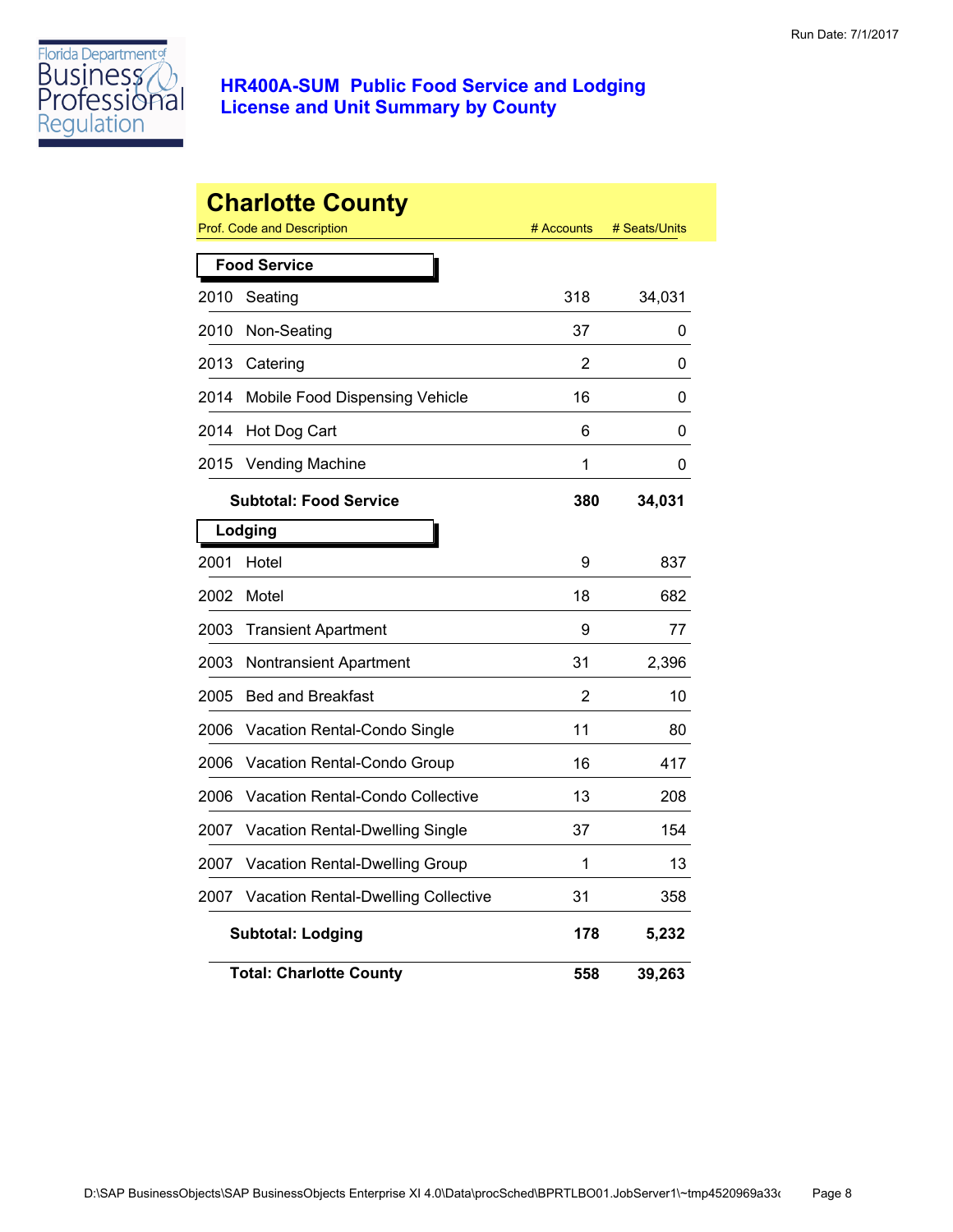

|      | <b>Citrus County</b><br><b>Prof. Code and Description</b> | # Accounts     | # Seats/Units |
|------|-----------------------------------------------------------|----------------|---------------|
|      | <b>Food Service</b>                                       |                |               |
| 2010 | Seating                                                   | 247            | 19,939        |
| 2010 | Non-Seating                                               | 17             | 0             |
| 2013 | Catering                                                  | 2              | 0             |
| 2014 | Mobile Food Dispensing Vehicle                            | 23             | 0             |
| 2014 | Hot Dog Cart                                              | 9              | 0             |
| 2015 | <b>Vending Machine</b>                                    | 2              | 0             |
|      | <b>Subtotal: Food Service</b>                             | 300            | 19,939        |
|      | Lodging                                                   |                |               |
| 2001 | Hotel                                                     | 4              | 191           |
| 2002 | Motel                                                     | 21             | 1,039         |
| 2003 | <b>Transient Apartment</b>                                | 10             | 76            |
| 2003 | <b>Nontransient Apartment</b>                             | 35             | 1,132         |
| 2005 | <b>Bed and Breakfast</b>                                  | 3              | 14            |
| 2006 | Vacation Rental-Condo Single                              | 4              | 4             |
| 2006 | <b>Vacation Rental-Condo Collective</b>                   | 1              | 5             |
| 2007 | Vacation Rental-Dwelling Single                           | 43             | 56            |
| 2007 | Vacation Rental-Dwelling Group                            | $\overline{2}$ | 7             |
| 2007 | <b>Vacation Rental-Dwelling Collective</b>                | 13             | 158           |
|      | <b>Subtotal: Lodging</b>                                  | 136            | 2,682         |
|      | <b>Total: Citrus County</b>                               | 436            | 22,621        |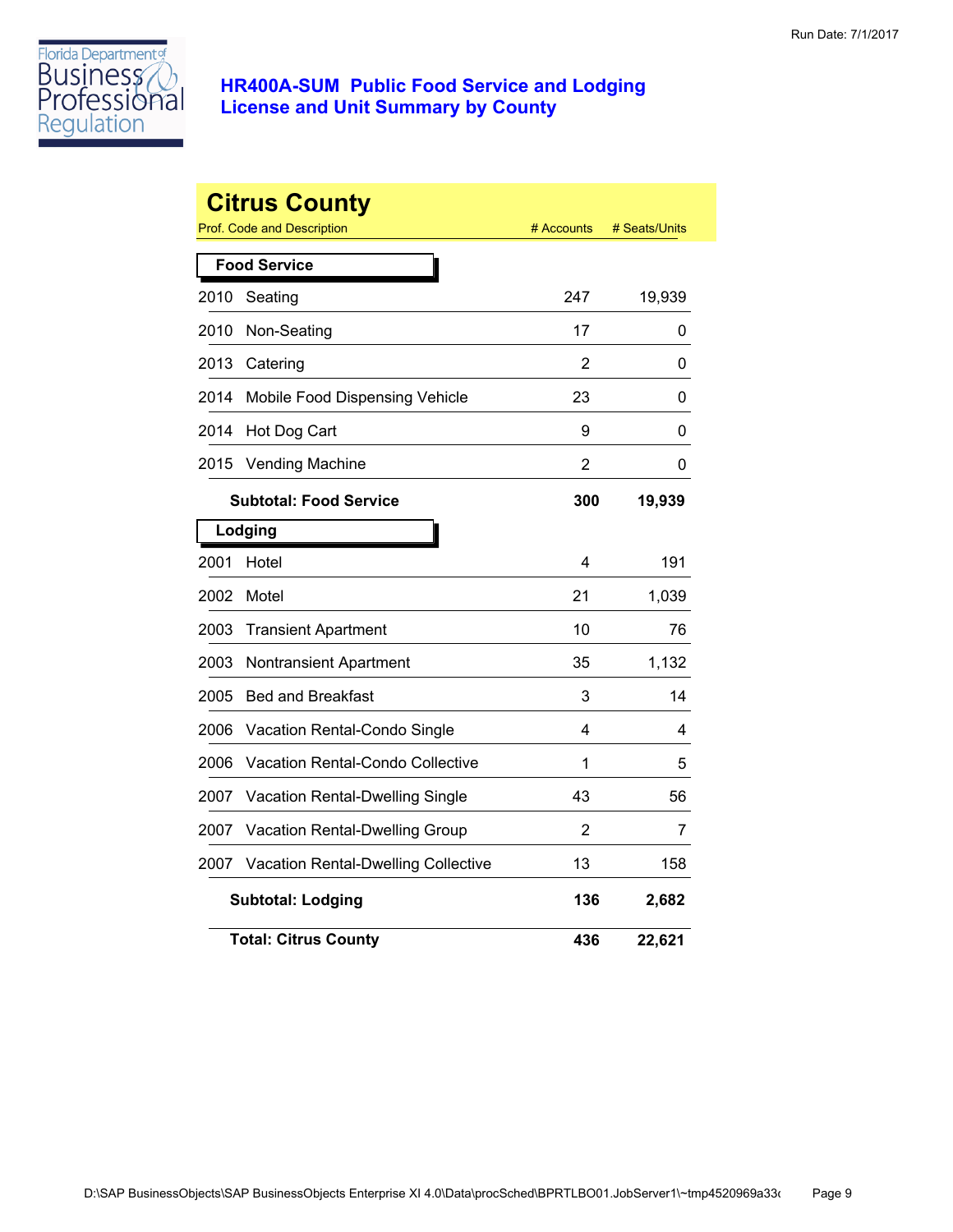

|      | <b>Clay County</b><br>Prof. Code and Description | # Accounts | # Seats/Units |
|------|--------------------------------------------------|------------|---------------|
|      | <b>Food Service</b>                              |            |               |
| 2010 | Seating                                          | 286        | 26,605        |
| 2010 | Non-Seating                                      | 40         | 0             |
| 2013 | Catering                                         | 4          | 0             |
| 2014 | Mobile Food Dispensing Vehicle                   | 20         | 0             |
| 2014 | Hot Dog Cart                                     | 1          | 0             |
| 2015 | <b>Vending Machine</b>                           | 9          | 0             |
|      | <b>Subtotal: Food Service</b>                    | 360        | 26,605        |
|      | Lodging                                          |            |               |
| 2001 | Hotel                                            | 8          | 805           |
| 2002 | Motel                                            | 3          | 106           |
| 2003 | <b>Transient Apartment</b>                       | 1          | 183           |
| 2003 | Nontransient Apartment                           | 51         | 6,249         |
| 2005 | <b>Bed and Breakfast</b>                         | 3          | 14            |
|      | <b>Subtotal: Lodging</b>                         | 66         | 7,357         |
|      | <b>Total: Clay County</b>                        | 426        | 33,962        |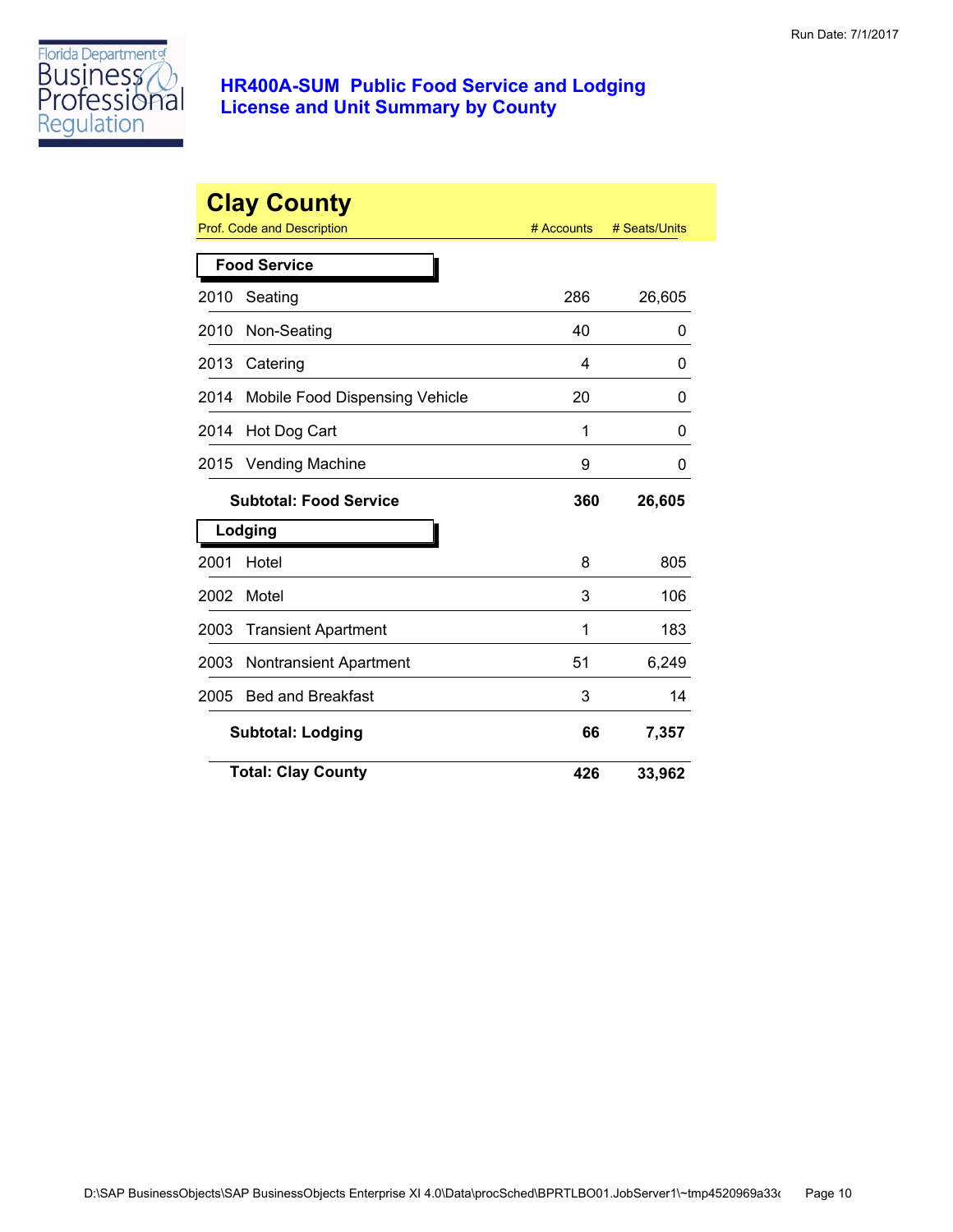

|      | <b>Collier County</b><br><b>Prof. Code and Description</b> | # Accounts | # Seats/Units |
|------|------------------------------------------------------------|------------|---------------|
|      | <b>Food Service</b>                                        |            |               |
| 2010 | Seating                                                    | 958        | 110,376       |
| 2010 | Non-Seating                                                | 88         | 0             |
| 2013 | Catering                                                   | 40         | 0             |
| 2014 | Mobile Food Dispensing Vehicle                             | 27         | 0             |
| 2014 | Hot Dog Cart                                               | 9          | 0             |
| 2015 | <b>Vending Machine</b>                                     | 4          | 0             |
|      | <b>Subtotal: Food Service</b>                              | 1,126      | 110,376       |
|      | Lodging                                                    |            |               |
| 2001 | Hotel                                                      | 36         | 5,402         |
| 2002 | Motel                                                      | 42         | 2,036         |
| 2003 | <b>Transient Apartment</b>                                 | 5          | 135           |
| 2003 | Nontransient Apartment                                     | 110        | 12,720        |
| 2005 | <b>Bed and Breakfast</b>                                   | 1          | 3             |
| 2006 | Vacation Rental-Condo Single                               | 14         | 24            |
| 2006 | Vacation Rental-Condo Group                                | 25         | 1,055         |
| 2006 | <b>Vacation Rental-Condo Collective</b>                    | 34         | 702           |
| 2007 | <b>Vacation Rental-Dwelling Single</b>                     | 36         | 36            |
| 2007 | Vacation Rental-Dwelling Group                             | 1          | 19            |
| 2007 | <b>Vacation Rental-Dwelling Collective</b>                 | 40         | 462           |
|      | <b>Subtotal: Lodging</b>                                   | 344        | 22,594        |
|      | <b>Total: Collier County</b>                               | 1,470      | 132,970       |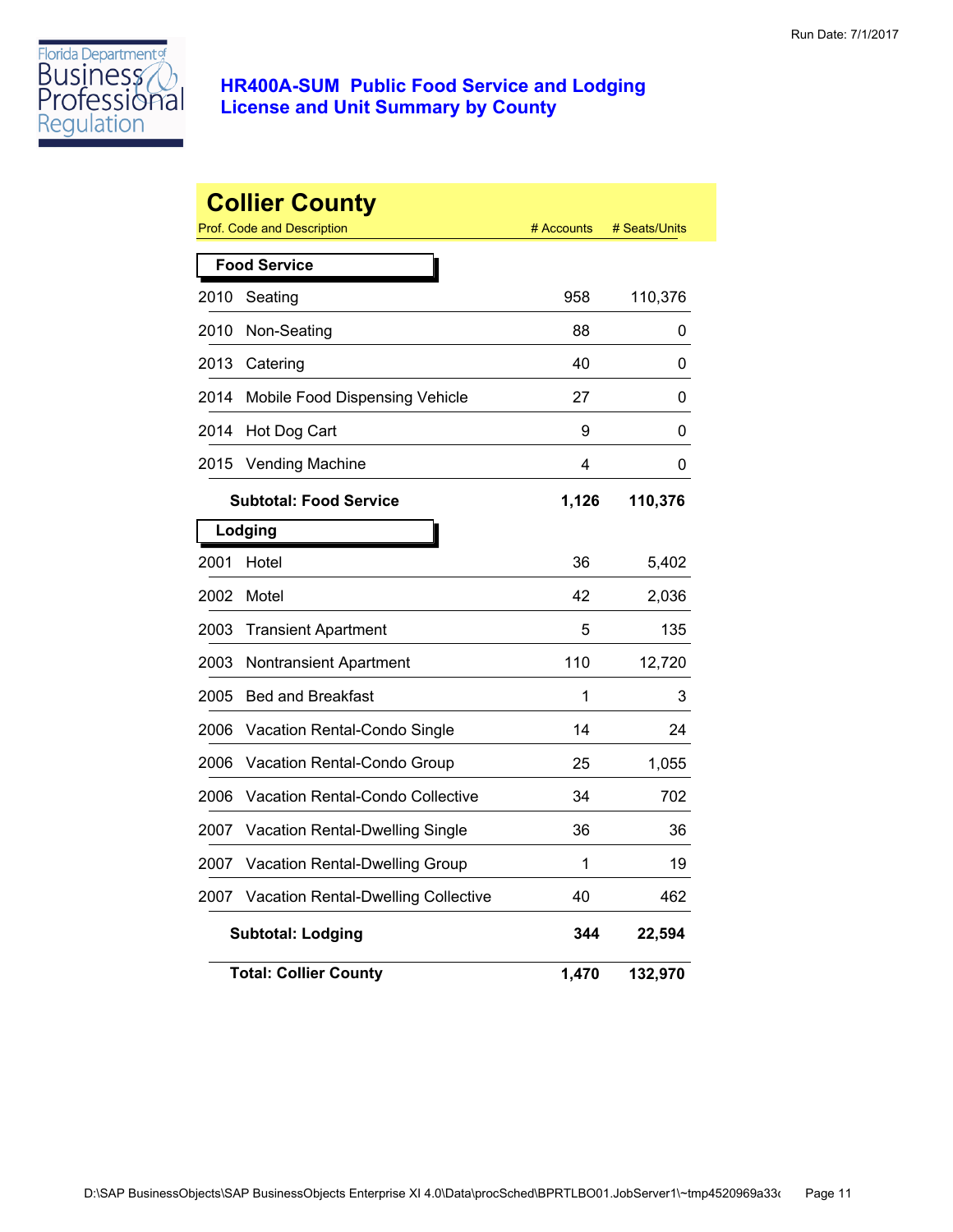

|      | <b>Columbia County</b><br>Prof. Code and Description | # Accounts | # Seats/Units |
|------|------------------------------------------------------|------------|---------------|
|      | <b>Food Service</b>                                  |            |               |
| 2010 | Seating                                              | 117        | 9,711         |
| 2010 | Non-Seating                                          | 7          | 0             |
| 2013 | Catering                                             | 1          | 0             |
| 2014 | Mobile Food Dispensing Vehicle                       | 15         | 0             |
| 2014 | Hot Dog Cart                                         | 3          | O             |
| 2015 | <b>Vending Machine</b>                               | 8          | 0             |
|      | <b>Subtotal: Food Service</b>                        | 151        | 9,711         |
|      | Lodging                                              |            |               |
| 2001 | Hotel                                                | 6          | 540           |
| 2002 | Motel                                                | 22         | 1,235         |
| 2003 | <b>Transient Apartment</b>                           | 2          | 46            |
| 2003 | <b>Nontransient Apartment</b>                        | 54         | 1,783         |
| 2005 | <b>Bed and Breakfast</b>                             | 1          | 1             |
|      | <b>Subtotal: Lodging</b>                             | 85         | 3,605         |
|      | <b>Total: Columbia County</b>                        | 236        | 13,316        |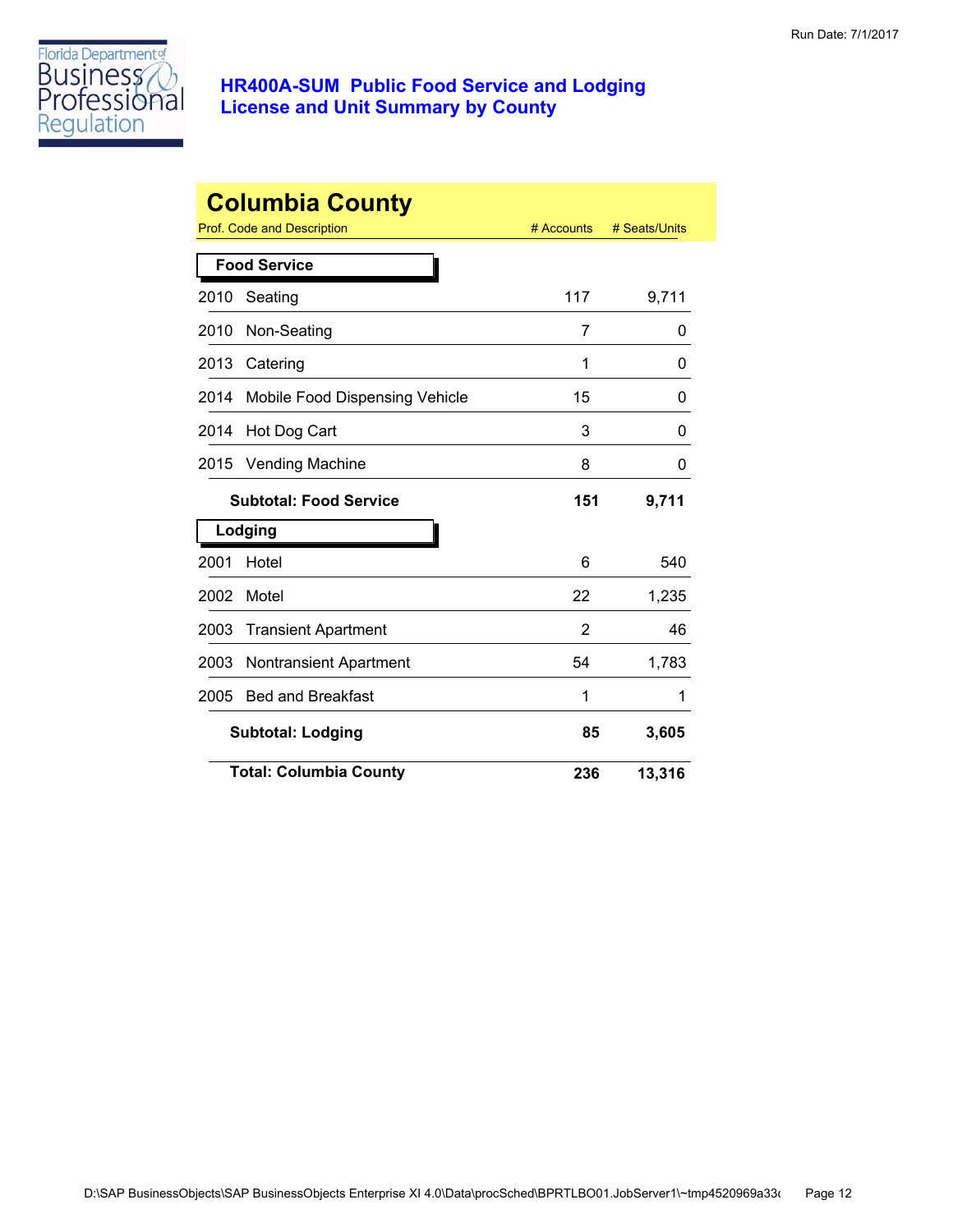

|      | <b>Dade County</b><br>Prof. Code and Description | # Accounts | # Seats/Units |
|------|--------------------------------------------------|------------|---------------|
|      | <b>Food Service</b>                              |            |               |
| 2010 | Seating                                          | 5,392      | 440,711       |
| 2010 | Non-Seating                                      | 959        | 0             |
| 2013 | Catering                                         | 195        | 0             |
| 2014 | Mobile Food Dispensing Vehicle                   | 605        | 0             |
| 2014 | Hot Dog Cart                                     | 107        | 0             |
| 2015 | <b>Vending Machine</b>                           | 13         | 0             |
|      | <b>Subtotal: Food Service</b>                    | 7,271      | 440,711       |
|      | Lodging                                          |            |               |
| 2001 | Hotel                                            | 404        | 49,313        |
| 2002 | Motel                                            | 125        | 7,357         |
| 2003 | <b>Transient Apartment</b>                       | 93         | 2,912         |
| 2003 | <b>Nontransient Apartment</b>                    | 5,361      | 163,279       |
| 2005 | <b>Bed and Breakfast</b>                         | 7          | 25            |
| 2006 | Vacation Rental-Condo Single                     | 506        | 1,504         |
| 2006 | Vacation Rental-Condo Group                      | 71         | 2,796         |
| 2006 | Vacation Rental-Condo Collective                 | 74         | 690           |
| 2007 | Vacation Rental-Dwelling Single                  | 84         | 230           |
| 2007 | Vacation Rental-Dwelling Group                   | 9          | 38            |
| 2007 | Vacation Rental-Dwelling Collective              | 21         | 42            |
|      | <b>Subtotal: Lodging</b>                         | 6,755      | 228,186       |
|      | <b>Total: Dade County</b>                        | 14,026     | 668,897       |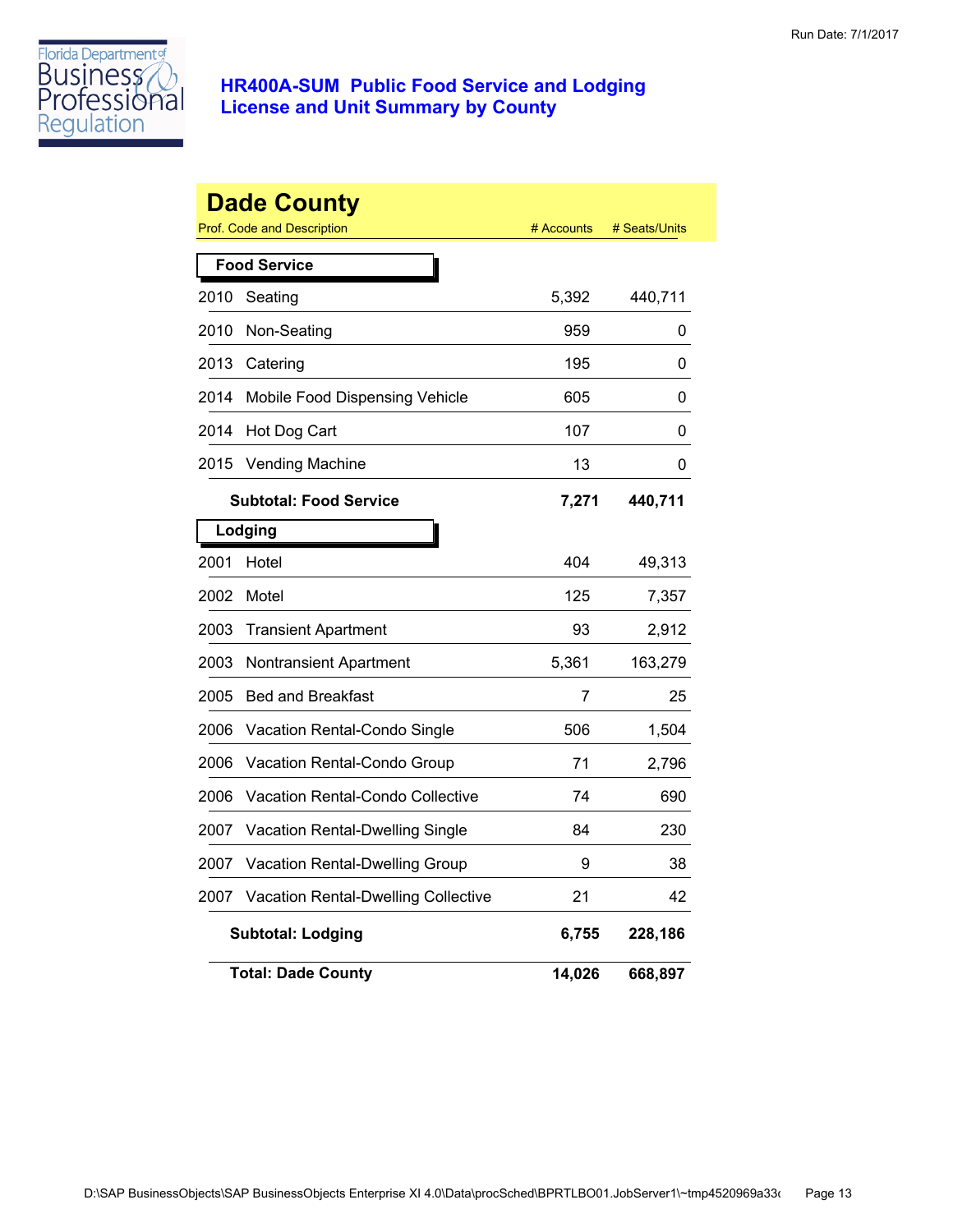

|      | <b>DeSoto County</b>           |            |               |
|------|--------------------------------|------------|---------------|
|      | Prof. Code and Description     | # Accounts | # Seats/Units |
|      | <b>Food Service</b>            |            |               |
| 2010 | Seating                        | 39         | 2,900         |
| 2010 | Non-Seating                    | 6          | 0             |
| 2014 | Mobile Food Dispensing Vehicle | 4          | 0             |
| 2014 | Hot Dog Cart                   | 1          | 0             |
|      | <b>Subtotal: Food Service</b>  | 50         | 2,900         |
|      | Lodging                        |            |               |
| 2001 | Hotel                          | 1          | 63            |
| 2002 | Motel                          | 3          | 87            |
| 2003 | <b>Transient Apartment</b>     | 1          | 3             |
| 2003 | <b>Nontransient Apartment</b>  | 12         | 551           |
| 2005 | <b>Bed and Breakfast</b>       | 1          | 12            |
|      | <b>Subtotal: Lodging</b>       | 18         | 716           |
|      | <b>Total: DeSoto County</b>    | 68         | 3,616         |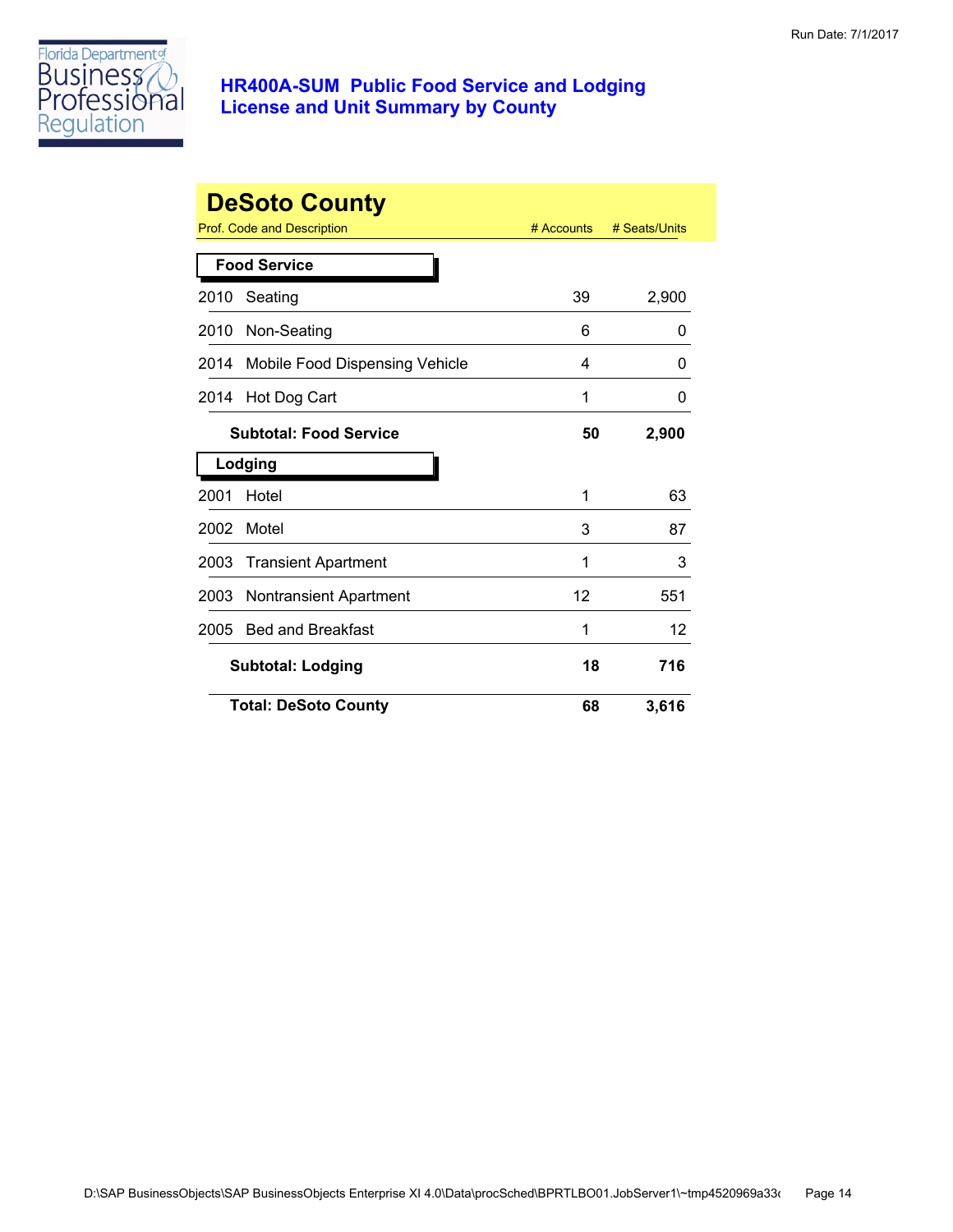

|      | <b>Dixie County</b><br>Prof. Code and Description | $#$ Accounts | # Seats/Units |
|------|---------------------------------------------------|--------------|---------------|
|      | <b>Food Service</b>                               |              |               |
| 2010 | Seating                                           | 17           | 1,185         |
|      | 2014 Mobile Food Dispensing Vehicle               | 2            | 0             |
|      | <b>Subtotal: Food Service</b>                     | 19           | 1,185         |
|      | Lodging                                           |              |               |
| 2001 | Hotel                                             | 1            | 25            |
| 2002 | Motel                                             | 8            | 121           |
|      | 2003 Nontransient Apartment                       | 1            | 32            |
|      | 2007 Vacation Rental-Dwelling Collective          | 2            | 12            |
|      | <b>Subtotal: Lodging</b>                          | 12           | 190           |
|      | <b>Total: Dixie County</b>                        | 31           | 1,375         |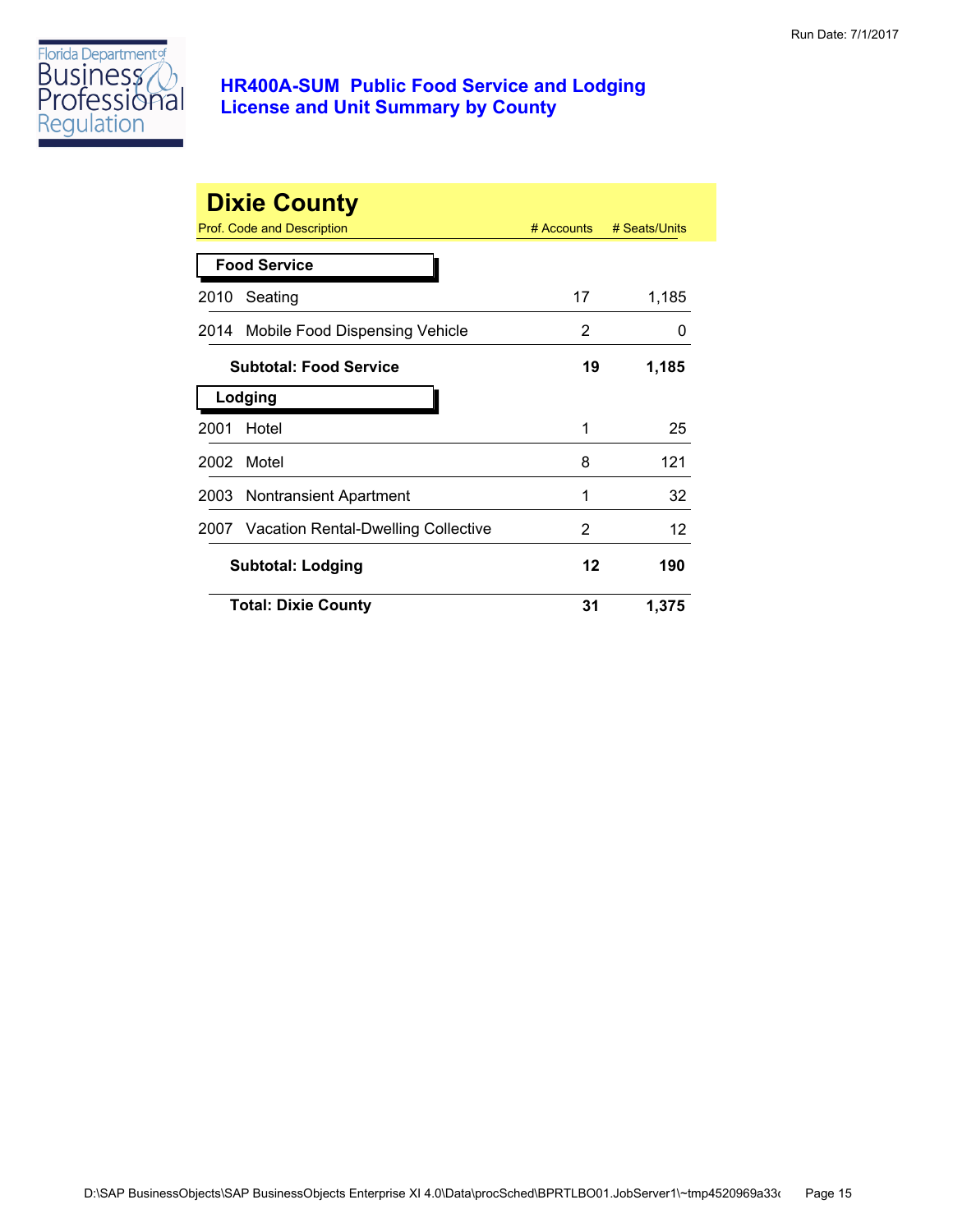

|      | <b>Duval County</b><br>Prof. Code and Description | # Accounts | # Seats/Units |
|------|---------------------------------------------------|------------|---------------|
|      | <b>Food Service</b>                               |            |               |
| 2010 | Seating                                           | 2,012      | 204,994       |
| 2010 | Non-Seating                                       | 300        | 0             |
| 2012 | Theme Park Food Cart                              | 6          | 6             |
| 2013 | Catering                                          | 52         | 0             |
| 2014 | Mobile Food Dispensing Vehicle                    | 224        | 0             |
| 2014 | Hot Dog Cart                                      | 52         | 0             |
| 2015 | <b>Vending Machine</b>                            | 77         | 0             |
|      | <b>Subtotal: Food Service</b>                     | 2,723      | 205,000       |
|      | Lodging                                           |            |               |
| 2001 | Hotel                                             | 99         | 12,321        |
| 2002 | Motel                                             | 69         | 5,718         |
| 2003 | <b>Transient Apartment</b>                        | 1          | 248           |
| 2003 | Nontransient Apartment                            | 663        | 83,471        |
| 2005 | <b>Bed and Breakfast</b>                          | 6          | 21            |
| 2006 | Vacation Rental-Condo Single                      | 3          | 3             |
| 2006 | Vacation Rental-Condo Collective                  | 5          | 18            |
| 2007 | Vacation Rental-Dwelling Single                   | 13         | 13            |
| 2007 | <b>Vacation Rental-Dwelling Collective</b>        | 9          | 14            |
|      | <b>Subtotal: Lodging</b>                          | 868        | 101,827       |
|      | <b>Total: Duval County</b>                        | 3,591      | 306,827       |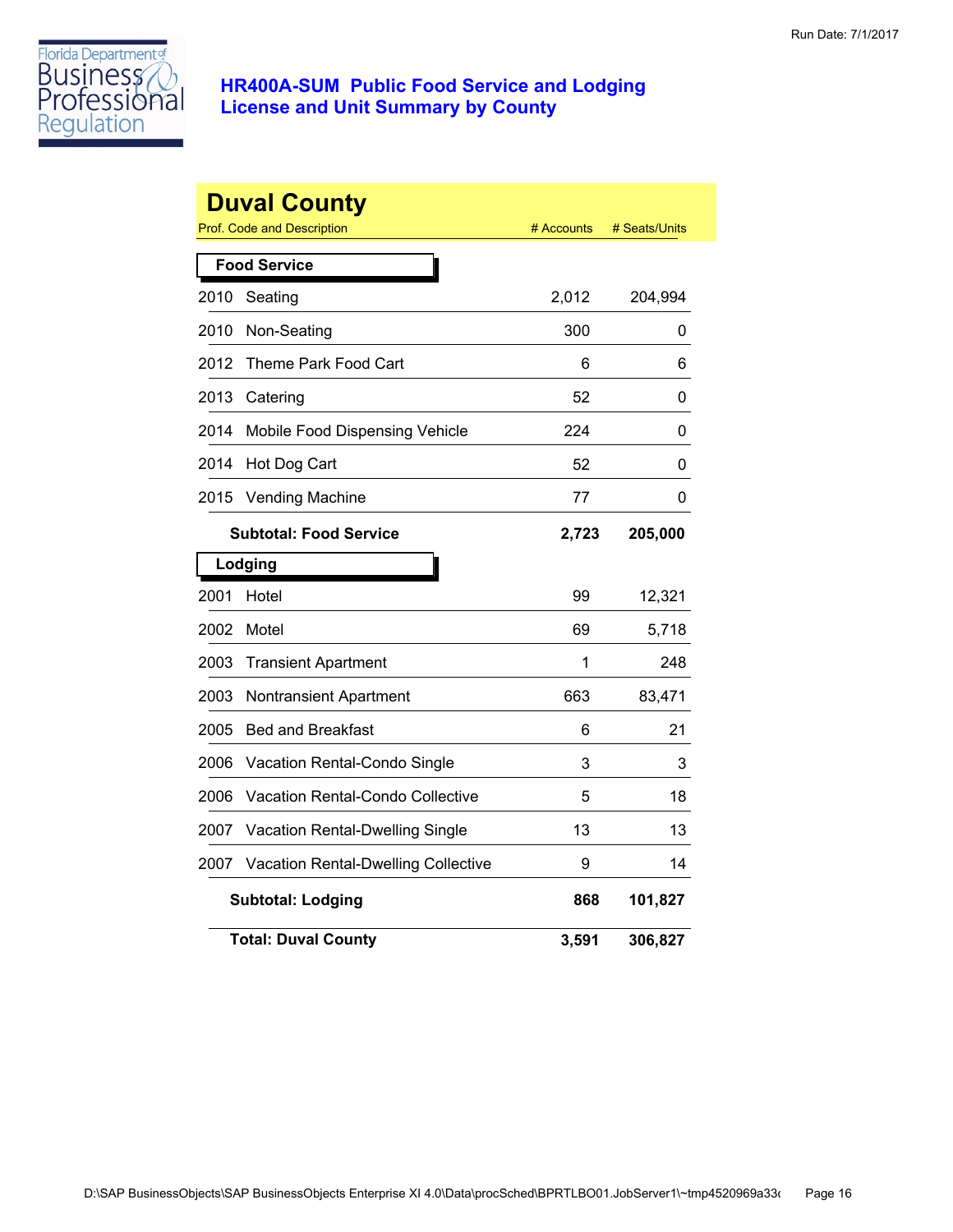

|      | <b>Escambia County</b><br>Prof. Code and Description | # Accounts | # Seats/Units |
|------|------------------------------------------------------|------------|---------------|
|      | <b>Food Service</b>                                  |            |               |
| 2010 | Seating                                              | 594        | 58,330        |
| 2010 | Non-Seating                                          | 71         | 0             |
| 2013 | Catering                                             | 13         | 0             |
| 2014 | Mobile Food Dispensing Vehicle                       | 68         | 0             |
| 2014 | Hot Dog Cart                                         | 13         | 0             |
| 2015 | <b>Vending Machine</b>                               | 2          | 0             |
|      | <b>Subtotal: Food Service</b>                        | 761        | 58,330        |
|      | Lodging                                              |            |               |
| 2001 | Hotel                                                | 35         | 3,710         |
| 2002 | Motel                                                | 49         | 3,499         |
| 2003 | <b>Transient Apartment</b>                           | 3          | 437           |
| 2003 | <b>Nontransient Apartment</b>                        | 184        | 17,011        |
| 2005 | <b>Bed and Breakfast</b>                             | 3          | 16            |
| 2006 | Vacation Rental-Condo Single                         | 13         | 40            |
| 2006 | Vacation Rental-Condo Group                          | 16         | 752           |
| 2006 | Vacation Rental-Condo Collective                     | 38         | 1,062         |
| 2007 | Vacation Rental-Dwelling Single                      | 9          | 12            |
| 2007 | Vacation Rental-Dwelling Collective                  | 28         | 233           |
|      | <b>Subtotal: Lodging</b>                             | 378        | 26,772        |
|      | <b>Total: Escambia County</b>                        | 1,139      | 85,102        |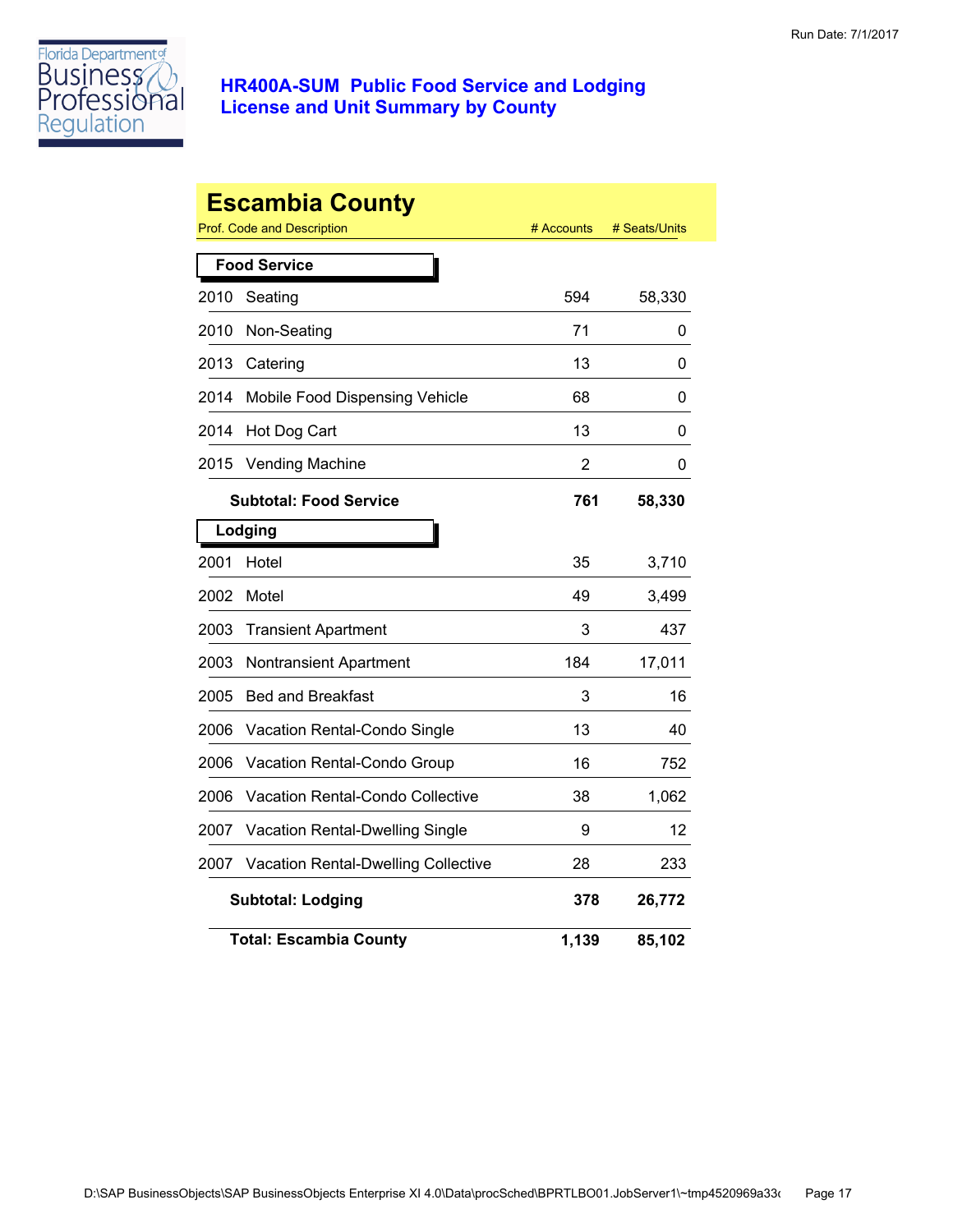

|      | <b>Flagler County</b><br><b>Prof. Code and Description</b> | # Accounts     | # Seats/Units |
|------|------------------------------------------------------------|----------------|---------------|
|      | <b>Food Service</b>                                        |                |               |
| 2010 | Seating                                                    | 194            | 15,638        |
| 2010 | Non-Seating                                                | 11             | 0             |
| 2013 | Catering                                                   | $\overline{2}$ | 0             |
| 2014 | Mobile Food Dispensing Vehicle                             | 6              | 0             |
| 2014 | Hot Dog Cart                                               | 1              | 0             |
|      | <b>Subtotal: Food Service</b>                              | 214            | 15,638        |
|      | Lodging                                                    |                |               |
| 2001 | Hotel                                                      | 8              | 704           |
| 2002 | Motel                                                      | 10             | 240           |
| 2003 | <b>Transient Apartment</b>                                 | 4              | 32            |
| 2003 | <b>Nontransient Apartment</b>                              | 16             | 1,243         |
| 2005 | <b>Bed and Breakfast</b>                                   | $\overline{2}$ | 13            |
| 2006 | Vacation Rental-Condo Single                               | 52             | 90            |
| 2006 | Vacation Rental-Condo Group                                | 5              | 141           |
| 2006 | <b>Vacation Rental-Condo Collective</b>                    | 15             | 439           |
| 2007 | <b>Vacation Rental-Dwelling Single</b>                     | 30             | 35            |
| 2007 | Vacation Rental-Dwelling Group                             | 2              | 13            |
| 2007 | <b>Vacation Rental-Dwelling Collective</b>                 | 19             | 73            |
|      | <b>Subtotal: Lodging</b>                                   | 163            | 3,023         |
|      | <b>Total: Flagler County</b>                               | 377            | 18,661        |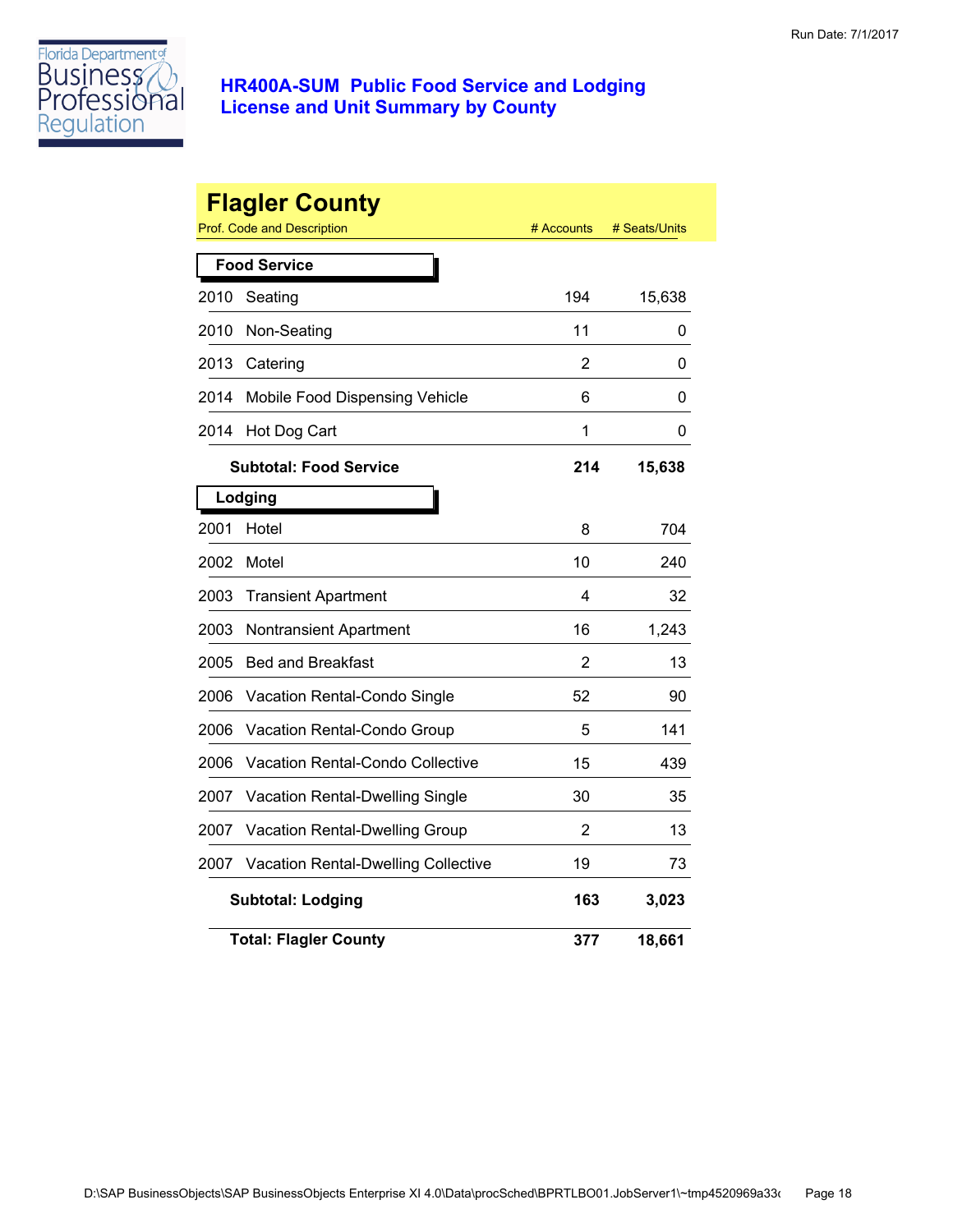

| <b>Franklin County</b> |                                     |            |               |  |
|------------------------|-------------------------------------|------------|---------------|--|
|                        | Prof. Code and Description          | # Accounts | # Seats/Units |  |
|                        | <b>Food Service</b>                 |            |               |  |
| 2010                   | Seating                             | 47         | 4,065         |  |
| 2010                   | Non-Seating                         | 2          | 0             |  |
| 2014                   | Mobile Food Dispensing Vehicle      | 2          | 0             |  |
| 2014                   | Hot Dog Cart                        | 1          | 0             |  |
|                        | <b>Subtotal: Food Service</b>       | 52         | 4,065         |  |
|                        | Lodging                             |            |               |  |
| 2001                   | Hotel                               | 4          | 81            |  |
| 2002                   | Motel                               | 8          | 324           |  |
| 2003                   | <b>Transient Apartment</b>          | 2          | 5             |  |
| 2003                   | <b>Nontransient Apartment</b>       | 5          | 129           |  |
| 2005                   | <b>Bed and Breakfast</b>            | 4          | 32            |  |
| 2006                   | Vacation Rental-Condo Single        | 18         | 18            |  |
| 2006                   | Vacation Rental-Condo Collective    | 2          | 85            |  |
| 2007                   | Vacation Rental-Dwelling Single     | 71         | 78            |  |
| 2007                   | Vacation Rental-Dwelling Collective | 19         | 694           |  |
|                        | <b>Subtotal: Lodging</b>            | 133        | 1,446         |  |
|                        | <b>Total: Franklin County</b>       | 185        | 5,511         |  |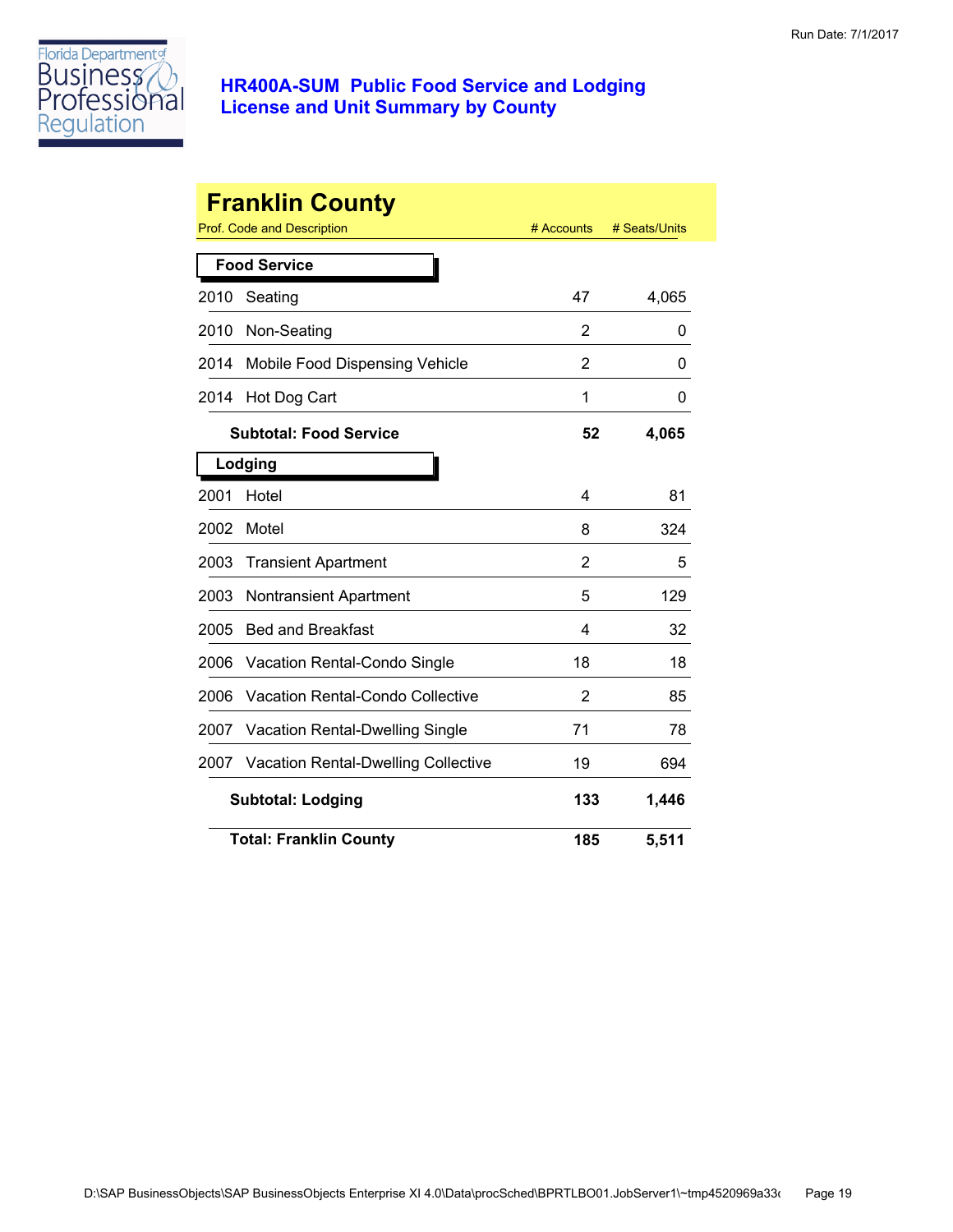

|      | <b>Gadsden County</b><br>Prof. Code and Description | # Accounts     | # Seats/Units |
|------|-----------------------------------------------------|----------------|---------------|
|      | <b>Food Service</b>                                 |                |               |
| 2010 | Seating                                             | 57             | 3,173         |
| 2010 | Non-Seating                                         | 3              | 0             |
| 2013 | Catering                                            | 1              | O             |
| 2014 | Mobile Food Dispensing Vehicle                      | 30             | O             |
| 2014 | Hot Dog Cart                                        | 1              | 0             |
| 2015 | <b>Vending Machine</b>                              | 2              | O             |
|      | <b>Subtotal: Food Service</b>                       | 94             | 3,173         |
|      | Lodging                                             |                |               |
| 2001 | Hotel                                               | 4              | 236           |
| 2002 | Motel                                               | 10             | 229           |
| 2003 | <b>Transient Apartment</b>                          | 1              | 60            |
| 2003 | <b>Nontransient Apartment</b>                       | 16             | 958           |
| 2005 | <b>Bed and Breakfast</b>                            | 2              | 15            |
| 2007 | <b>Vacation Rental-Dwelling Group</b>               | $\overline{2}$ | 8             |
|      | <b>Subtotal: Lodging</b>                            | 35             | 1,506         |
|      | <b>Total: Gadsden County</b>                        | 129            | 4,679         |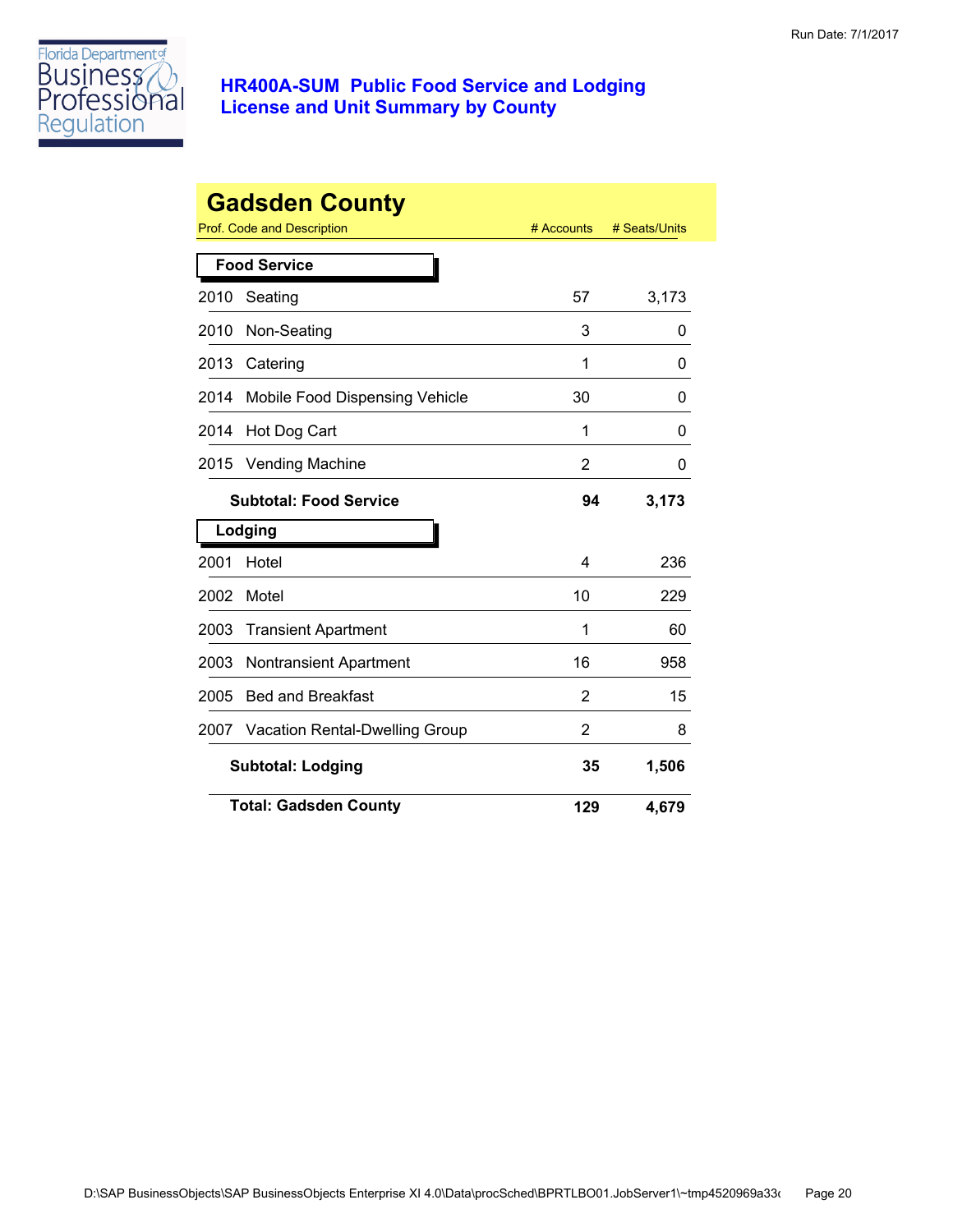

|      | <b>Gilchrist County</b><br>Prof. Code and Description | $#$ Accounts | # Seats/Units |
|------|-------------------------------------------------------|--------------|---------------|
|      | <b>Food Service</b>                                   |              |               |
| 2010 | Seating                                               | 13           | 916           |
|      | <b>Subtotal: Food Service</b>                         | 13           | 916           |
|      | Lodging                                               |              |               |
|      | 2002 Motel                                            | 2            | 52            |
|      | 2003 Transient Apartment                              | 1            |               |
| 2003 | <b>Nontransient Apartment</b>                         | 3            | 66            |
|      | 2007 Vacation Rental-Dwelling Collective              | 1            |               |
|      | Subtotal: Lodging                                     | 7            | 120           |
|      | <b>Total: Gilchrist County</b>                        | 20           | 1,036         |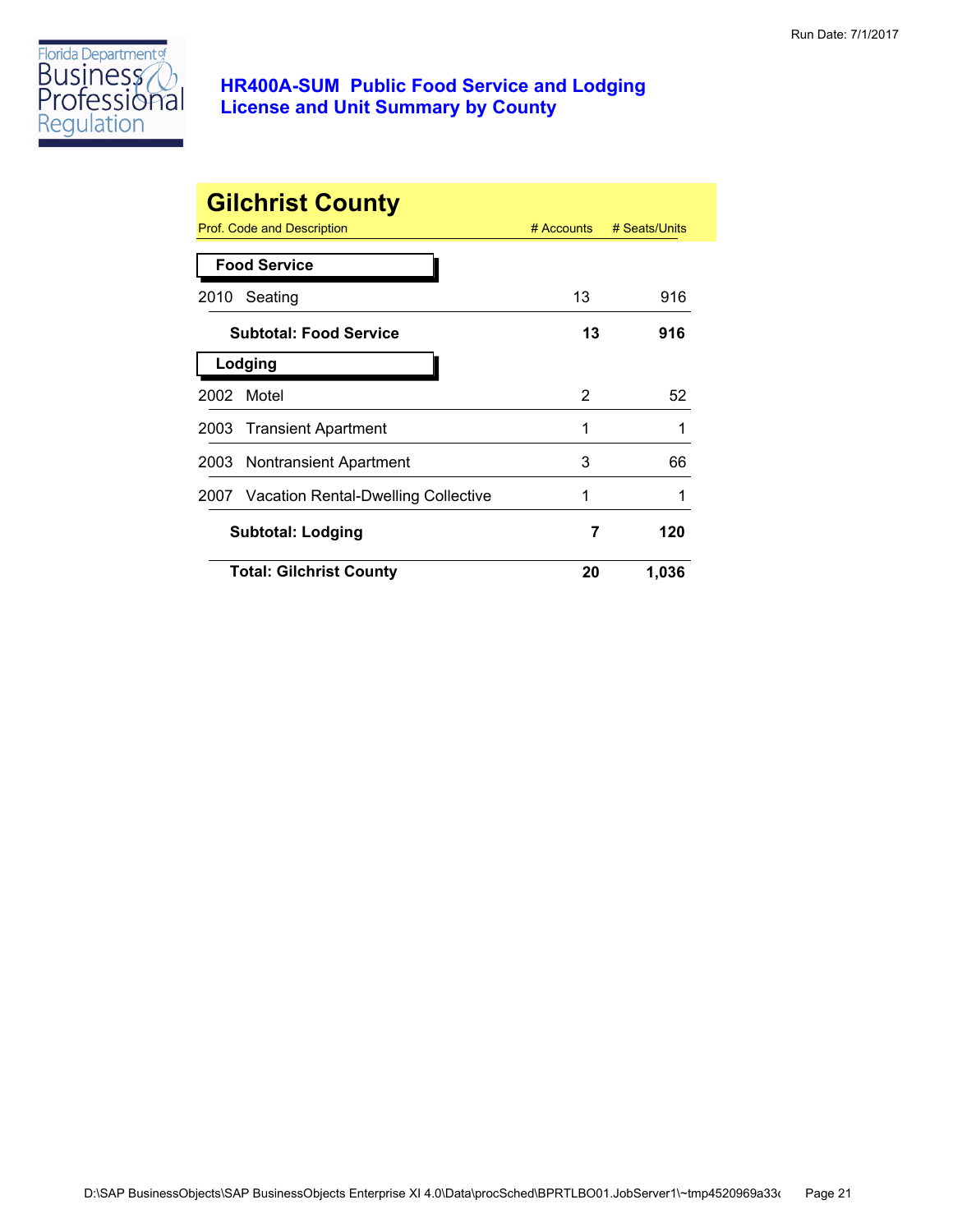

|      | <b>Glades County</b><br>Prof. Code and Description | $#$ Accounts | # Seats/Units |
|------|----------------------------------------------------|--------------|---------------|
|      | <b>Food Service</b>                                |              |               |
| 2010 | Seating                                            | 10           | 498           |
|      | 2010 Non-Seating                                   | 1            | $\Omega$      |
| 2013 | Catering                                           | 1            | 0             |
|      | <b>Subtotal: Food Service</b>                      | 12           | 498           |
|      | Lodging                                            |              |               |
| 2002 | Motel                                              | 8            | 99            |
|      | 2003 Transient Apartment                           | 2            | 22            |
|      | 2003 Nontransient Apartment                        | 1            | 28            |
|      | <b>Subtotal: Lodging</b>                           | 11           | 149           |
|      | <b>Total: Glades County</b>                        | 23           | 647           |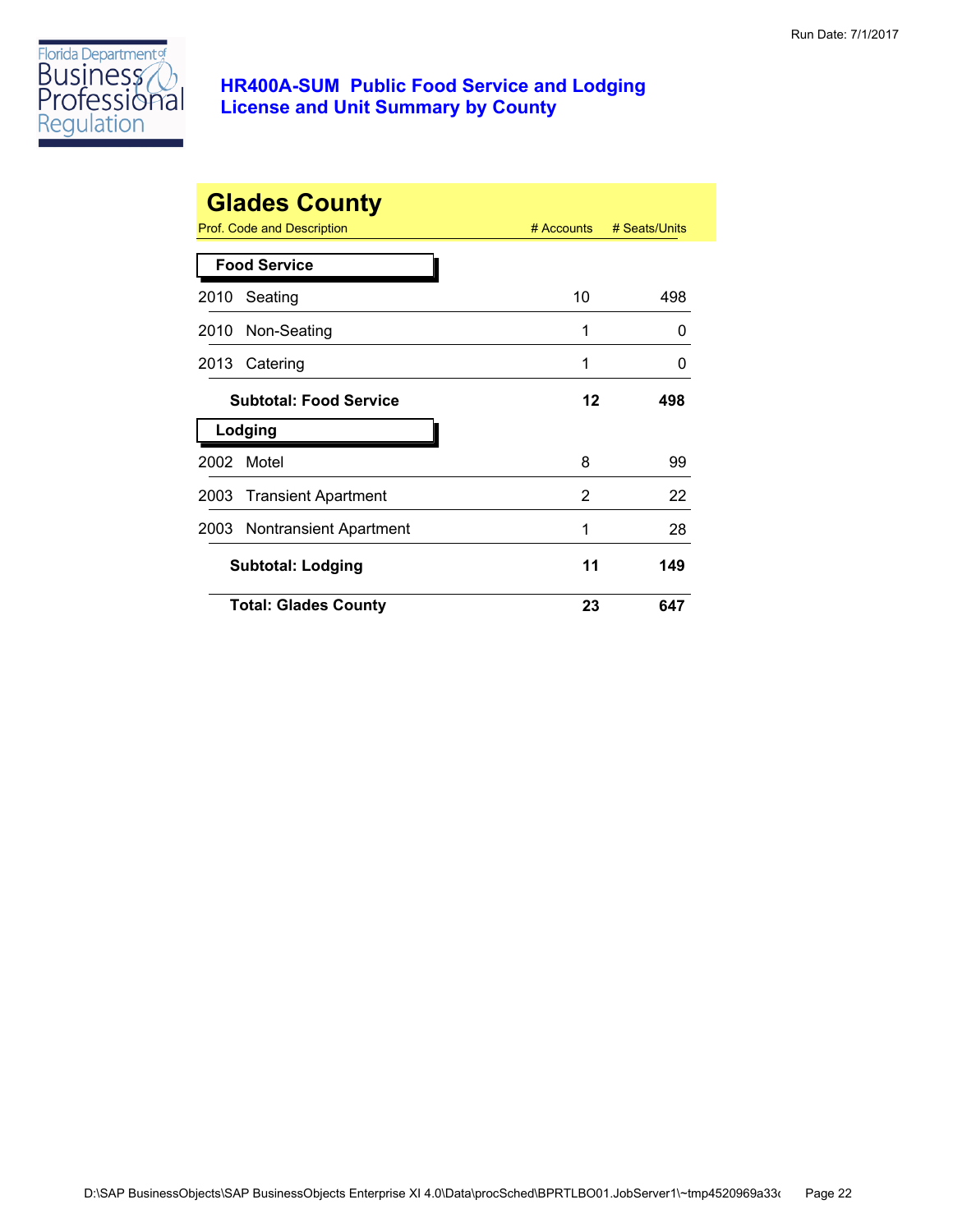

|      | <b>Gulf County</b><br><b>Prof. Code and Description</b> | # Accounts | # Seats/Units |
|------|---------------------------------------------------------|------------|---------------|
|      | <b>Food Service</b>                                     |            |               |
| 2010 | Seating                                                 | 36         | 2,458         |
| 2010 | Non-Seating                                             | 3          | 0             |
| 2013 | Catering                                                | 1          | 0             |
| 2014 | Mobile Food Dispensing Vehicle                          | 6          | 0             |
|      | <b>Subtotal: Food Service</b>                           | 46         | 2,458         |
|      | Lodging                                                 |            |               |
| 2001 | Hotel                                                   | 3          | 101           |
| 2002 | Motel                                                   | 3          | 38            |
| 2003 | Nontransient Apartment                                  | 3          | 113           |
| 2005 | <b>Bed and Breakfast</b>                                | 3          | 17            |
| 2006 | Vacation Rental-Condo Single                            | 2          | 4             |
| 2006 | Vacation Rental-Condo Group                             | 1          | 15            |
| 2006 | <b>Vacation Rental-Condo Collective</b>                 | 4          | 83            |
| 2007 | <b>Vacation Rental-Dwelling Single</b>                  | 38         | 39            |
| 2007 | Vacation Rental-Dwelling Group                          | 3          | 35            |
| 2007 | <b>Vacation Rental-Dwelling Collective</b>              | 30         | 503           |
|      | <b>Subtotal: Lodging</b>                                | 90         | 948           |
|      | <b>Total: Gulf County</b>                               | 136        | 3,406         |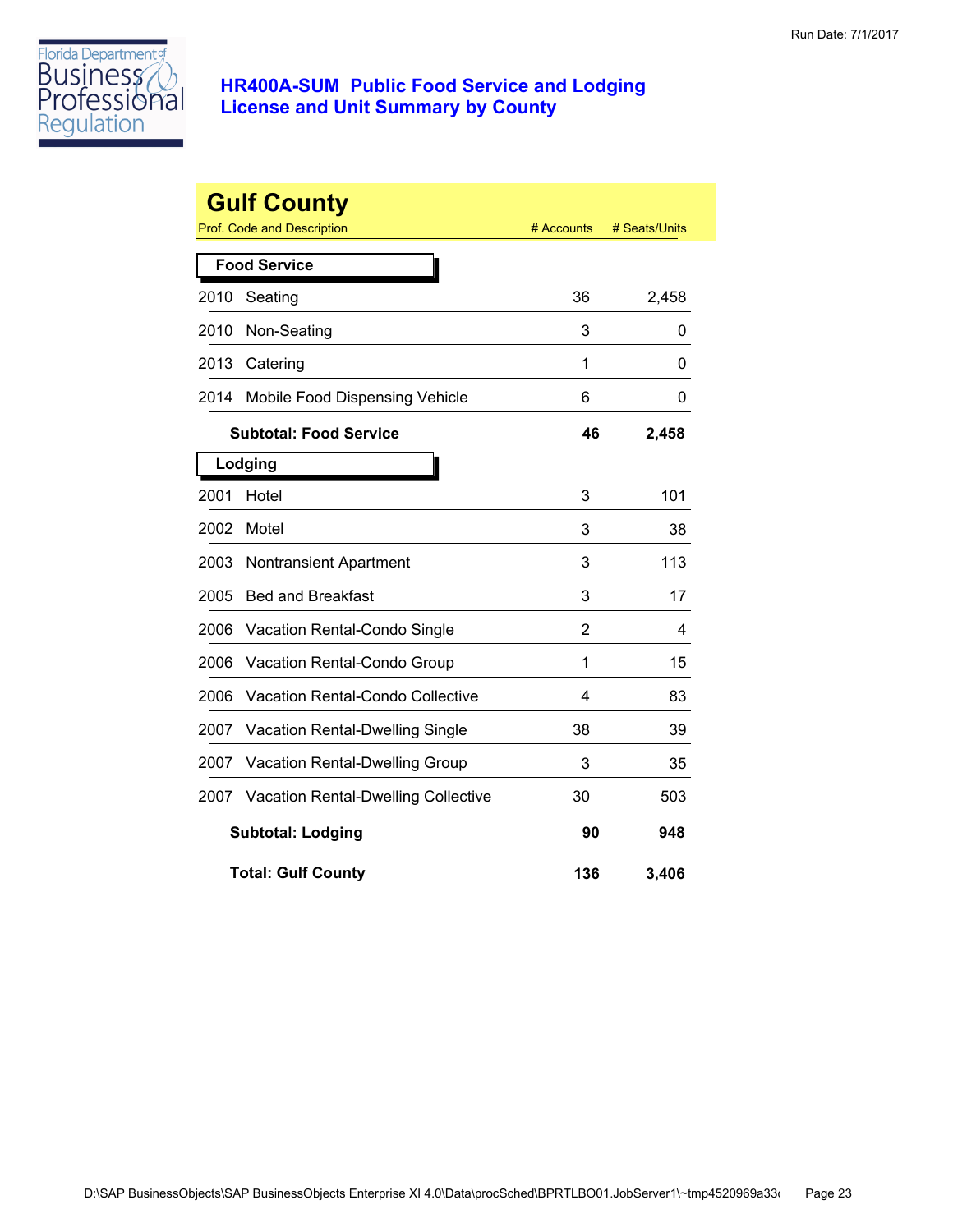

| <b>Hamilton County</b><br>Prof. Code and Description<br># Accounts<br># Seats/Units |                                |    |     |  |
|-------------------------------------------------------------------------------------|--------------------------------|----|-----|--|
|                                                                                     | <b>Food Service</b>            |    |     |  |
| 2010                                                                                | Seating                        | 9  | 476 |  |
|                                                                                     | 2010 Non-Seating               | 3  | 0   |  |
| 2014                                                                                | Mobile Food Dispensing Vehicle | 8  | 0   |  |
|                                                                                     | 2015 Vending Machine           | 2  | 0   |  |
|                                                                                     | <b>Subtotal: Food Service</b>  | 22 | 476 |  |
|                                                                                     | Lodging                        |    |     |  |
| 2002                                                                                | Motel                          | 7  | 354 |  |
|                                                                                     | 2003 Nontransient Apartment    | 6  | 155 |  |
| 2005                                                                                | <b>Bed and Breakfast</b>       | 1  | 5   |  |
|                                                                                     | <b>Subtotal: Lodging</b>       | 14 | 514 |  |
|                                                                                     | <b>Total: Hamilton County</b>  | 36 | 990 |  |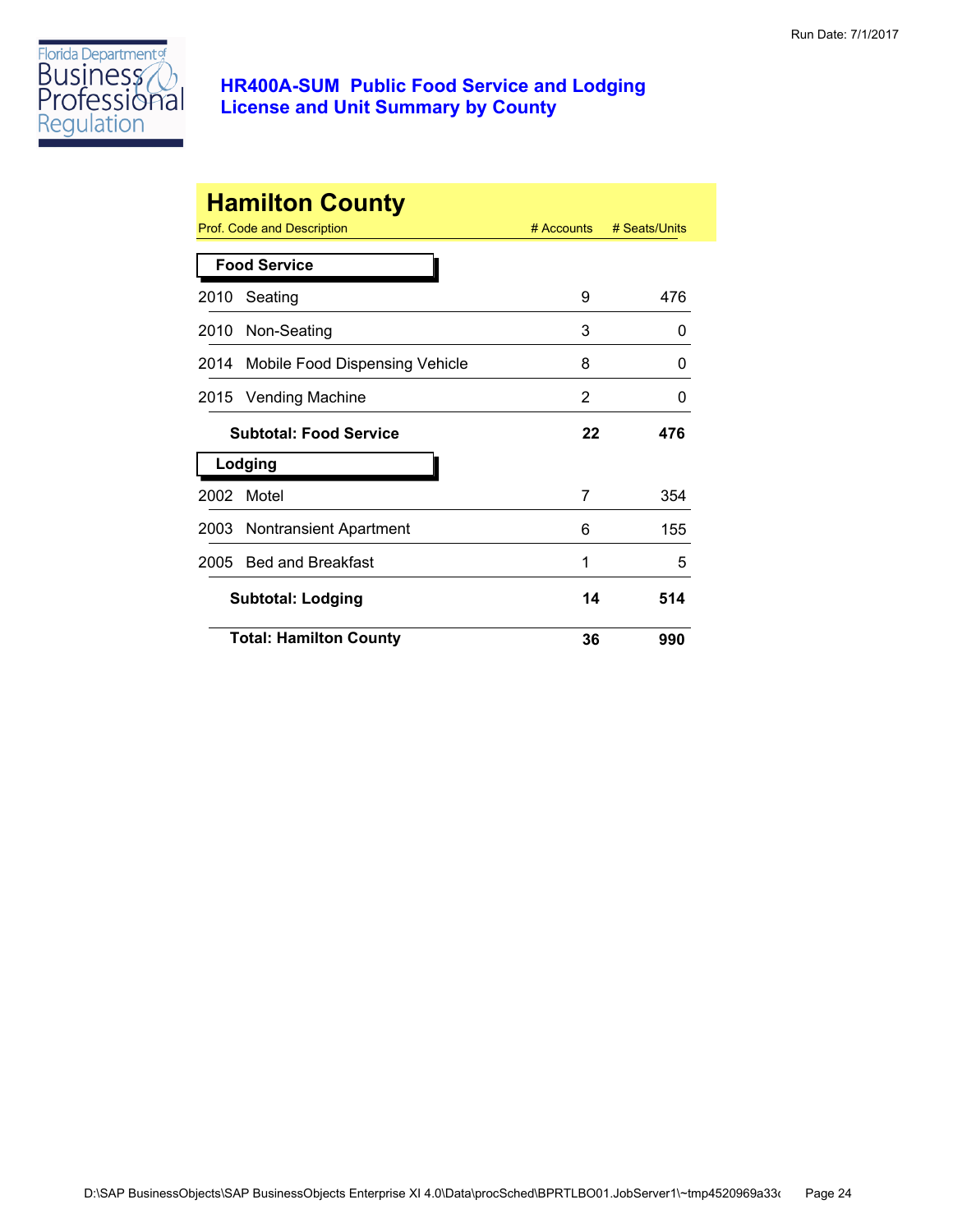

|      | <b>Hardee County</b>              |              |               |
|------|-----------------------------------|--------------|---------------|
|      | <b>Prof. Code and Description</b> | $#$ Accounts | # Seats/Units |
|      | <b>Food Service</b>               |              |               |
| 2010 | Seating                           | 33           | 1,996         |
| 2010 | Non-Seating                       | 2            | 0             |
| 2014 | Mobile Food Dispensing Vehicle    | 9            | 0             |
| 2015 | <b>Vending Machine</b>            | 2            | 0             |
|      | <b>Subtotal: Food Service</b>     | 46           | 1,996         |
|      | Lodging                           |              |               |
| 2001 | Hotel                             | 1            | 48            |
| 2002 | Motel                             | 4            | 64            |
| 2003 | <b>Nontransient Apartment</b>     | 15           | 680           |
| 2007 | Vacation Rental-Dwelling Single   | 1            | 1             |
|      | <b>Subtotal: Lodging</b>          | 21           | 793           |
|      | <b>Total: Hardee County</b>       | 67           | 2,789         |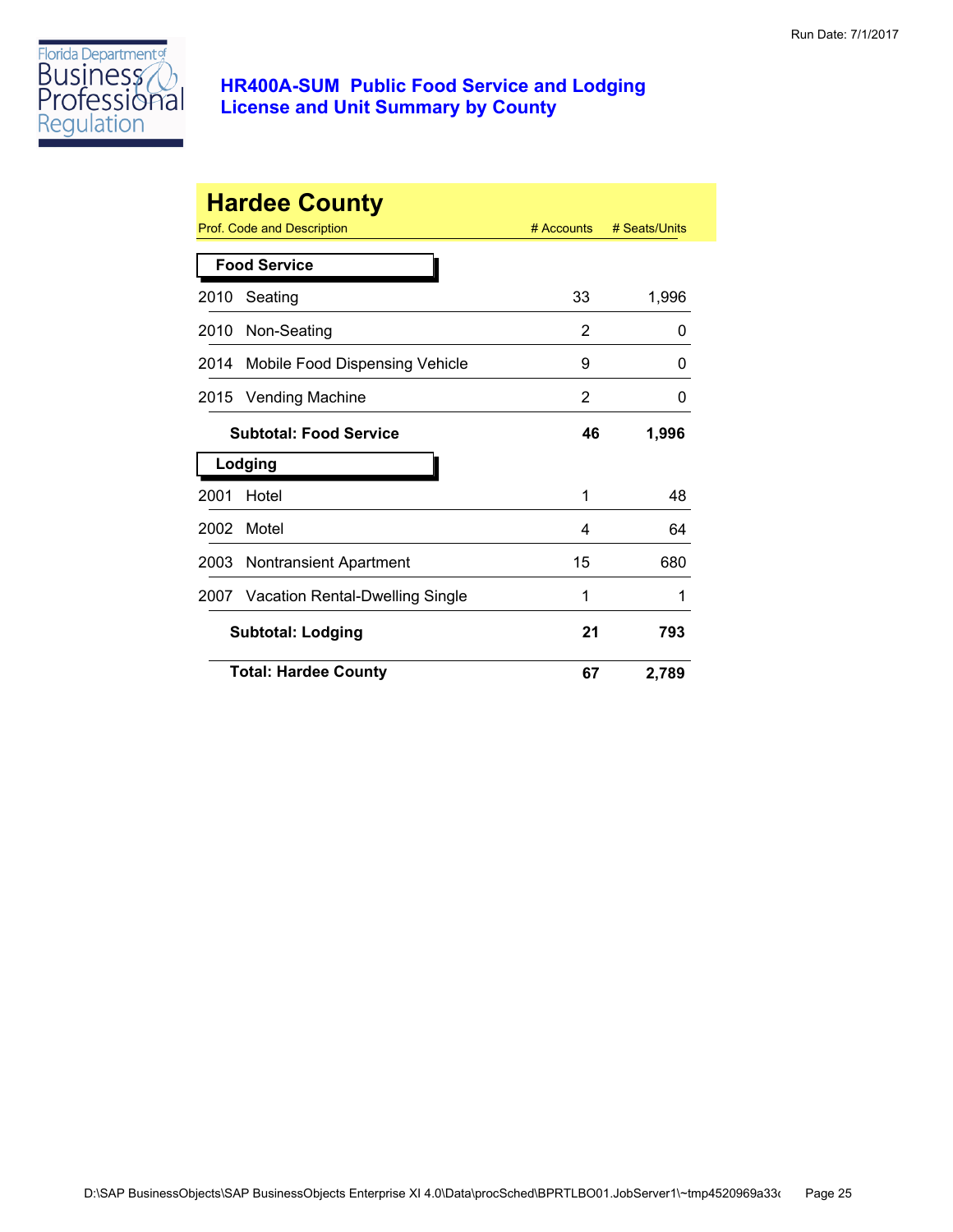

|      | <b>Hendry County</b>             |              |               |
|------|----------------------------------|--------------|---------------|
|      | Prof. Code and Description       | $#$ Accounts | # Seats/Units |
|      | <b>Food Service</b>              |              |               |
| 2010 | Seating                          | 60           | 4,417         |
| 2010 | Non-Seating                      | 5            | 0             |
| 2014 | Mobile Food Dispensing Vehicle   | 10           | 0             |
|      | <b>Subtotal: Food Service</b>    | 75           | 4,417         |
|      | Lodging                          |              |               |
| 2001 | Hotel                            | 4            | 175           |
| 2002 | Motel                            | 10           | 263           |
| 2003 | Nontransient Apartment           | 18           | 583           |
| 2006 | Vacation Rental-Condo Group      | 1            | 6             |
| 2006 | Vacation Rental-Condo Collective | 2            | 3             |
| 2007 | Vacation Rental-Dwelling Single  | 2            | 4             |
|      | <b>Subtotal: Lodging</b>         | 37           | 1,034         |
|      | <b>Total: Hendry County</b>      | 112          | 5,451         |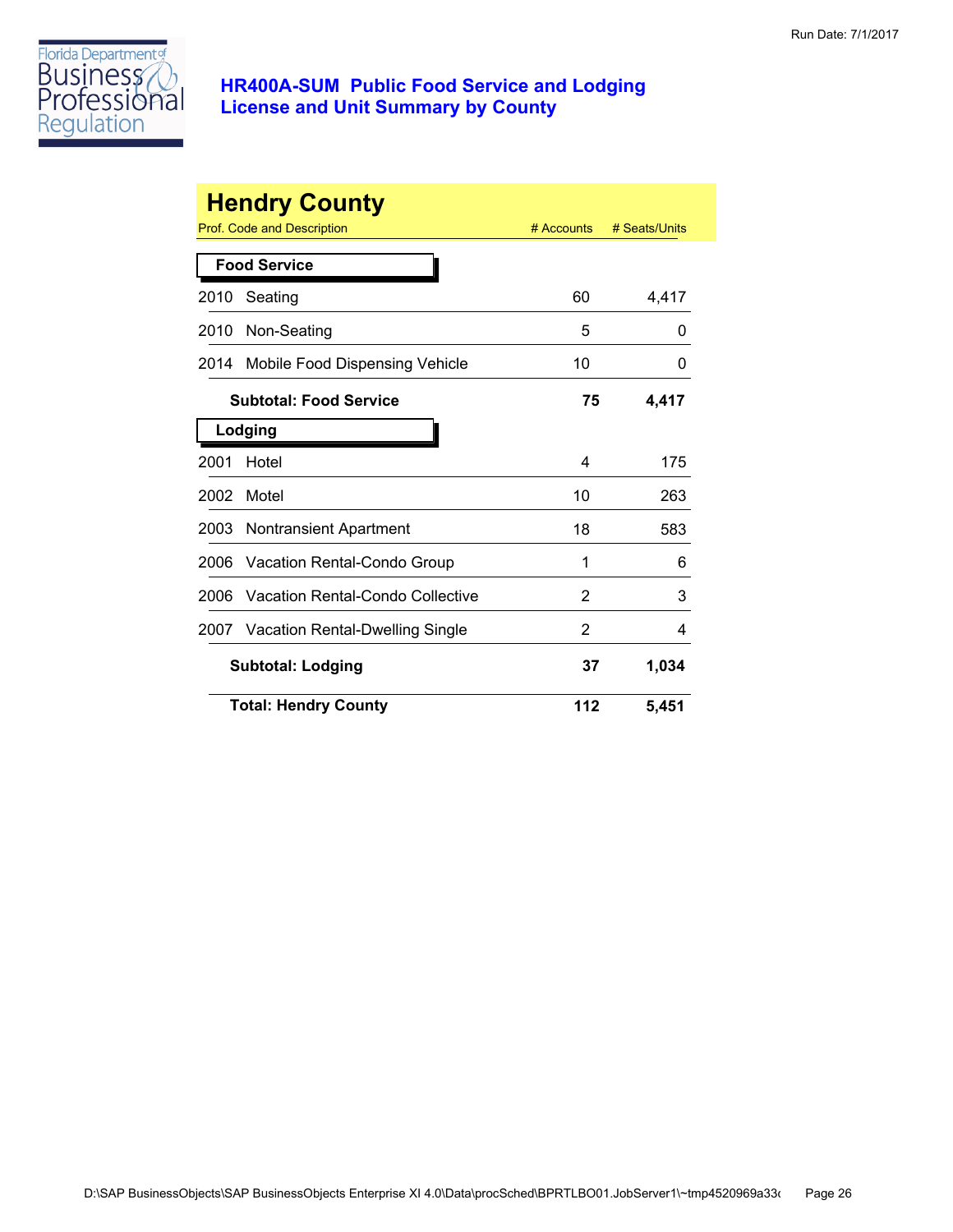

|      | <b>Hernando County</b>                     |            |               |
|------|--------------------------------------------|------------|---------------|
|      | <b>Prof. Code and Description</b>          | # Accounts | # Seats/Units |
|      | <b>Food Service</b>                        |            |               |
| 2010 | Seating                                    | 279        | 25,453        |
| 2010 | Non-Seating                                | 25         | 0             |
| 2013 | Catering                                   | 4          | 0             |
| 2014 | Mobile Food Dispensing Vehicle             | 26         | 0             |
| 2014 | Hot Dog Cart                               | 6          | 0             |
| 2015 | <b>Vending Machine</b>                     | 4          | 0             |
|      | <b>Subtotal: Food Service</b>              | 344        | 25,453        |
|      | Lodging                                    |            |               |
| 2001 | Hotel                                      | 5          | 343           |
| 2002 | Motel                                      | 14         | 643           |
| 2003 | <b>Transient Apartment</b>                 | 3          | 21            |
| 2003 | Nontransient Apartment                     | 60         | 3,431         |
| 2005 | <b>Bed and Breakfast</b>                   | 1          | 2             |
| 2006 | <b>Vacation Rental-Condo Collective</b>    | 1          | 2             |
| 2007 | Vacation Rental-Dwelling Single            | 7          | 7             |
| 2007 | <b>Vacation Rental-Dwelling Collective</b> | 5          | 5             |
|      | <b>Subtotal: Lodging</b>                   | 96         | 4,454         |
|      | <b>Total: Hernando County</b>              | 440        | 29,907        |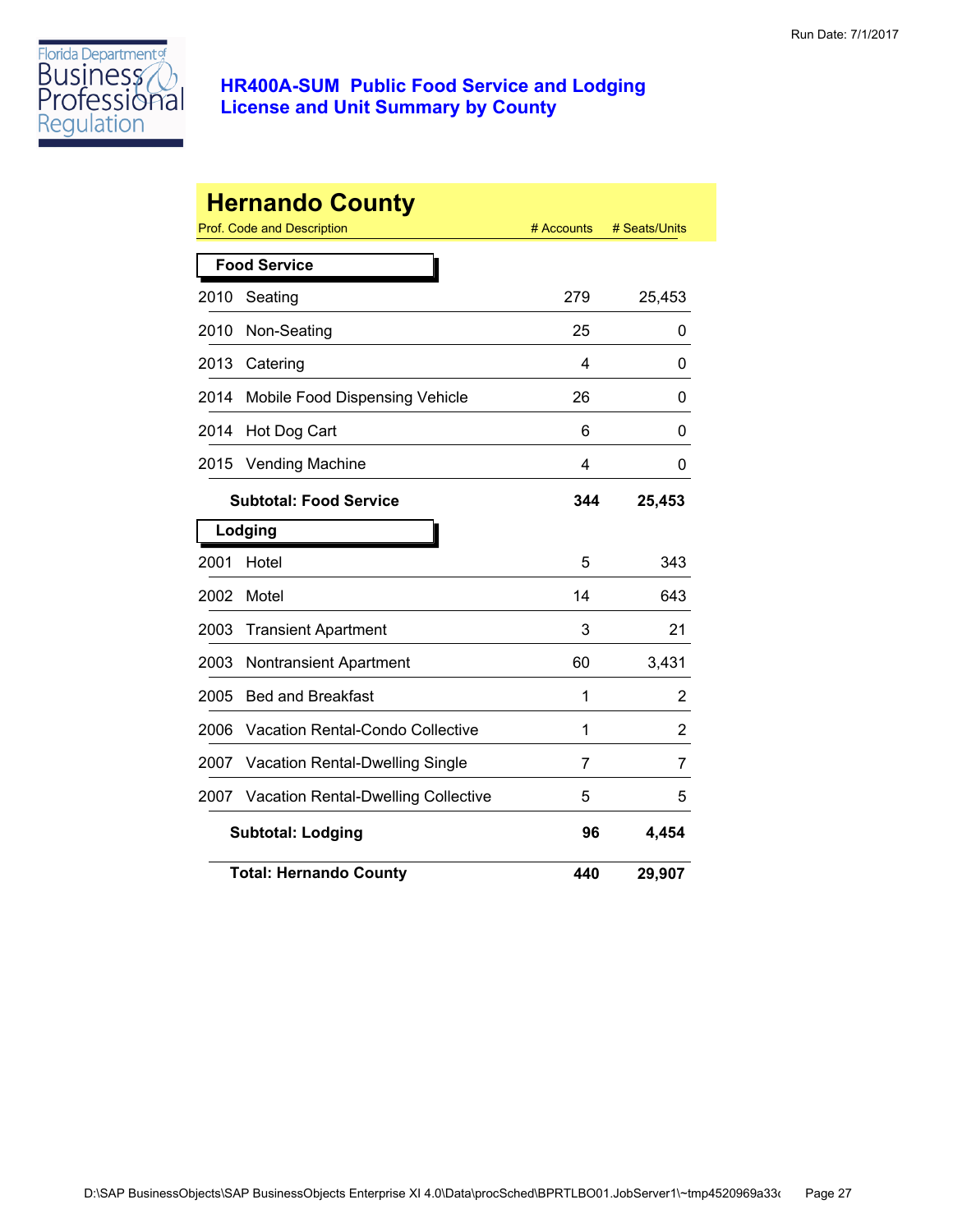

|      | <b>Highlands County</b><br>Prof. Code and Description | # Accounts | # Seats/Units |
|------|-------------------------------------------------------|------------|---------------|
|      | <b>Food Service</b>                                   |            |               |
| 2010 | Seating                                               | 164        | 14,867        |
| 2010 | Non-Seating                                           | 12         | 0             |
| 2014 | Mobile Food Dispensing Vehicle                        | 17         | 0             |
| 2014 | Hot Dog Cart                                          | 3          | 0             |
| 2015 | <b>Vending Machine</b>                                | 4          | 0             |
|      | <b>Subtotal: Food Service</b>                         | 200        | 14,867        |
|      | Lodging                                               |            |               |
| 2001 | Hotel                                                 | 8          | 821           |
| 2002 | Motel                                                 | 12         | 362           |
| 2003 | <b>Transient Apartment</b>                            | 11         | 246           |
| 2003 | <b>Nontransient Apartment</b>                         | 79         | 2,481         |
| 2006 | Vacation Rental-Condo Group                           | 4          | 74            |
| 2006 | <b>Vacation Rental-Condo Collective</b>               | 1          | 10            |
| 2007 | <b>Vacation Rental-Dwelling Collective</b>            | 1          | 1             |
|      | <b>Subtotal: Lodging</b>                              | 116        | 3,995         |
|      | <b>Total: Highlands County</b>                        | 316        | 18,862        |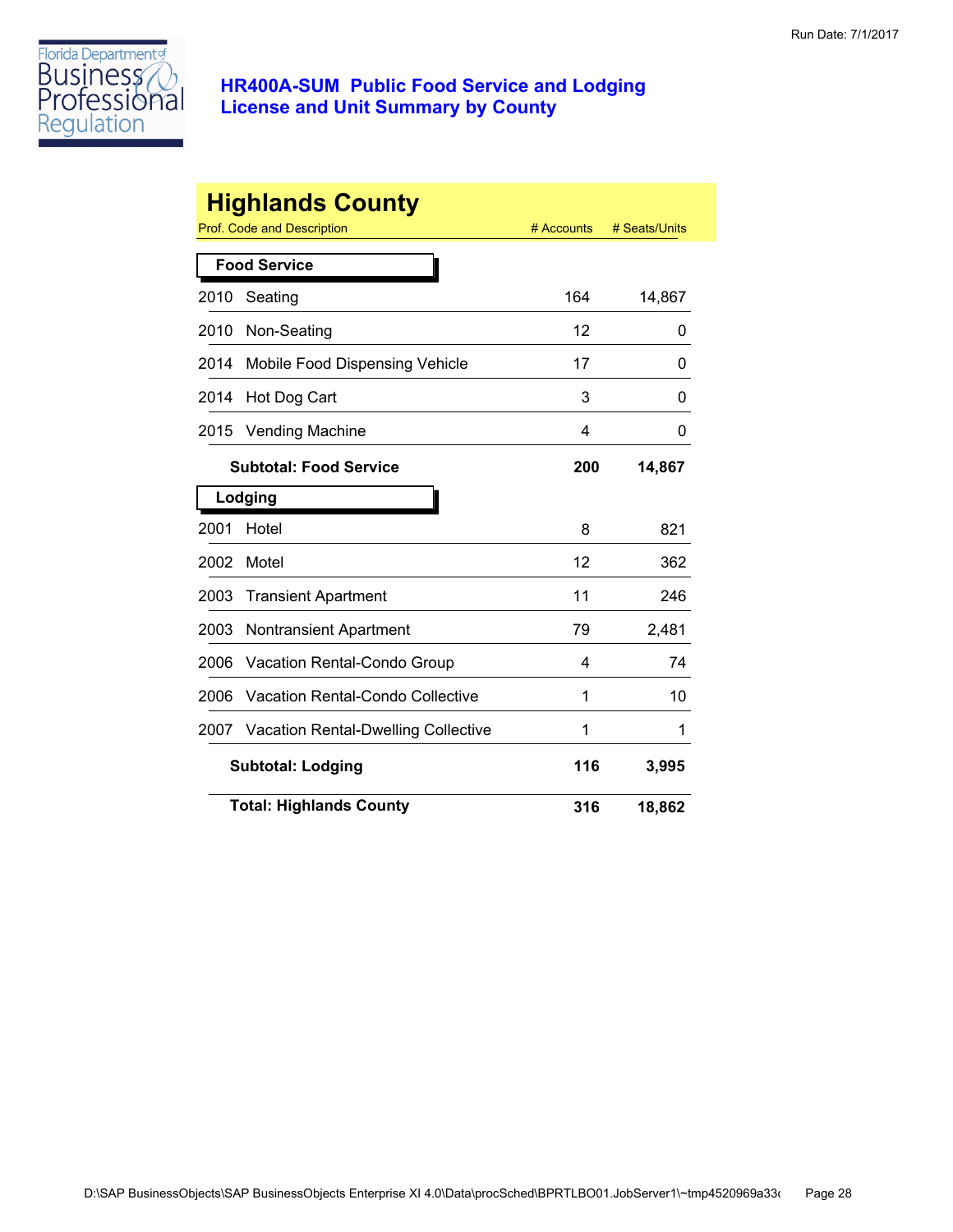

|      | <b>Hillsborough County</b><br>Prof. Code and Description | # Accounts | # Seats/Units |
|------|----------------------------------------------------------|------------|---------------|
|      | <b>Food Service</b>                                      |            |               |
| 2010 | Seating                                                  | 2,503      | 231,123       |
| 2010 | Non-Seating                                              | 374        | 0             |
| 2012 | Theme Park Food Cart                                     | 5          | 106           |
| 2013 | Catering                                                 | 97         | 0             |
| 2014 | Mobile Food Dispensing Vehicle                           | 343        | 0             |
| 2014 | Hot Dog Cart                                             | 24         | 0             |
| 2015 | <b>Vending Machine</b>                                   | 72         | 0             |
|      | <b>Subtotal: Food Service</b>                            | 3,418      | 231,229       |
|      | Lodging                                                  |            |               |
| 2001 | Hotel                                                    | 105        | 16,476        |
| 2002 | Motel                                                    | 99         | 5,247         |
| 2003 | <b>Transient Apartment</b>                               | 21         | 1,350         |
| 2003 | <b>Nontransient Apartment</b>                            | 892        | 117,721       |
| 2005 | <b>Bed and Breakfast</b>                                 | 5          | 16            |
| 2006 | Vacation Rental-Condo Single                             | 5          | 5             |
| 2006 | Vacation Rental-Condo Group                              | 4          | 353           |
| 2006 | Vacation Rental-Condo Collective                         | 1          | 1             |
| 2007 | Vacation Rental-Dwelling Single                          | 17         | 24            |
| 2007 | Vacation Rental-Dwelling Collective                      | 17         | 84            |
|      | <b>Subtotal: Lodging</b>                                 | 1,166      | 141,277       |
|      | <b>Total: Hillsborough County</b>                        | 4,584      | 372,506       |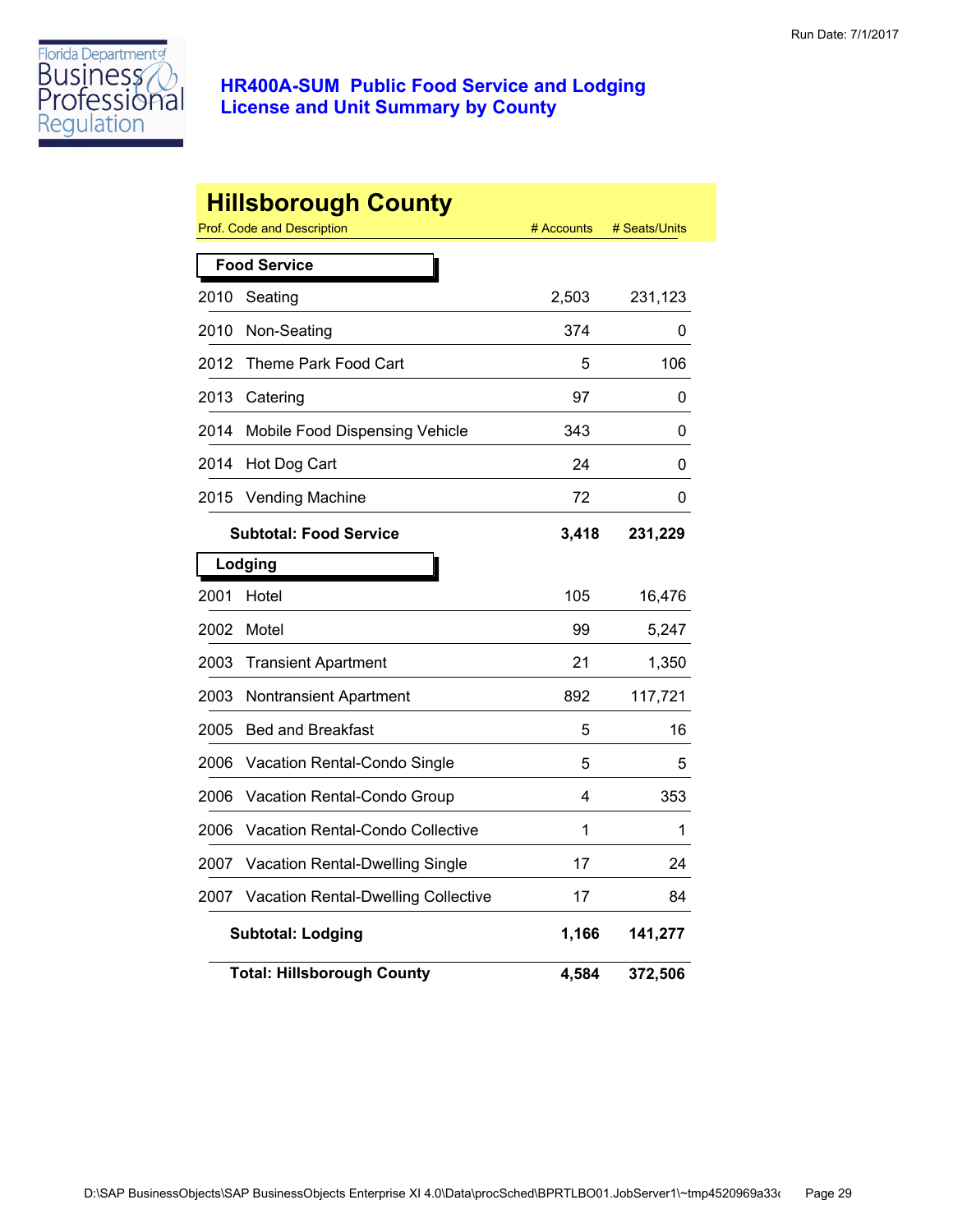

|      | <b>Holmes County</b><br>Prof. Code and Description | $#$ Accounts | # Seats/Units |
|------|----------------------------------------------------|--------------|---------------|
|      | <b>Food Service</b>                                |              |               |
| 2010 | Seating                                            | 19           | 1,364         |
| 2010 | Non-Seating                                        | 3            | O             |
|      | 2014 Mobile Food Dispensing Vehicle                | 2            | 0             |
|      | <b>Subtotal: Food Service</b>                      | 24           | 1,364         |
|      | Lodging                                            |              |               |
| 2002 | Motel                                              | 5            | 243           |
|      | 2003 Nontransient Apartment                        | 10           | 139           |
|      | <b>Subtotal: Lodging</b>                           | 15           | 382           |
|      | <b>Total: Holmes County</b>                        | 39           | 1,746         |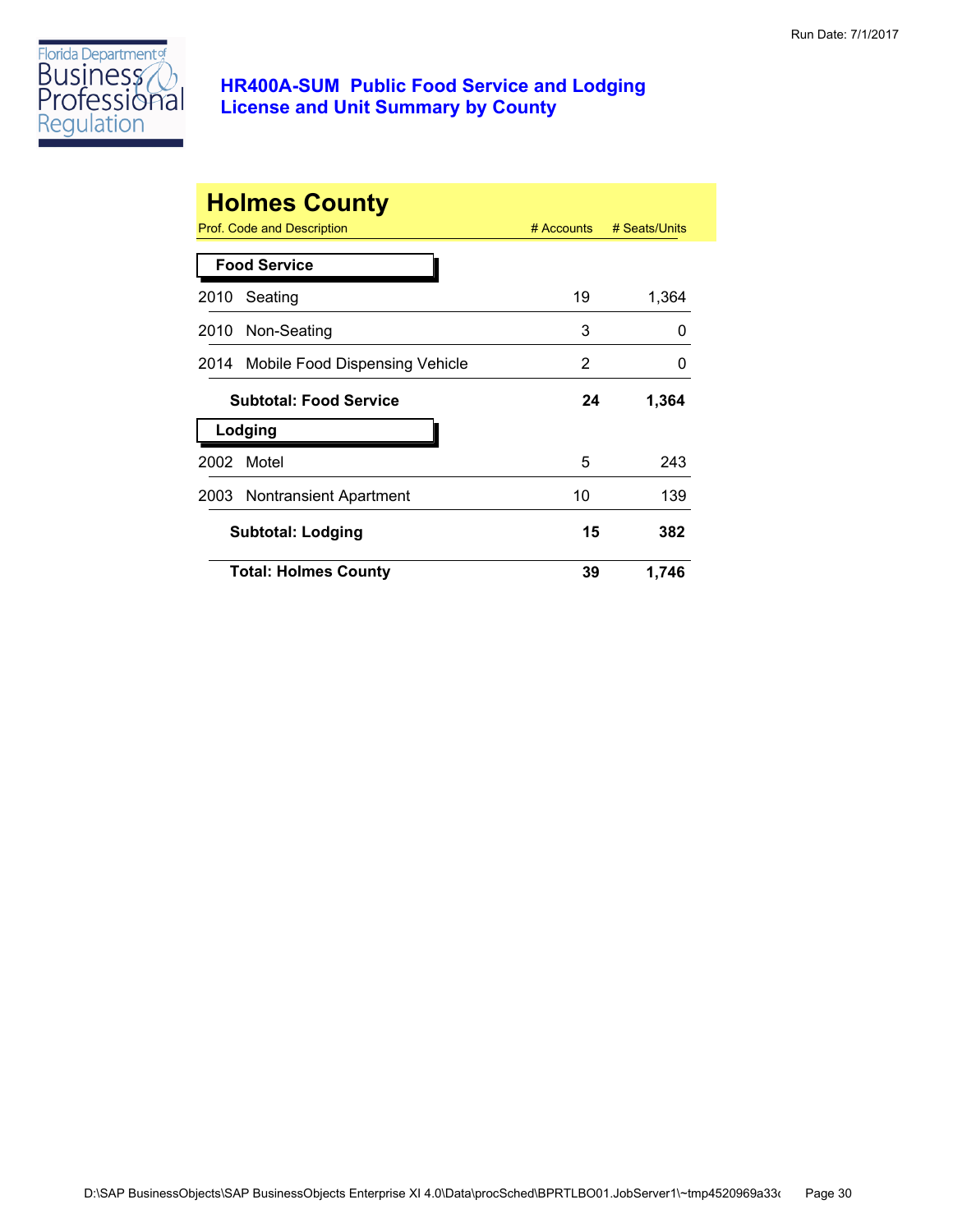

|      | <b>Indian River County</b><br>Prof. Code and Description | # Accounts     | # Seats/Units |
|------|----------------------------------------------------------|----------------|---------------|
|      | <b>Food Service</b>                                      |                |               |
| 2010 | Seating                                                  | 303            | 26,876        |
| 2010 | Non-Seating                                              | 38             | 0             |
| 2013 | Catering                                                 | 5              | 0             |
| 2014 | Mobile Food Dispensing Vehicle                           | 12             | 0             |
| 2014 | Hot Dog Cart                                             | 2              | 0             |
| 2015 | Vending Machine                                          | $\overline{2}$ | 0             |
|      | <b>Subtotal: Food Service</b>                            | 362            | 26,876        |
|      | Lodging                                                  |                |               |
| 2001 | Hotel                                                    | 10             | 810           |
| 2002 | Motel                                                    | 27             | 1,106         |
| 2003 | <b>Transient Apartment</b>                               | 5              | 52            |
| 2003 | Nontransient Apartment                                   | 91             | 4,377         |
| 2005 | <b>Bed and Breakfast</b>                                 | 1              | 3             |
| 2006 | Vacation Rental-Condo Single                             | 1              | 1             |
| 2006 | Vacation Rental-Condo Group                              | 6              | 304           |
| 2006 | <b>Vacation Rental-Condo Collective</b>                  | 3              | 24            |
| 2007 | <b>Vacation Rental-Dwelling Single</b>                   | 48             | 51            |
| 2007 | Vacation Rental-Dwelling Group                           | 2              | 6             |
| 2007 | Vacation Rental-Dwelling Collective                      | 11             | 43            |
|      | <b>Subtotal: Lodging</b>                                 | 205            | 6,777         |
|      | <b>Total: Indian River County</b>                        | 567            | 33,653        |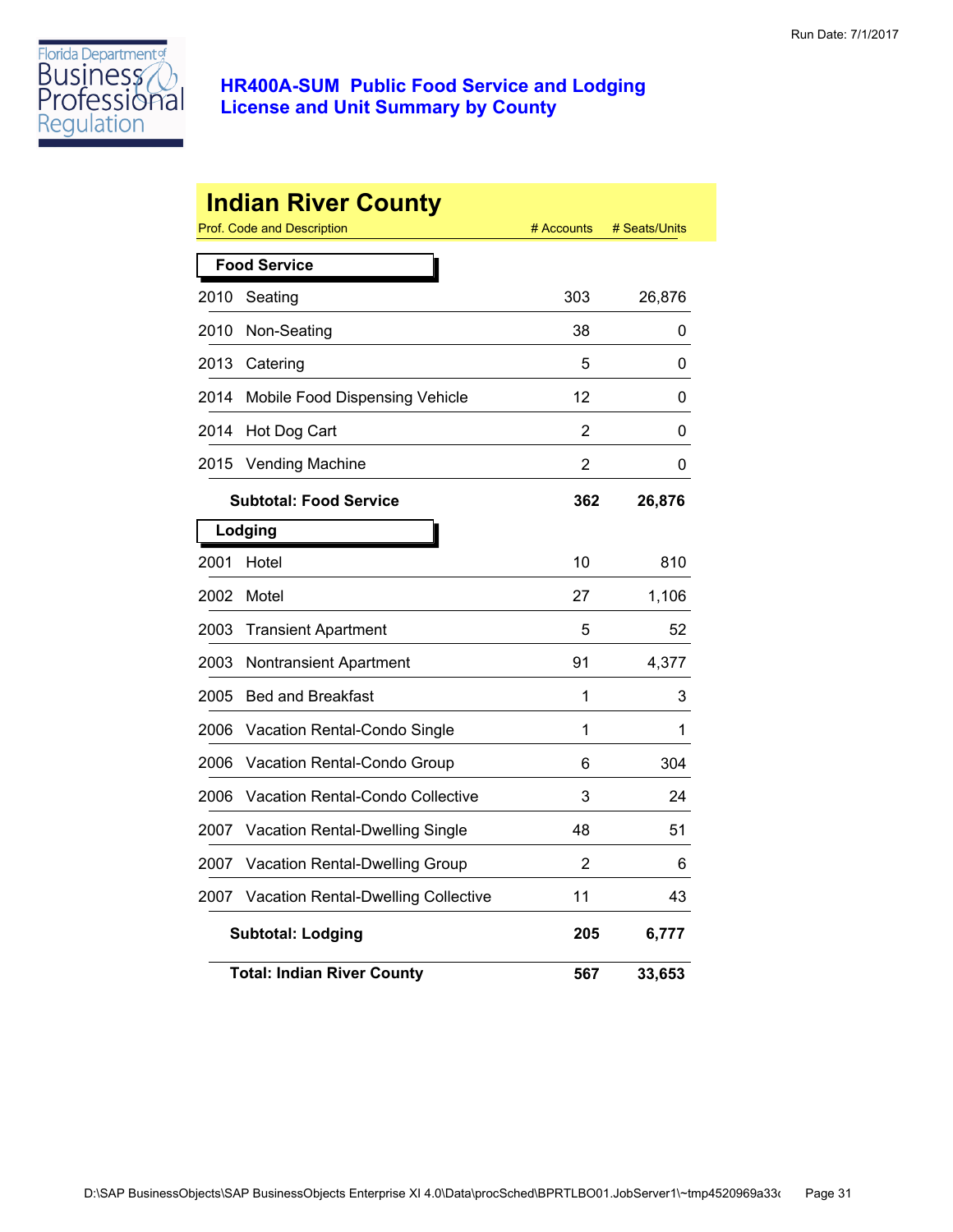

|      | <b>Jackson County</b><br>Prof. Code and Description | # Accounts | # Seats/Units |
|------|-----------------------------------------------------|------------|---------------|
|      | <b>Food Service</b>                                 |            |               |
| 2010 | Seating                                             | 76         | 5,650         |
| 2010 | Non-Seating                                         | 4          | 0             |
| 2013 | Catering                                            | 1          | 0             |
| 2014 | Mobile Food Dispensing Vehicle                      | 10         | 0             |
| 2014 | Hot Dog Cart                                        | 1          | 0             |
| 2015 | Vending Machine                                     | 2          | 0             |
|      | <b>Subtotal: Food Service</b>                       | 94         | 5,650         |
|      | Lodging                                             |            |               |
| 2001 | Hotel                                               | 2          | 141           |
| 2002 | Motel                                               | 14         | 654           |
| 2003 | Nontransient Apartment                              | 30         | 998           |
| 2005 | <b>Bed and Breakfast</b>                            | 1          | 5             |
| 2007 | <b>Vacation Rental-Dwelling Single</b>              | 1          | 10            |
|      | <b>Subtotal: Lodging</b>                            | 48         | 1,808         |
|      | <b>Total: Jackson County</b>                        | 142        | 7,458         |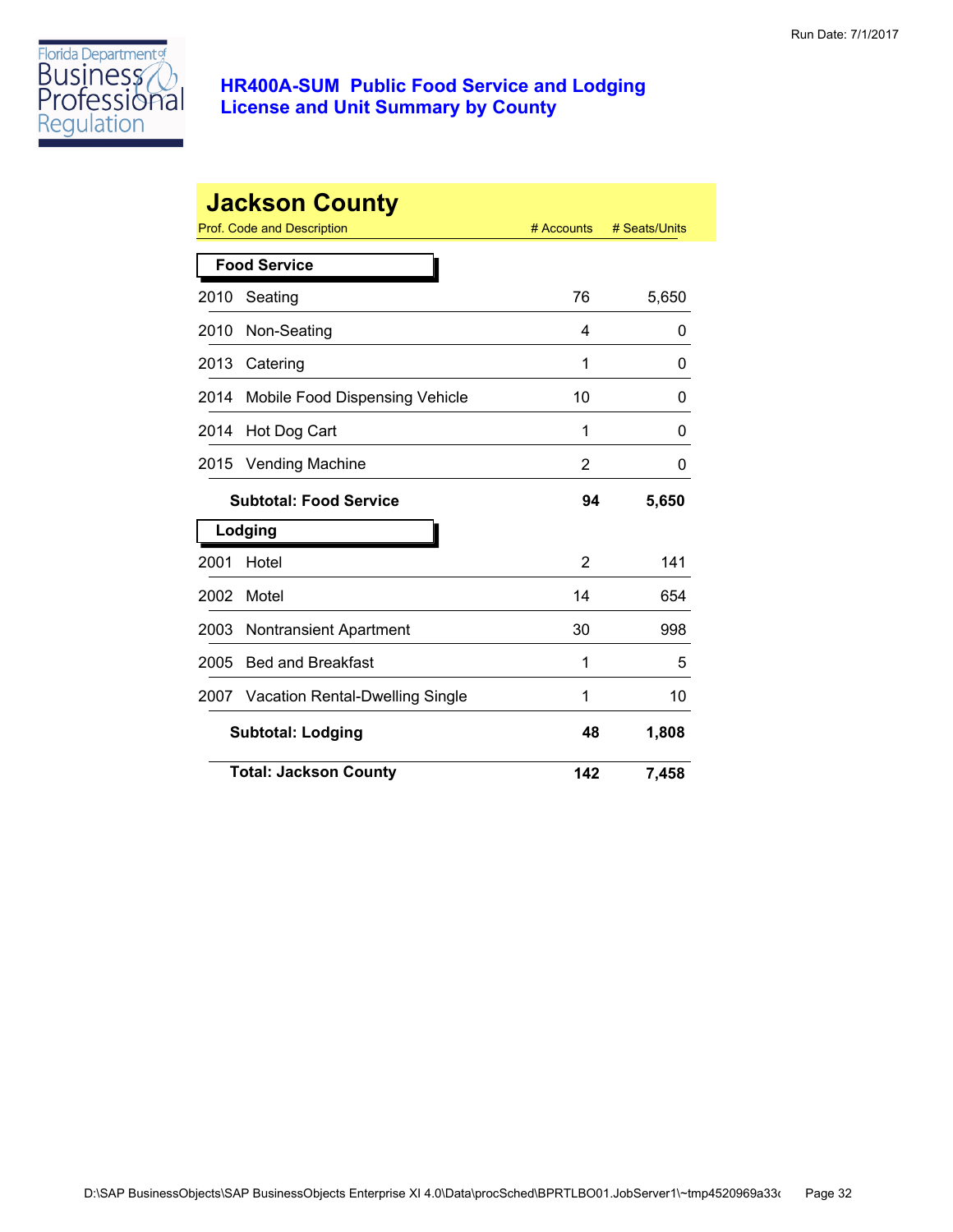

|      | <b>Jefferson County</b>              |              |               |
|------|--------------------------------------|--------------|---------------|
|      | <b>Prof. Code and Description</b>    | $#$ Accounts | # Seats/Units |
|      | <b>Food Service</b>                  |              |               |
| 2010 | Seating                              | 23           | 946           |
| 2010 | Non-Seating                          | 1            | $\mathbf{0}$  |
| 2013 | Catering                             | 1            | 0             |
| 2014 | Mobile Food Dispensing Vehicle       | 5            | $\mathbf{0}$  |
|      | <b>Subtotal: Food Service</b>        | 30           | 946           |
|      | Lodging                              |              |               |
| 2002 | Motel                                | 5            | 179           |
| 2003 | Nontransient Apartment               | 7            | 199           |
| 2005 | <b>Bed and Breakfast</b>             | 4            | 15            |
|      | 2007 Vacation Rental-Dwelling Single | 4            | 8             |
|      | <b>Subtotal: Lodging</b>             | 20           | 401           |
|      | <b>Total: Jefferson County</b>       | 50           | 1,347         |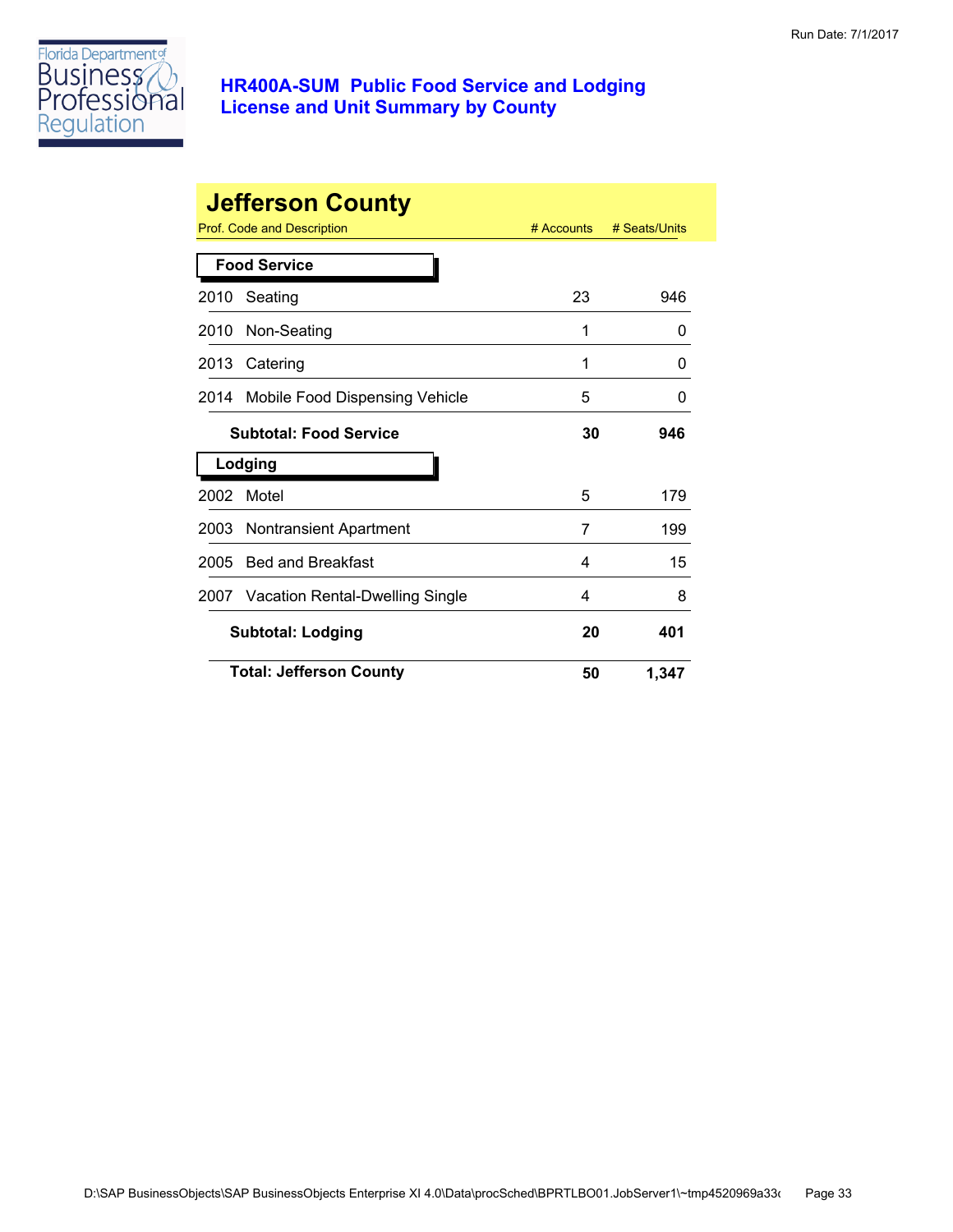

|      | <b>Lafayette County</b><br>Prof. Code and Description | $#$ Accounts | # Seats/Units |
|------|-------------------------------------------------------|--------------|---------------|
|      | <b>Food Service</b>                                   |              |               |
| 2010 | Seating                                               | 5            | 354           |
|      | 2014 Mobile Food Dispensing Vehicle                   | 2            | $\mathbf{0}$  |
|      | <b>Subtotal: Food Service</b>                         | 7            | 354           |
|      | Lodging                                               |              |               |
| 2002 | Motel                                                 | 2            | 27            |
|      | 2003 Nontransient Apartment                           | 1            | 36            |
|      | 2005 Bed and Breakfast                                | 1            | 12            |
|      | <b>Subtotal: Lodging</b>                              | 4            | 75            |
|      | <b>Total: Lafayette County</b>                        | 11           | 429           |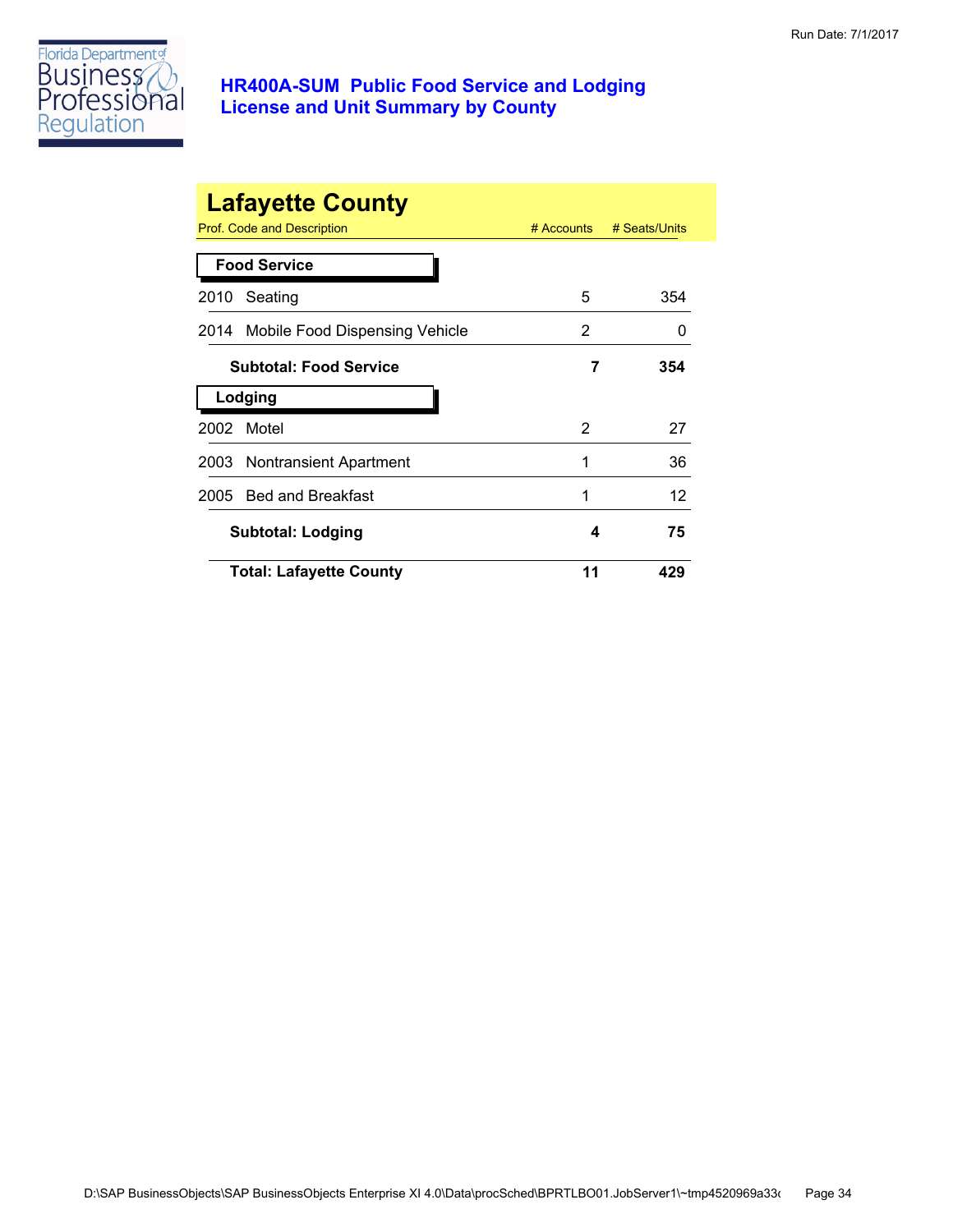

|      | <b>Lake County</b><br>Prof. Code and Description | # Accounts | # Seats/Units |
|------|--------------------------------------------------|------------|---------------|
|      | <b>Food Service</b>                              |            |               |
| 2010 | Seating                                          | 569        | 53,696        |
| 2010 | Non-Seating                                      | 52         | 0             |
| 2013 | Catering                                         | 6          | 0             |
| 2014 | Mobile Food Dispensing Vehicle                   | 56         | 0             |
| 2014 | Hot Dog Cart                                     | 7          | 0             |
| 2015 | <b>Vending Machine</b>                           | 12         | 0             |
|      | <b>Subtotal: Food Service</b>                    | 702        | 53,696        |
|      | Lodging                                          |            |               |
| 2001 | Hotel                                            | 21         | 1,582         |
| 2002 | Motel                                            | 26         | 1,031         |
| 2003 | <b>Transient Apartment</b>                       | 6          | 51            |
| 2003 | Nontransient Apartment                           | 185        | 13,016        |
| 2005 | <b>Bed and Breakfast</b>                         | 13         | 57            |
| 2006 | Vacation Rental-Condo Single                     | 13         | 546           |
| 2006 | Vacation Rental-Condo Group                      | 3          | 101           |
| 2006 | Vacation Rental-Condo Collective                 | 1          | 2             |
| 2007 | Vacation Rental-Dwelling Single                  | 663        | 685           |
| 2007 | Vacation Rental-Dwelling Group                   | 3          | 16            |
| 2007 | <b>Vacation Rental-Dwelling Collective</b>       | 40         | 389           |
|      | <b>Subtotal: Lodging</b>                         | 974        | 17,476        |
|      | <b>Total: Lake County</b>                        | 1,676      | 71,172        |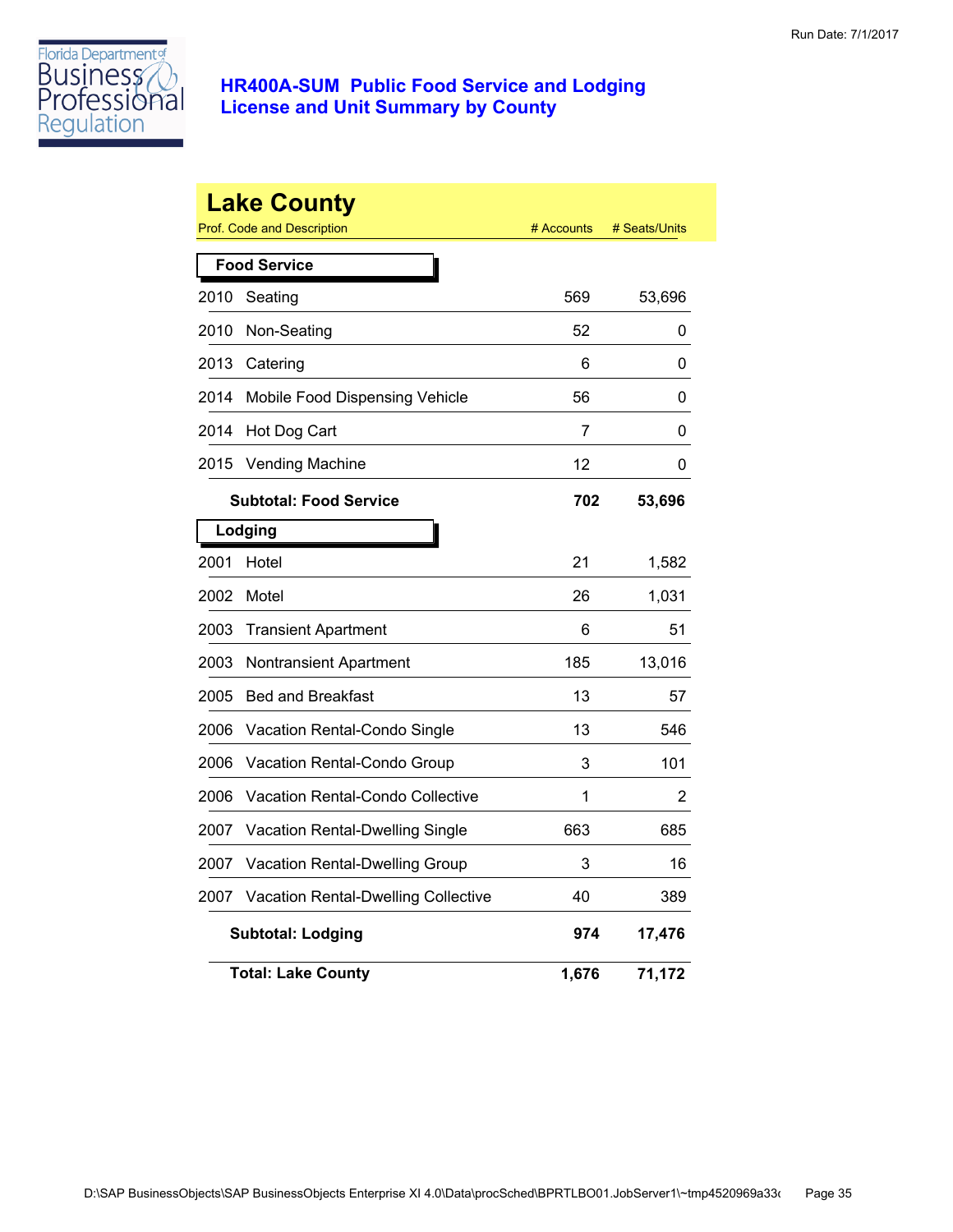

|      | <b>Lee County</b><br><b>Prof. Code and Description</b> | # Accounts | # Seats/Units |
|------|--------------------------------------------------------|------------|---------------|
|      | <b>Food Service</b>                                    |            |               |
| 2010 | Seating                                                | 1,564      | 163,355       |
| 2010 | Non-Seating                                            | 211        | 0             |
| 2013 | Catering                                               | 18         | 0             |
| 2014 | Mobile Food Dispensing Vehicle                         | 92         | 0             |
| 2014 | Hot Dog Cart                                           | 12         | 0             |
| 2015 | <b>Vending Machine</b>                                 | 4          | 0             |
|      | <b>Subtotal: Food Service</b>                          | 1,901      | 163,355       |
|      | Lodging                                                |            |               |
| 2001 | Hotel                                                  | 70         | 7,760         |
| 2002 | Motel                                                  | 111        | 3,847         |
| 2003 | <b>Transient Apartment</b>                             | 35         | 351           |
| 2003 | Nontransient Apartment                                 | 282        | 18,403        |
| 2005 | <b>Bed and Breakfast</b>                               | 3          | 13            |
| 2006 | Vacation Rental-Condo Single                           | 42         | 49            |
| 2006 | Vacation Rental-Condo Group                            | 63         | 2,698         |
| 2006 | Vacation Rental-Condo Collective                       | 69         | 1,653         |
| 2007 | Vacation Rental-Dwelling Single                        | 221        | 261           |
| 2007 | Vacation Rental-Dwelling Group                         | 12         | 152           |
| 2007 | Vacation Rental-Dwelling Collective                    | 127        | 1,893         |
|      | <b>Subtotal: Lodging</b>                               | 1,035      | 37,080        |
|      | <b>Total: Lee County</b>                               | 2,936      | 200,435       |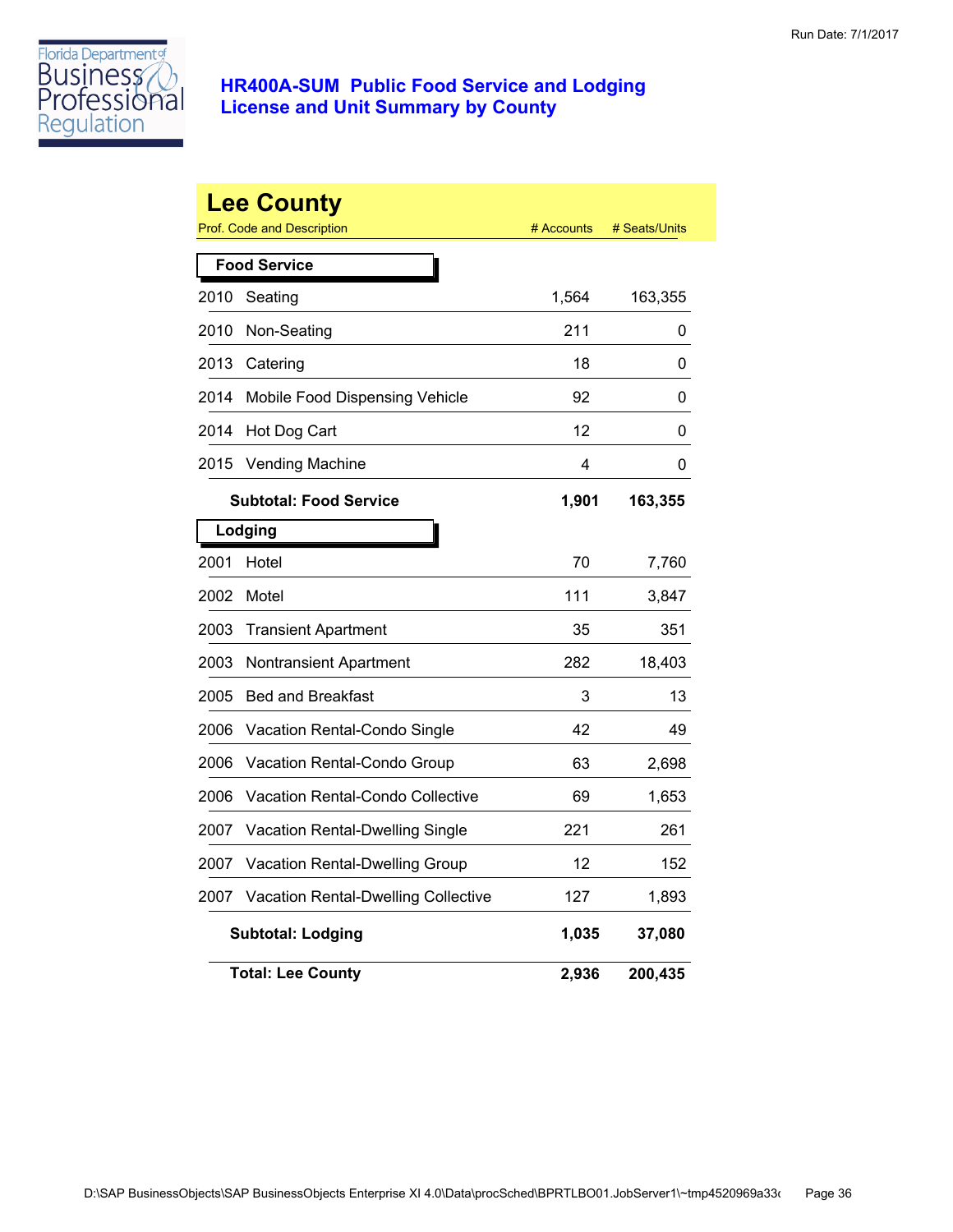

|      | <b>Leon County</b><br><b>Prof. Code and Description</b> | # Accounts | # Seats/Units |
|------|---------------------------------------------------------|------------|---------------|
|      | <b>Food Service</b>                                     |            |               |
| 2010 | Seating                                                 | 663        | 69,160        |
| 2010 | Non-Seating                                             | 55         | 0             |
| 2013 | Catering                                                | 16         | 0             |
| 2014 | Mobile Food Dispensing Vehicle                          | 83         | 0             |
| 2014 | Hot Dog Cart                                            | 9          | 0             |
| 2015 | <b>Vending Machine</b>                                  | 8          | 0             |
|      | <b>Subtotal: Food Service</b>                           | 834        | 69,160        |
|      | Lodging                                                 |            |               |
| 2001 | Hotel                                                   | 32         | 3,504         |
| 2002 | Motel                                                   | 29         | 2,053         |
| 2003 | <b>Transient Apartment</b>                              | 4          | 447           |
| 2003 | Nontransient Apartment                                  | 422        | 29,820        |
| 2005 | <b>Bed and Breakfast</b>                                | 2          | 7             |
| 2006 | Vacation Rental-Condo Single                            | 1          | 1             |
| 2006 | Vacation Rental-Condo Group                             | 2          | 39            |
| 2007 | Vacation Rental-Dwelling Single                         | 1          | 5             |
| 2007 | <b>Vacation Rental-Dwelling Collective</b>              | 1          | 1             |
|      | <b>Subtotal: Lodging</b>                                | 494        | 35,877        |
|      | <b>Total: Leon County</b>                               | 1,328      | 105,037       |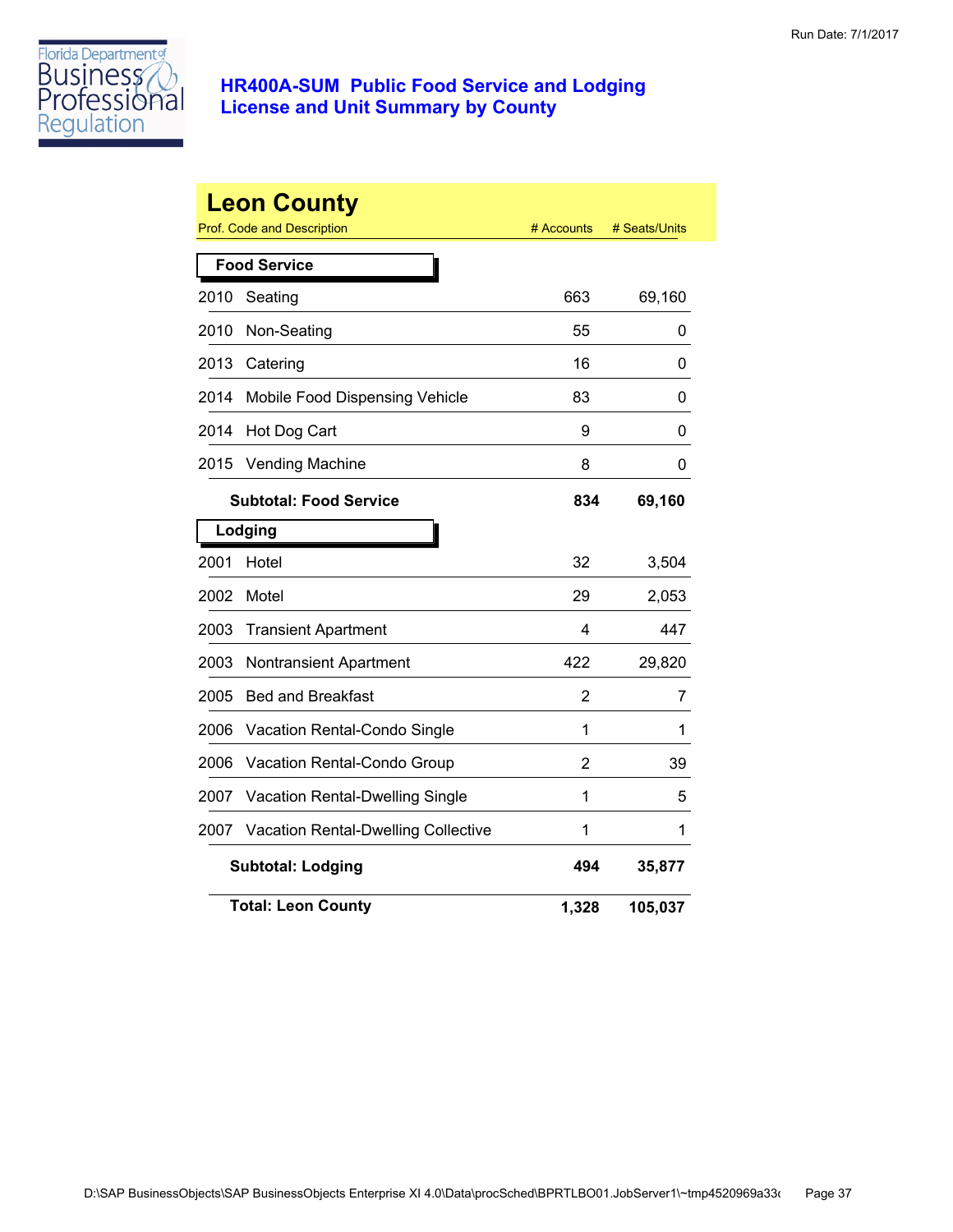

|      | <b>Levy County</b><br><b>Prof. Code and Description</b> | # Accounts     | # Seats/Units |
|------|---------------------------------------------------------|----------------|---------------|
|      | <b>Food Service</b>                                     |                |               |
| 2010 | Seating                                                 | 72             | 5,071         |
| 2010 | Non-Seating                                             | 9              | 0             |
| 2013 | Catering                                                | 1              | 0             |
| 2014 | Mobile Food Dispensing Vehicle                          | 4              | 0             |
| 2014 | Hot Dog Cart                                            | 1              | 0             |
| 2015 | <b>Vending Machine</b>                                  | 1              | 0             |
|      | <b>Subtotal: Food Service</b>                           | 88             | 5,071         |
|      | Lodging                                                 |                |               |
| 2001 | Hotel                                                   | 1              | 10            |
| 2002 | Motel                                                   | 16             | 314           |
| 2003 | <b>Transient Apartment</b>                              | 5              | 22            |
| 2003 | Nontransient Apartment                                  | 17             | 462           |
| 2005 | <b>Bed and Breakfast</b>                                | $\overline{2}$ | 17            |
| 2006 | Vacation Rental-Condo Single                            | 2              | 3             |
| 2006 | Vacation Rental-Condo Group                             | 6              | 141           |
| 2007 | <b>Vacation Rental-Dwelling Single</b>                  | 3              | 6             |
| 2007 | <b>Vacation Rental-Dwelling Collective</b>              | 2              | 33            |
|      | <b>Subtotal: Lodging</b>                                | 54             | 1,008         |
|      | <b>Total: Levy County</b>                               | 142            | 6,079         |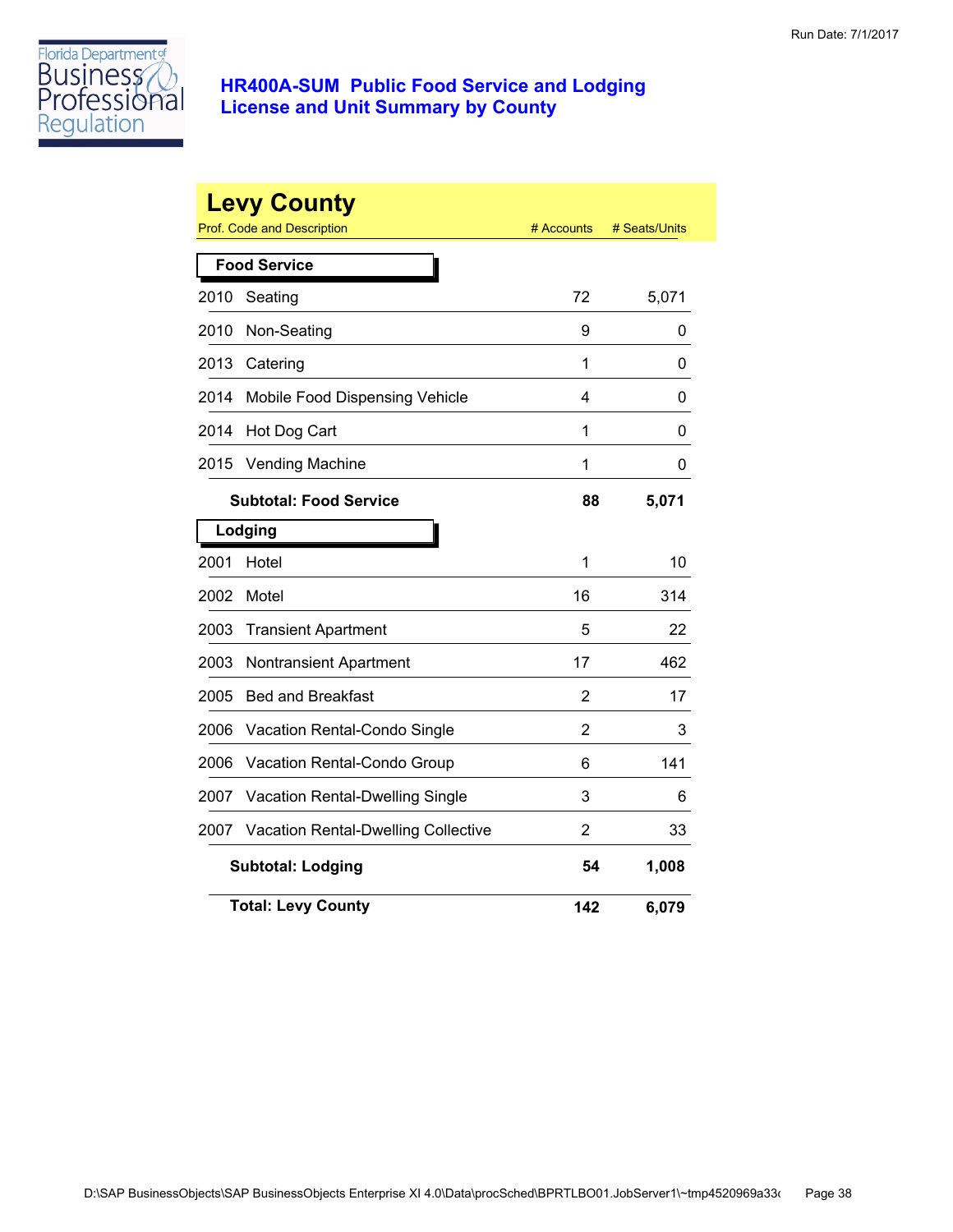

| <b>Liberty County</b><br><b>Prof. Code and Description</b> |   | # Accounts # Seats/Units |
|------------------------------------------------------------|---|--------------------------|
| <b>Food Service</b>                                        |   |                          |
| 2010<br>Seating                                            | 5 | 442                      |
| 2014 Mobile Food Dispensing Vehicle                        | 1 |                          |
| <b>Subtotal: Food Service</b>                              | 6 | 442                      |
| Lodging                                                    |   |                          |
| 2002 Motel                                                 | 1 | 12                       |
| <b>Subtotal: Lodging</b>                                   | 1 | 12                       |
| <b>Total: Liberty County</b>                               | 7 | 454                      |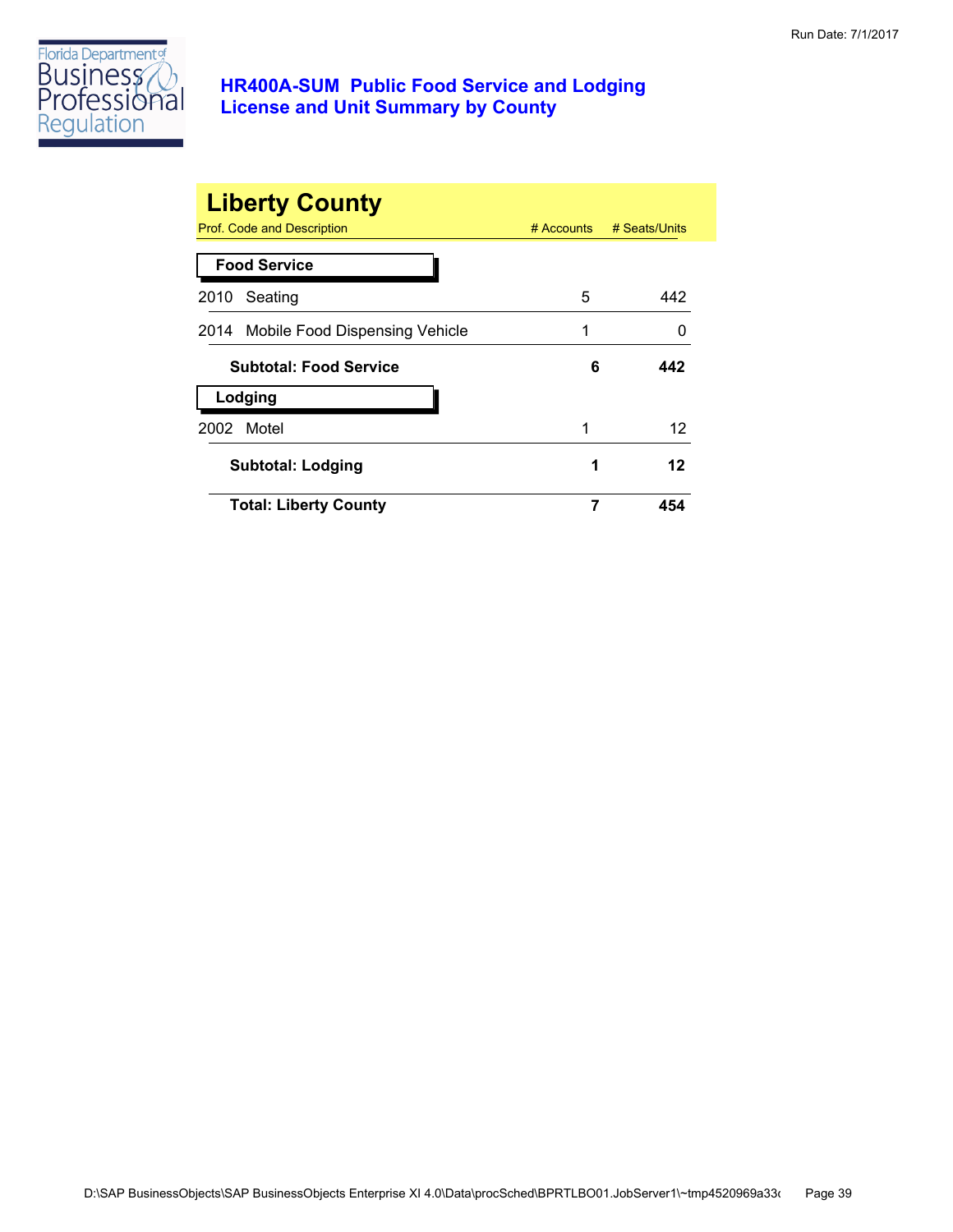

| <b>Madison County</b> |                                |              |               |
|-----------------------|--------------------------------|--------------|---------------|
|                       | Prof. Code and Description     | $#$ Accounts | # Seats/Units |
|                       | <b>Food Service</b>            |              |               |
| 2010                  | Seating                        | 21           | 1,499         |
| 2010                  | Non-Seating                    | 3            | 0             |
| 2014                  | Mobile Food Dispensing Vehicle | 4            | $\Omega$      |
| 2015                  | <b>Vending Machine</b>         | 2            | 0             |
|                       | <b>Subtotal: Food Service</b>  | 30           | 1,499         |
|                       | Lodging                        |              |               |
| 2001                  | Hotel                          | 1            | 58            |
| 2002                  | Motel                          | 4            | 186           |
| 2003                  | <b>Nontransient Apartment</b>  | 9            | 402           |
| 2005                  | <b>Bed and Breakfast</b>       | 3            | 14            |
|                       | <b>Subtotal: Lodging</b>       | 17           | 660           |
|                       | <b>Total: Madison County</b>   | 47           | 2,159         |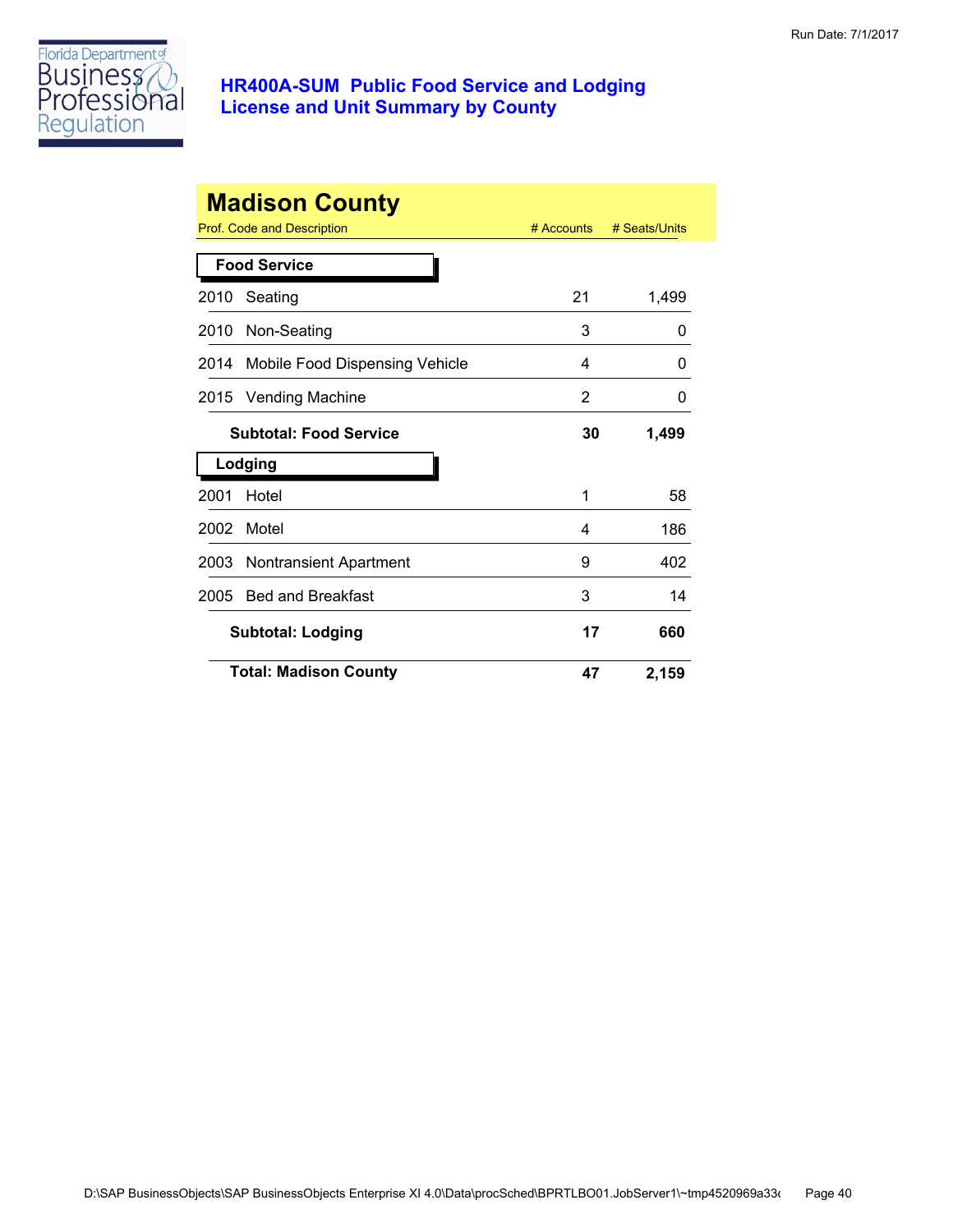

|      | <b>Manatee County</b><br><b>Prof. Code and Description</b> | # Accounts | # Seats/Units |
|------|------------------------------------------------------------|------------|---------------|
|      | <b>Food Service</b>                                        |            |               |
| 2010 | Seating                                                    | 693        | 65,601        |
| 2010 | Non-Seating                                                | 76         | 0             |
| 2013 | Catering                                                   | 8          | 0             |
| 2014 | Mobile Food Dispensing Vehicle                             | 76         | 0             |
| 2014 | Hot Dog Cart                                               | 4          | 0             |
| 2015 | <b>Vending Machine</b>                                     | 30         | 0             |
|      | <b>Subtotal: Food Service</b>                              | 887        | 65,601        |
|      | Lodging                                                    |            |               |
| 2001 | Hotel                                                      | 15         | 1,511         |
| 2002 | Motel                                                      | 53         | 2,093         |
| 2003 | <b>Transient Apartment</b>                                 | 31         | 343           |
| 2003 | Nontransient Apartment                                     | 145        | 17,717        |
| 2005 | <b>Bed and Breakfast</b>                                   | 4          | 30            |
| 2006 | Vacation Rental-Condo Single                               | 73         | 97            |
| 2006 | <b>Vacation Rental-Condo Group</b>                         | 34         | 1,158         |
| 2006 | Vacation Rental-Condo Collective                           | 39         | 805           |
| 2007 | <b>Vacation Rental-Dwelling Single</b>                     | 230        | 303           |
| 2007 | Vacation Rental-Dwelling Group                             | 13         | 33            |
| 2007 | <b>Vacation Rental-Dwelling Collective</b>                 | 77         | 1,786         |
|      | <b>Subtotal: Lodging</b>                                   | 714        | 25,876        |
|      | <b>Total: Manatee County</b>                               | 1,601      | 91,477        |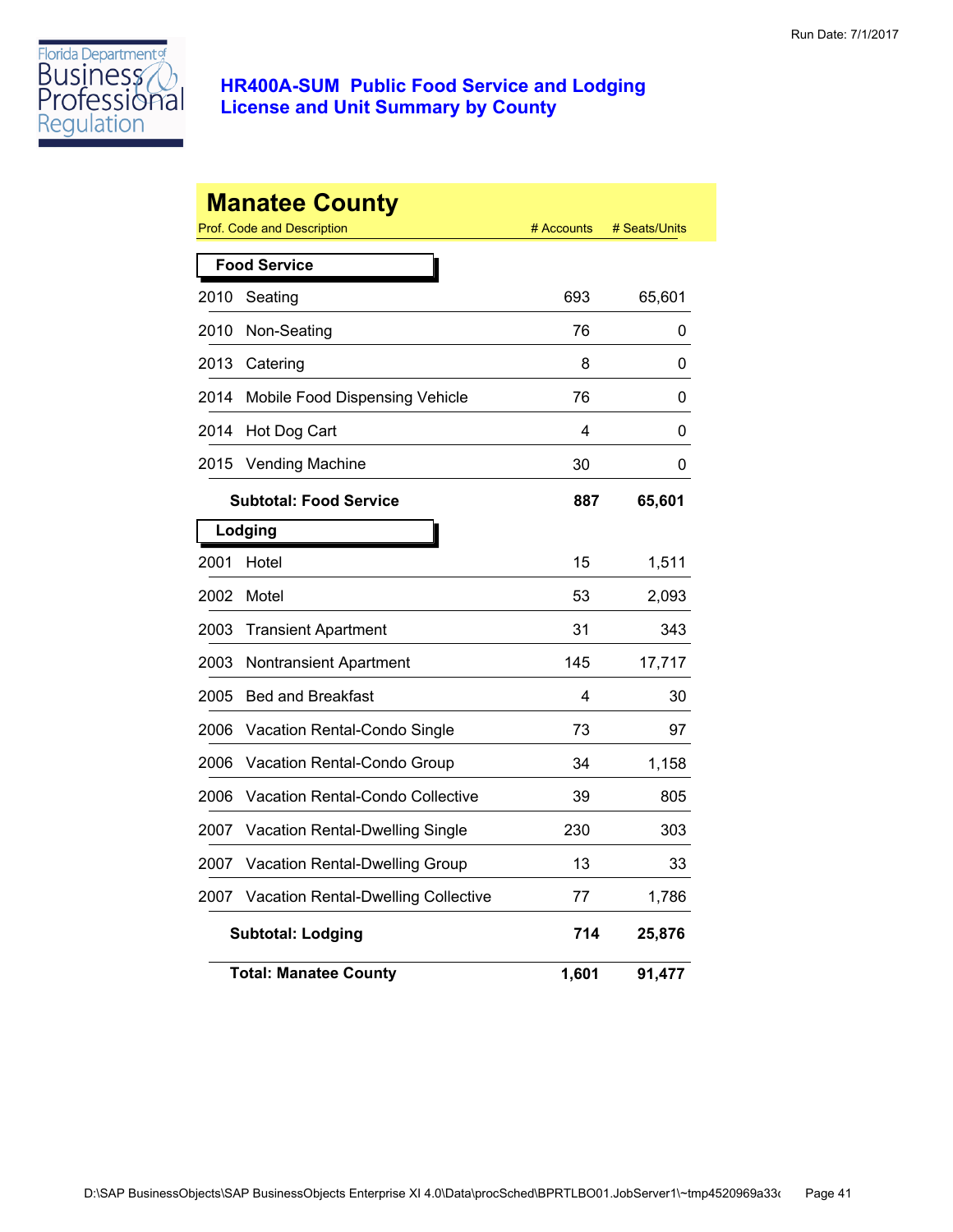

|      | <b>Marion County</b><br>Prof. Code and Description | # Accounts | # Seats/Units |  |  |
|------|----------------------------------------------------|------------|---------------|--|--|
|      | <b>Food Service</b>                                |            |               |  |  |
| 2010 | Seating                                            | 522        | 44,800        |  |  |
| 2010 | Non-Seating                                        | 63         | 0             |  |  |
| 2013 | Catering                                           | 13         | 0             |  |  |
| 2014 | Mobile Food Dispensing Vehicle                     | 69         | 0             |  |  |
| 2014 | Hot Dog Cart                                       | 10         | 0             |  |  |
| 2015 | <b>Vending Machine</b>                             | 20         | 0             |  |  |
|      | <b>Subtotal: Food Service</b>                      | 697        | 44,800        |  |  |
|      | Lodging                                            |            |               |  |  |
| 2001 | Hotel                                              | 21         | 2,151         |  |  |
| 2002 | Motel                                              | 54         | 1,922         |  |  |
| 2003 | <b>Transient Apartment</b>                         | 8          | 50            |  |  |
| 2003 | Nontransient Apartment                             | 139        | 9,058         |  |  |
| 2005 | <b>Bed and Breakfast</b>                           | 3          | 13            |  |  |
| 2006 | Vacation Rental-Condo Single                       | 1          | 1             |  |  |
| 2007 | Vacation Rental-Dwelling Single                    | 9          | 34            |  |  |
| 2007 | Vacation Rental-Dwelling Group                     | 1          | 16            |  |  |
| 2007 | <b>Vacation Rental-Dwelling Collective</b>         | 7          | 42            |  |  |
|      | <b>Subtotal: Lodging</b>                           | 243        | 13,287        |  |  |
|      | <b>Total: Marion County</b>                        | 940        | 58,087        |  |  |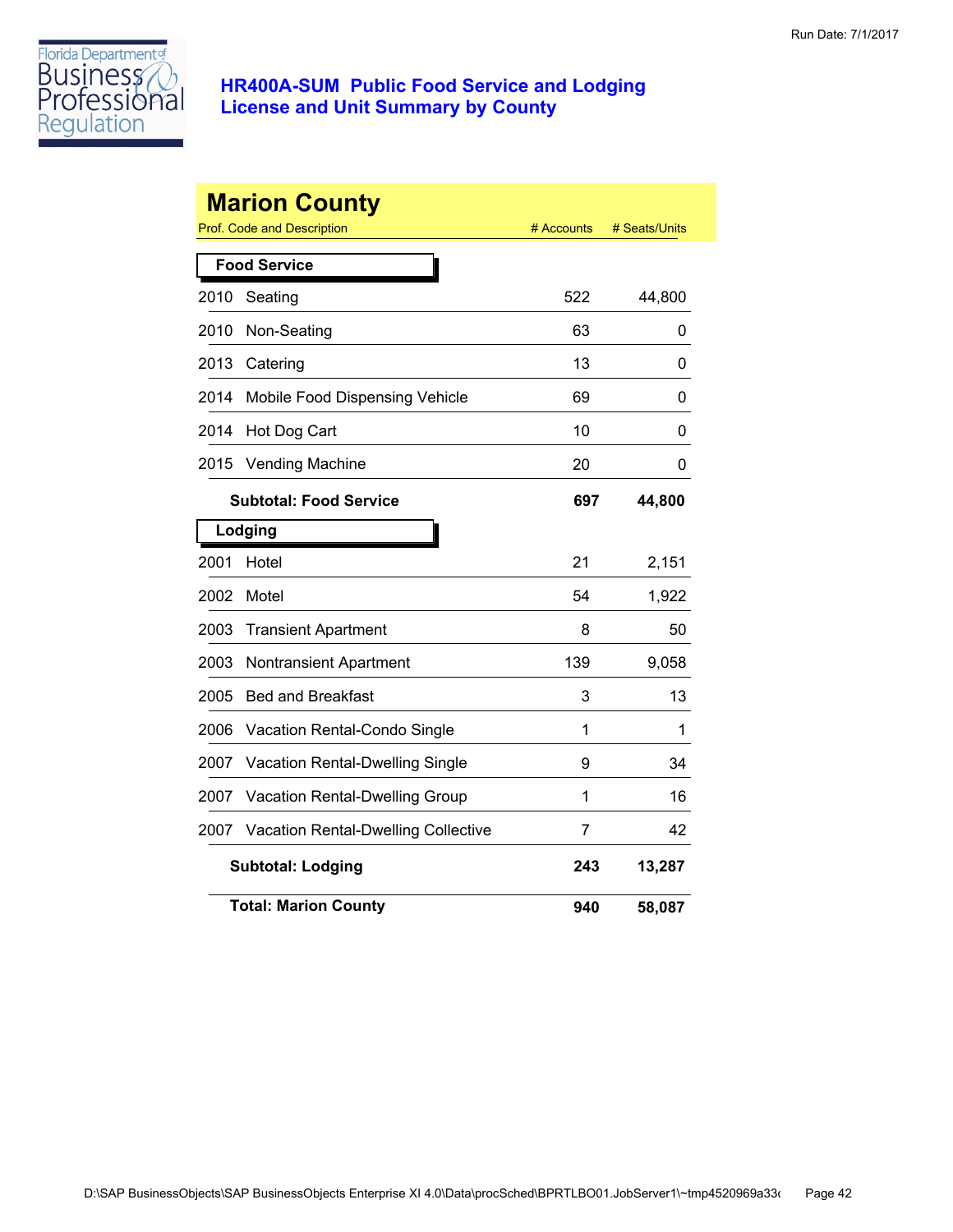

|      | <b>Martin County</b><br><b>Prof. Code and Description</b> | # Accounts | # Seats/Units |
|------|-----------------------------------------------------------|------------|---------------|
|      | <b>Food Service</b>                                       |            |               |
| 2010 | Seating                                                   | 399        | 36,802        |
| 2010 | Non-Seating                                               | 43         | 0             |
| 2013 | Catering                                                  | 17         | 0             |
| 2014 | Mobile Food Dispensing Vehicle                            | 22         | 0             |
| 2014 | Hot Dog Cart                                              | 8          | 0             |
| 2015 | <b>Vending Machine</b>                                    | 5          | 0             |
|      | <b>Subtotal: Food Service</b>                             | 494        | 36,802        |
|      | Lodging                                                   |            |               |
| 2001 | Hotel                                                     | 9          | 778           |
| 2002 | Motel                                                     | 12         | 453           |
| 2003 | <b>Transient Apartment</b>                                | 8          | 249           |
| 2003 | Nontransient Apartment                                    | 77         | 3,643         |
| 2005 | <b>Bed and Breakfast</b>                                  | 4          | 24            |
| 2006 | Vacation Rental-Condo Single                              | 2          | 26            |
| 2006 | Vacation Rental-Condo Group                               | 4          | 314           |
| 2006 | Vacation Rental-Condo Collective                          | 2          | 2             |
| 2007 | Vacation Rental-Dwelling Single                           | 5          | 5             |
| 2007 | Vacation Rental-Dwelling Group                            | 2          | 41            |
| 2007 | Vacation Rental-Dwelling Collective                       | 2          | 5             |
|      | <b>Subtotal: Lodging</b>                                  | 127        | 5,540         |
|      | <b>Total: Martin County</b>                               | 621        | 42,342        |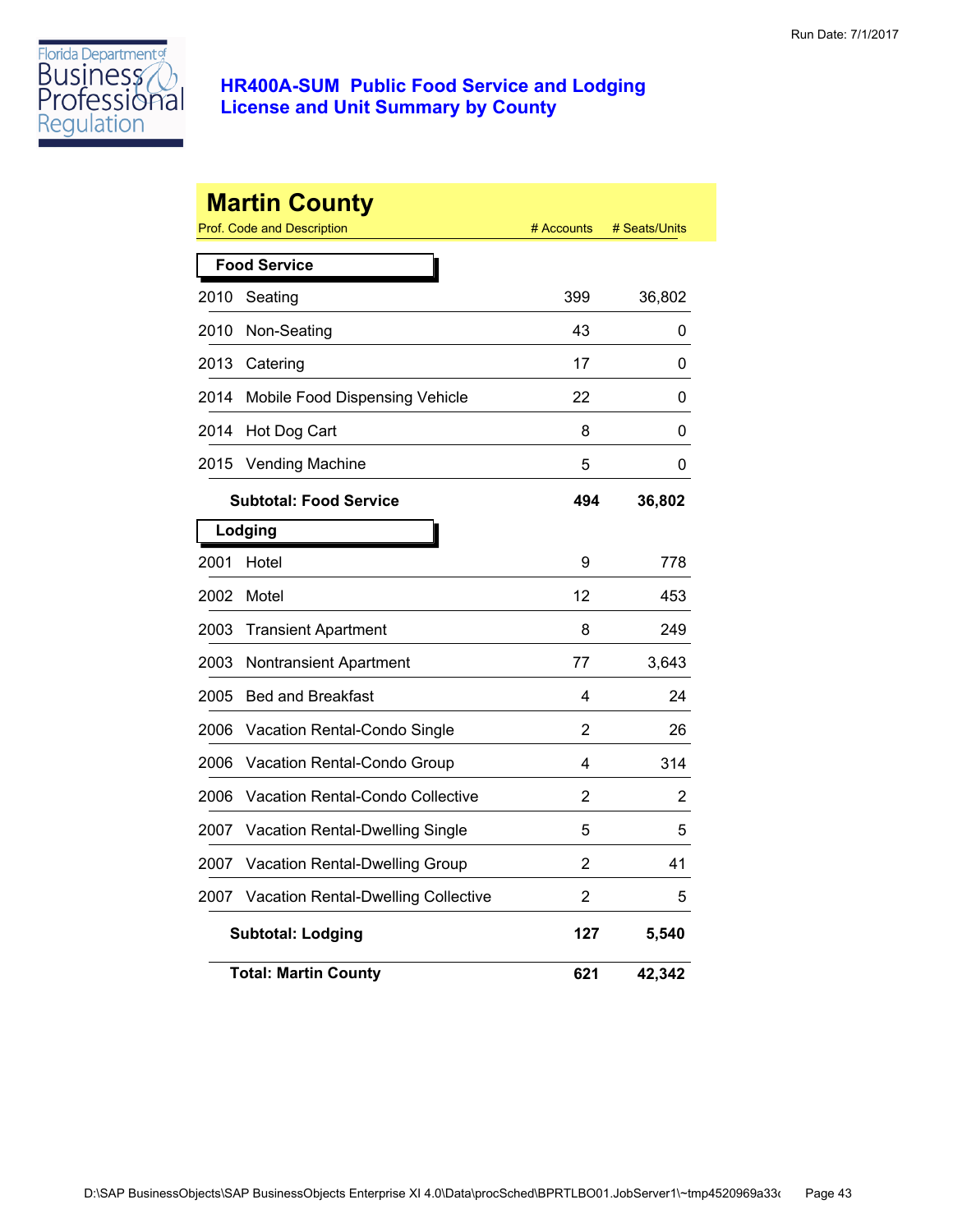

|      | <b>Monroe County</b>                              | # Accounts |               |
|------|---------------------------------------------------|------------|---------------|
|      | Prof. Code and Description<br><b>Food Service</b> |            | # Seats/Units |
|      |                                                   |            |               |
| 2010 | Seating                                           | 522        | 49,117        |
| 2010 | Non-Seating                                       | 62         | 0             |
| 2013 | Catering                                          | 12         | 0             |
| 2014 | Mobile Food Dispensing Vehicle                    | 40         | 0             |
| 2014 | Hot Dog Cart                                      | 10         | 0             |
|      | <b>Subtotal: Food Service</b>                     | 646        | 49,117        |
|      | Lodging                                           |            |               |
| 2001 | Hotel                                             | 58         | 4,152         |
| 2002 | Motel                                             | 136        | 4,823         |
| 2003 | <b>Transient Apartment</b>                        | 118        | 586           |
| 2003 | Nontransient Apartment                            | 106        | 2,478         |
| 2005 | <b>Bed and Breakfast</b>                          | 50         | 487           |
| 2006 | Vacation Rental-Condo Single                      | 379        | 568           |
| 2006 | Vacation Rental-Condo Group                       | 47         | 1,379         |
| 2006 | Vacation Rental-Condo Collective                  | 52         | 1,048         |
| 2007 | <b>Vacation Rental-Dwelling Single</b>            | 606        | 937           |
| 2007 | <b>Vacation Rental-Dwelling Group</b>             | 24         | 183           |
| 2007 | Vacation Rental-Dwelling Collective               | 110        | 1,657         |
| 2022 | Timeshare Project-Timeshare Proj Group            | 1          | 30            |
|      | <b>Subtotal: Lodging</b>                          | 1,687      | 18,328        |
|      | <b>Total: Monroe County</b>                       | 2,333      | 67,445        |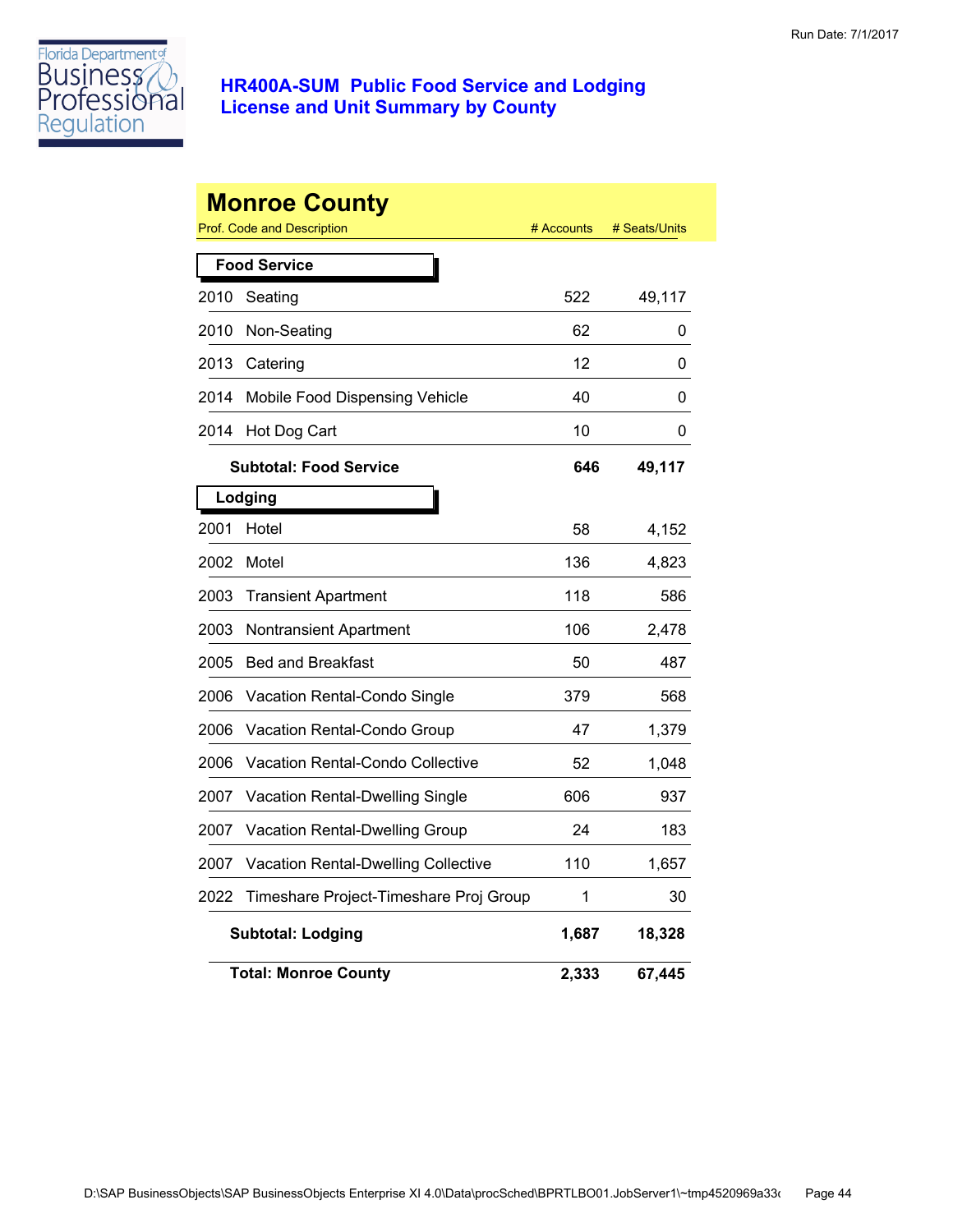

|      | <b>Nassau County</b><br><b>Prof. Code and Description</b> | # Accounts     | # Seats/Units |
|------|-----------------------------------------------------------|----------------|---------------|
|      | <b>Food Service</b>                                       |                |               |
| 2010 | Seating                                                   | 188            | 18,360        |
| 2010 | Non-Seating                                               | 16             | 0             |
| 2013 | Catering                                                  | $\overline{2}$ | 0             |
| 2014 | Mobile Food Dispensing Vehicle                            | 7              | 0             |
| 2014 | Hot Dog Cart                                              | 1              | 0             |
| 2015 | <b>Vending Machine</b>                                    | 1              | 0             |
|      | <b>Subtotal: Food Service</b>                             | 215            | 18,360        |
|      | Lodging                                                   |                |               |
| 2001 | Hotel                                                     | 12             | 1,553         |
| 2002 | Motel                                                     | 13             | 473           |
| 2003 | <b>Transient Apartment</b>                                | 4              | 7             |
| 2003 | Nontransient Apartment                                    | 33             | 1,714         |
| 2005 | <b>Bed and Breakfast</b>                                  | 6              | 54            |
| 2006 | Vacation Rental-Condo Single                              | 84             | 231           |
| 2006 | Vacation Rental-Condo Group                               | 7              | 442           |
| 2006 | <b>Vacation Rental-Condo Collective</b>                   | 13             | 205           |
| 2007 | <b>Vacation Rental-Dwelling Single</b>                    | 31             | 35            |
| 2007 | Vacation Rental-Dwelling Group                            | 2              | 20            |
| 2007 | <b>Vacation Rental-Dwelling Collective</b>                | 7              | 73            |
|      | <b>Subtotal: Lodging</b>                                  | 212            | 4,807         |
|      | <b>Total: Nassau County</b>                               | 427            | 23,167        |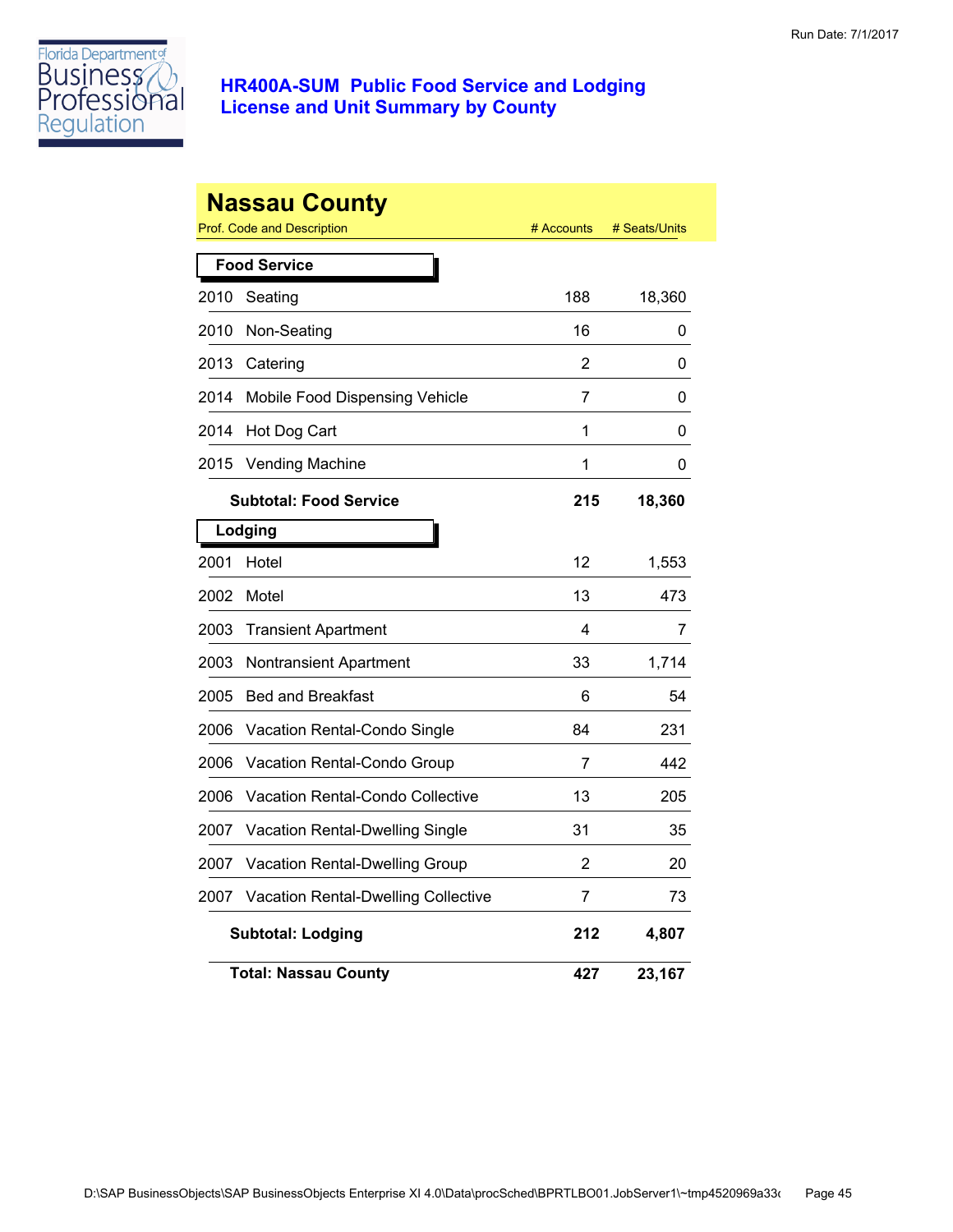

|      | <b>Okaloosa County</b>                      |            |               |
|------|---------------------------------------------|------------|---------------|
|      | Prof. Code and Description                  | # Accounts | # Seats/Units |
|      | <b>Food Service</b>                         |            |               |
| 2010 | Seating                                     | 576        | 59,919        |
| 2010 | Non-Seating                                 | 57         | 0             |
| 2013 | Catering                                    | 3          | 0             |
| 2014 | Mobile Food Dispensing Vehicle              | 44         | 0             |
| 2014 | Hot Dog Cart                                | 2          | 0             |
| 2015 | <b>Vending Machine</b>                      | 2          | 0             |
|      | <b>Subtotal: Food Service</b>               | 684        | 59,919        |
|      | Lodging                                     |            |               |
| 2001 | Hotel                                       | 25         | 2,460         |
| 2002 | Motel                                       | 42         | 3,291         |
| 2003 | <b>Transient Apartment</b>                  | 2          | 63            |
| 2003 | <b>Nontransient Apartment</b>               | 142        | 7,059         |
| 2005 | <b>Bed and Breakfast</b>                    | 1          | 5             |
| 2006 | Vacation Rental-Condo Single                | 44         | 401           |
| 2006 | Vacation Rental-Condo Group                 | 38         | 2,809         |
| 2006 | <b>Vacation Rental-Condo Collective</b>     | 65         | 1,844         |
| 2007 | Vacation Rental-Dwelling Single             | 105        | 330           |
| 2007 | Vacation Rental-Dwelling Group              | 4          | 38            |
| 2007 | <b>Vacation Rental-Dwelling Collective</b>  | 57         | 577           |
| 2022 | Timeshare Project-Timeshare Proj Collective | 1          | 36            |
|      | <b>Subtotal: Lodging</b>                    | 526        | 18,913        |
|      | <b>Total: Okaloosa County</b>               | 1,210      | 78,832        |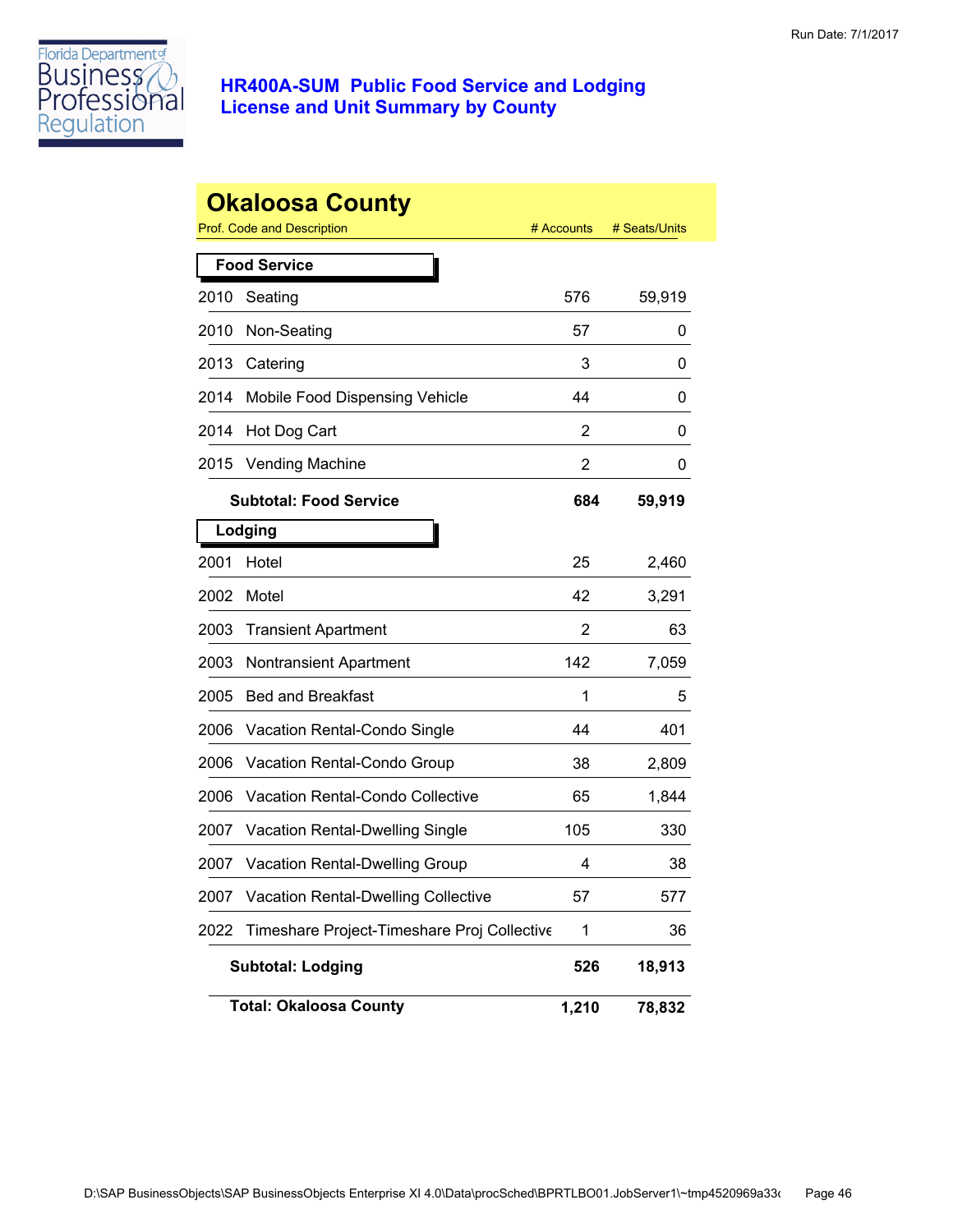

|                     | <b>Okeechobee County</b>              |            |               |  |
|---------------------|---------------------------------------|------------|---------------|--|
|                     | Prof. Code and Description            | # Accounts | # Seats/Units |  |
| <b>Food Service</b> |                                       |            |               |  |
| 2010                | Seating                               | 73         | 6,672         |  |
| 2010                | Non-Seating                           | 8          | 0             |  |
| 2013                | Catering                              | 2          | 0             |  |
| 2014                | Mobile Food Dispensing Vehicle        | 16         | 0             |  |
| 2015                | <b>Vending Machine</b>                | 1          | 0             |  |
|                     | <b>Subtotal: Food Service</b>         | 100        | 6,672         |  |
|                     | Lodging                               |            |               |  |
| 2001                | Hotel                                 | 1          | 85            |  |
| 2002                | Motel                                 | 13         | 500           |  |
| 2003                | <b>Transient Apartment</b>            | 3          | 31            |  |
| 2003                | <b>Nontransient Apartment</b>         | 10         | 365           |  |
|                     | 27<br><b>Subtotal: Lodging</b><br>981 |            |               |  |
|                     | <b>Total: Okeechobee County</b>       | 127        | 7,653         |  |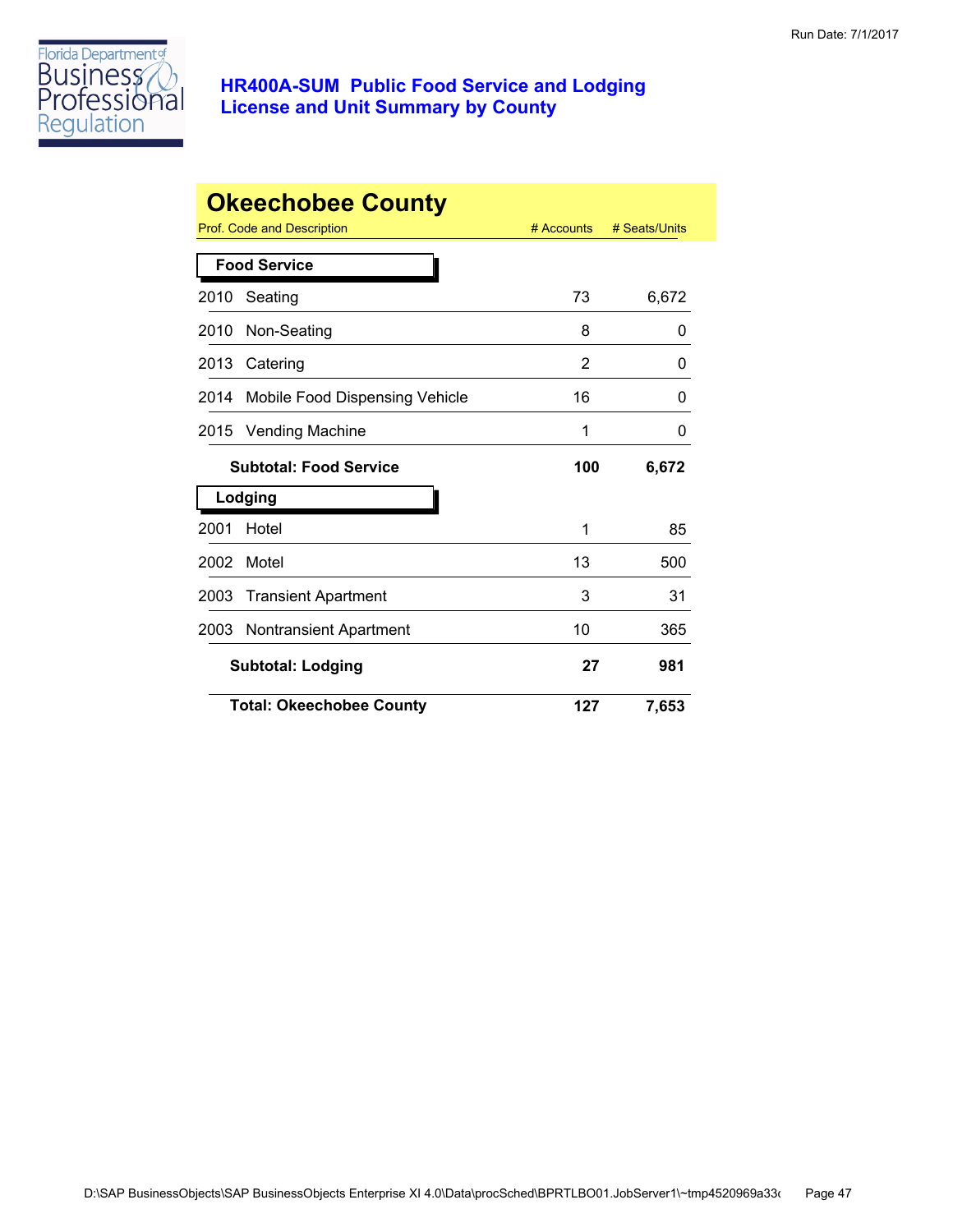

|      | <b>Orange County</b><br>Prof. Code and Description | # Accounts | # Seats/Units |
|------|----------------------------------------------------|------------|---------------|
|      | <b>Food Service</b>                                |            |               |
| 2010 | Seating                                            | 3,257      | 460,687       |
| 2010 | Non-Seating                                        | 658        | 0             |
| 2012 | Theme Park Food Cart                               | 18         | 309           |
| 2013 | Catering                                           | 111        | 0             |
| 2014 | Mobile Food Dispensing Vehicle                     | 437        | 0             |
| 2014 | Hot Dog Cart                                       | 67         | 0             |
| 2015 | <b>Vending Machine</b>                             | 201        | 0             |
|      |                                                    |            |               |
|      | <b>Subtotal: Food Service</b>                      | 4,749      | 460,996       |
|      | Lodging                                            |            |               |
| 2001 | Hotel                                              | 215        | 69,470        |
| 2002 | Motel                                              | 83         | 21,046        |
| 2003 | <b>Transient Apartment</b>                         | 9          | 914           |
| 2003 | <b>Nontransient Apartment</b>                      | 771        | 127,398       |
| 2005 | <b>Bed and Breakfast</b>                           | 2          | 11            |
| 2006 | Vacation Rental-Condo Single                       | 77         | 1,399         |
| 2006 | Vacation Rental-Condo Group                        | 46         | 14,556        |
| 2006 | Vacation Rental-Condo Collective                   | 19         | 346           |
| 2007 | Vacation Rental-Dwelling Single                    | 86         | 89            |
| 2007 | Vacation Rental-Dwelling Group                     | 6          | 103           |
| 2007 | <b>Vacation Rental-Dwelling Collective</b>         | 21         | 167           |
| 2022 | Timeshare Project-Timeshare Proj Group             | 9          | 3,915         |
|      | <b>Subtotal: Lodging</b>                           | 1,344      | 239,414       |
|      | <b>Total: Orange County</b>                        | 6,093      | 700,410       |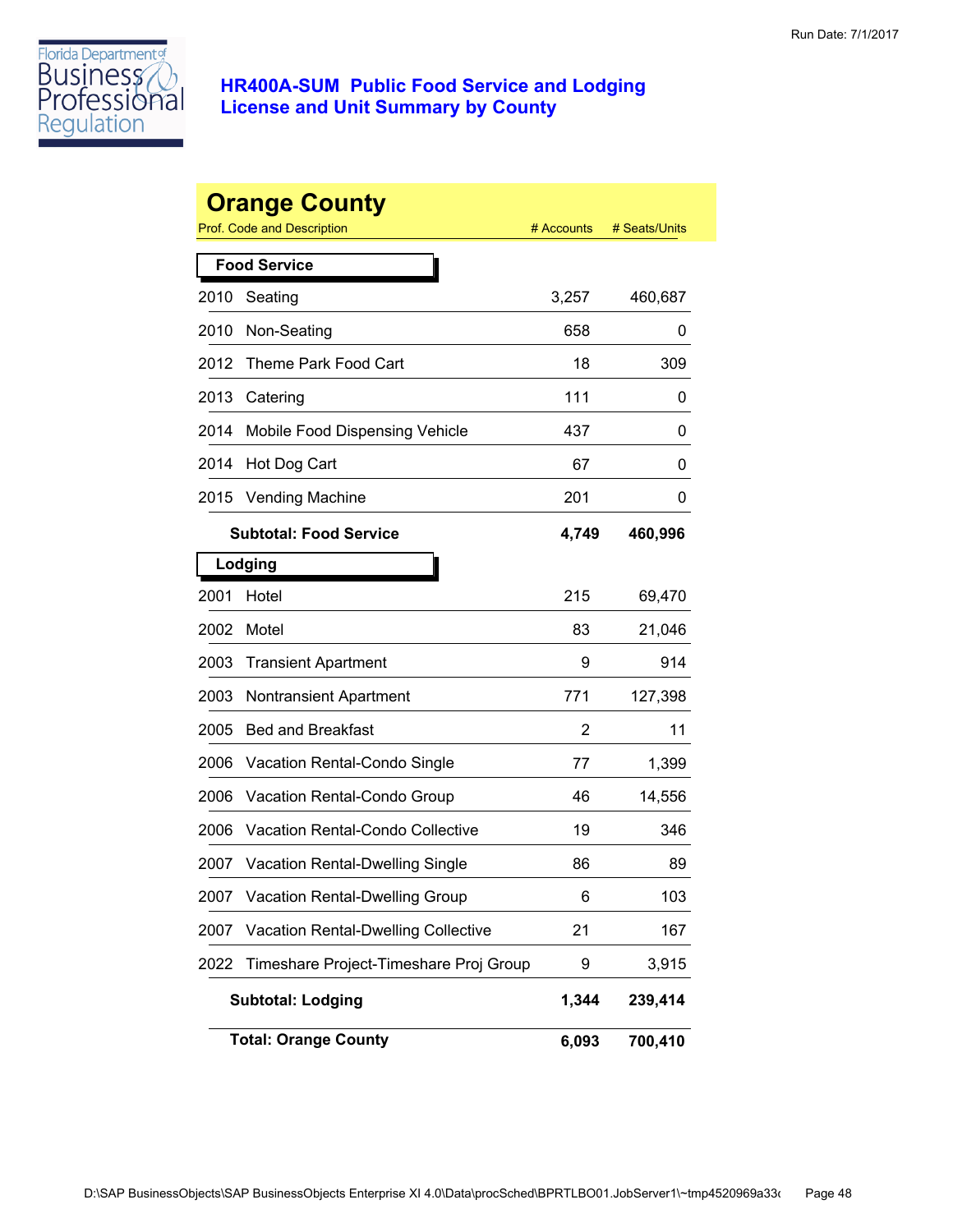

|      | <b>Osceola County</b>                      |            |               |
|------|--------------------------------------------|------------|---------------|
|      | <b>Prof. Code and Description</b>          | # Accounts | # Seats/Units |
|      | <b>Food Service</b>                        |            |               |
| 2010 | Seating                                    | 741        | 86,670        |
| 2010 | Non-Seating                                | 90         | 0             |
| 2012 | Theme Park Food Cart                       | 2          | 10            |
| 2013 | Catering                                   | 13         | 0             |
| 2014 | Mobile Food Dispensing Vehicle             | 35         | 0             |
| 2014 | Hot Dog Cart                               | 12         | 0             |
| 2015 | <b>Vending Machine</b>                     | 27         | 0             |
|      | <b>Subtotal: Food Service</b>              | 920        | 86,680        |
|      | Lodging                                    |            |               |
| 2001 | Hotel                                      | 34         | 12,970        |
| 2002 | Motel                                      | 91         | 11,483        |
| 2003 | <b>Transient Apartment</b>                 | 4          | 59            |
| 2003 | <b>Nontransient Apartment</b>              | 144        | 16,964        |
| 2005 | <b>Bed and Breakfast</b>                   | 2          | 5             |
| 2006 | Vacation Rental-Condo Single               | 878        | 3,256         |
| 2006 | Vacation Rental-Condo Group                | 52         | 6,714         |
| 2006 | <b>Vacation Rental-Condo Collective</b>    | 68         | 1,001         |
| 2007 | Vacation Rental-Dwelling Single            | 4,835      | 5,043         |
| 2007 | Vacation Rental-Dwelling Group             | 26         | 2,540         |
| 2007 | <b>Vacation Rental-Dwelling Collective</b> | 256        | 2,650         |
|      | <b>Subtotal: Lodging</b>                   | 6,390      | 62,685        |
|      | <b>Total: Osceola County</b>               | 7,310      | 149,365       |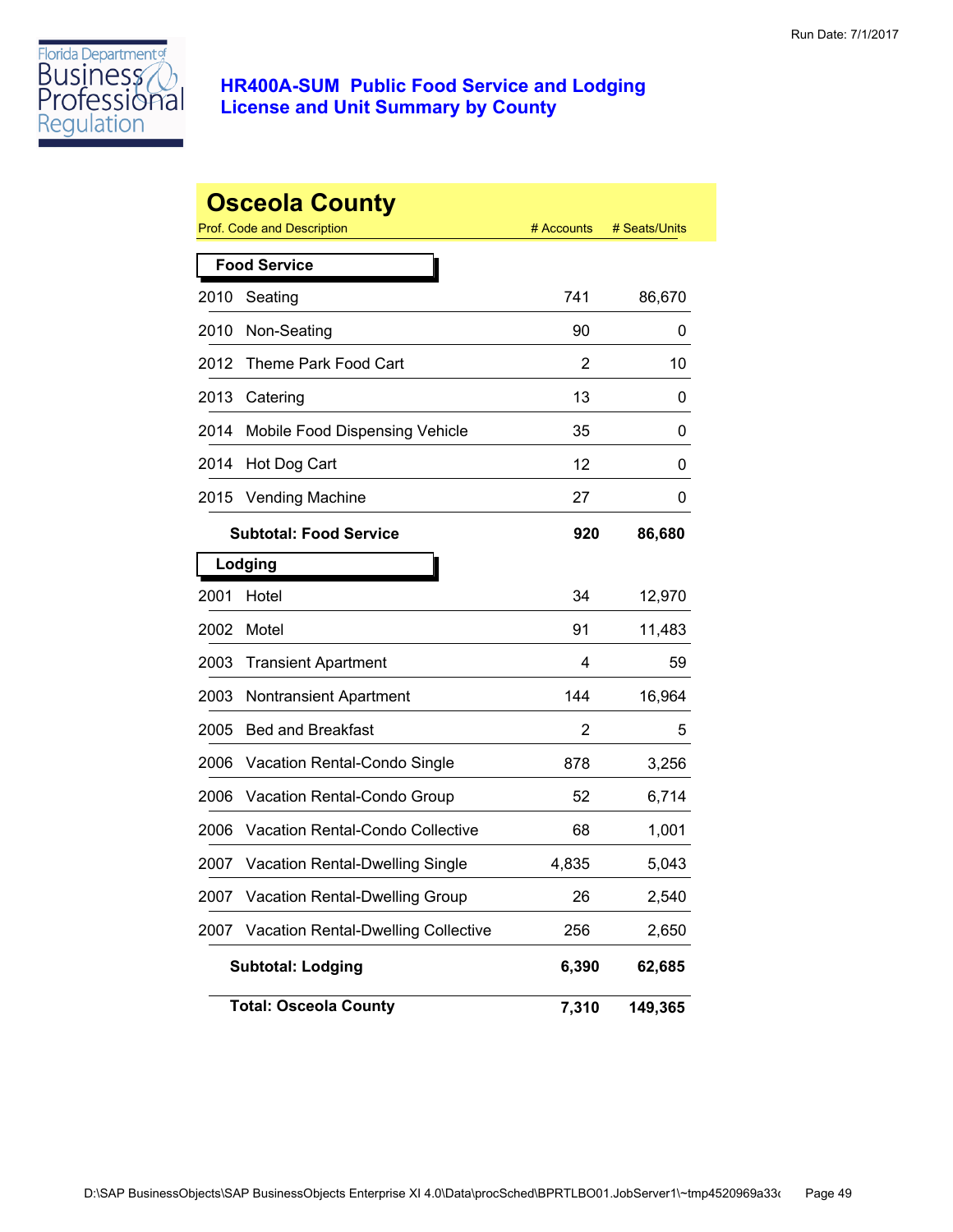

|      | <b>Palm Beach County</b><br>Prof. Code and Description | # Accounts | # Seats/Units |  |  |
|------|--------------------------------------------------------|------------|---------------|--|--|
|      | <b>Food Service</b>                                    |            |               |  |  |
| 2010 | Seating                                                | 2,927      | 301,293       |  |  |
| 2010 | Non-Seating                                            | 367        | 0             |  |  |
| 2013 | Catering                                               | 108        | 0             |  |  |
| 2014 | Mobile Food Dispensing Vehicle                         | 212        | 0             |  |  |
| 2014 | Hot Dog Cart                                           | 31         | 0             |  |  |
| 2015 | Vending Machine                                        | 13         | 0             |  |  |
|      | <b>Subtotal: Food Service</b>                          | 3,658      | 301,293       |  |  |
|      | Lodging                                                |            |               |  |  |
| 2001 | Hotel                                                  | 96         | 14,013        |  |  |
| 2002 | Motel                                                  | 92         | 4,060         |  |  |
| 2003 | <b>Transient Apartment</b>                             | 47         | 960           |  |  |
| 2003 | Nontransient Apartment                                 | 1,220      | 69,458        |  |  |
| 2005 | <b>Bed and Breakfast</b>                               | 9          | 80            |  |  |
| 2006 | Vacation Rental-Condo Single                           | 64         | 510           |  |  |
| 2006 | Vacation Rental-Condo Group                            | 24         | 1,193         |  |  |
| 2006 | <b>Vacation Rental-Condo Collective</b>                | 13         | 66            |  |  |
| 2007 | Vacation Rental-Dwelling Single                        | 146        | 166           |  |  |
| 2007 | Vacation Rental-Dwelling Group                         | 10         | 23            |  |  |
| 2007 | Vacation Rental-Dwelling Collective                    | 39         | 85            |  |  |
|      | <b>Subtotal: Lodging</b>                               | 1,760      | 90,614        |  |  |
|      | <b>Total: Palm Beach County</b>                        | 5,418      | 391,907       |  |  |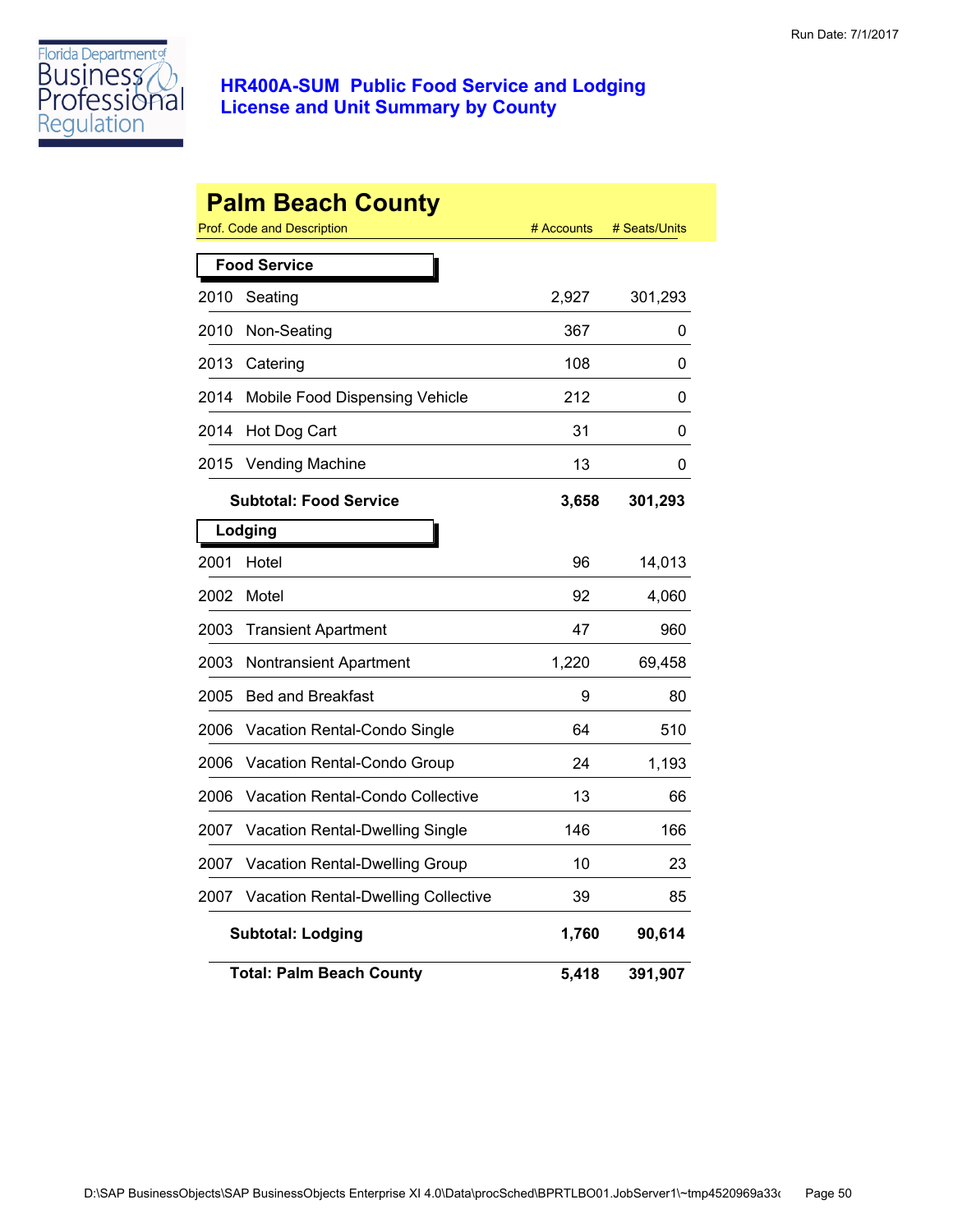

|      | <b>Pasco County</b><br>Prof. Code and Description | # Accounts     | # Seats/Units |
|------|---------------------------------------------------|----------------|---------------|
|      | <b>Food Service</b>                               |                |               |
| 2010 | Seating                                           | 688            | 59,935        |
| 2010 | Non-Seating                                       | 52             | 0             |
| 2013 | Catering                                          | 2              | 0             |
| 2014 | Mobile Food Dispensing Vehicle                    | 41             | 0             |
| 2014 | Hot Dog Cart                                      | 10             | 0             |
| 2015 | <b>Vending Machine</b>                            | 6              | 0             |
|      | <b>Subtotal: Food Service</b>                     | 799            | 59,935        |
|      | Lodging                                           |                |               |
| 2001 | Hotel                                             | 16             | 1,327         |
| 2002 | Motel                                             | 25             | 1,346         |
| 2003 | <b>Transient Apartment</b>                        | 7              | 82            |
| 2003 | Nontransient Apartment                            | 168            | 14,018        |
| 2006 | Vacation Rental-Condo Single                      | 11             | 18            |
| 2006 | Vacation Rental-Condo Group                       | 1              | 720           |
| 2006 | <b>Vacation Rental-Condo Collective</b>           | $\overline{2}$ | 39            |
| 2007 | Vacation Rental-Dwelling Single                   | 24             | 24            |
| 2007 | Vacation Rental-Dwelling Group                    | $\overline{2}$ | 68            |
| 2007 | <b>Vacation Rental-Dwelling Collective</b>        | 13             | 42            |
|      | <b>Subtotal: Lodging</b>                          | 269            | 17,684        |
|      | <b>Total: Pasco County</b>                        | 1,068          | 77,619        |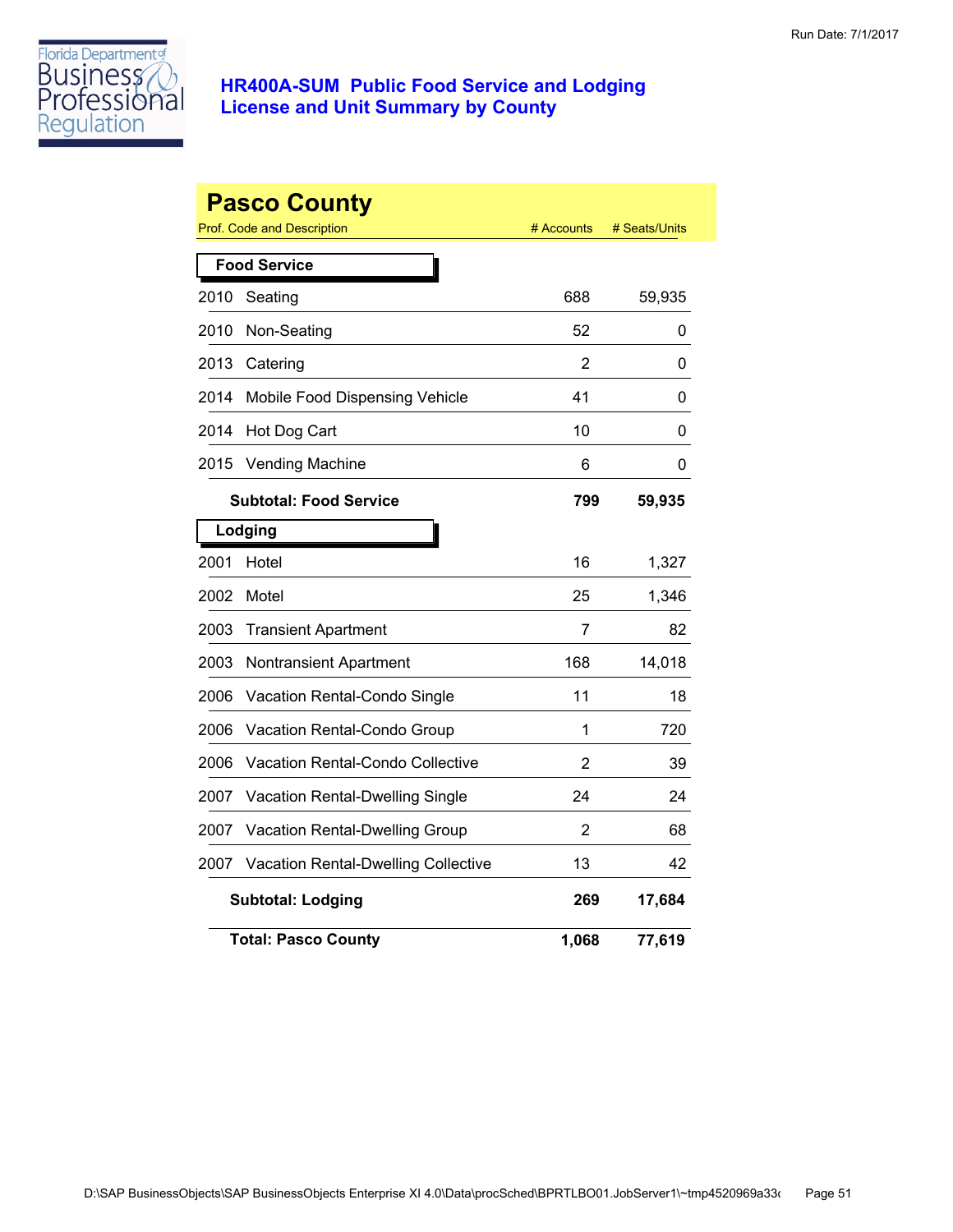

|      | <b>Pinellas County</b>                     |            |               |
|------|--------------------------------------------|------------|---------------|
|      | Prof. Code and Description                 | # Accounts | # Seats/Units |
|      | <b>Food Service</b>                        |            |               |
| 2010 | Seating                                    | 2,202      | 215,592       |
| 2010 | Non-Seating                                | 291        | 0             |
| 2013 | Catering                                   | 73         | 0             |
| 2014 | Mobile Food Dispensing Vehicle             | 124        | 0             |
| 2014 | Hot Dog Cart                               | 43         | 0             |
| 2015 | <b>Vending Machine</b>                     | 33         | 0             |
|      | <b>Subtotal: Food Service</b>              | 2,766      | 215,592       |
|      | Lodging                                    |            |               |
| 2001 | Hotel                                      | 93         | 10,978        |
| 2002 | Motel                                      | 234        | 9,846         |
| 2003 | <b>Transient Apartment</b>                 | 112        | 1,473         |
| 2003 | <b>Nontransient Apartment</b>              | 1,306      | 64,770        |
| 2005 | <b>Bed and Breakfast</b>                   | 14         | 88            |
| 2006 | Vacation Rental-Condo Single               | 82         | 157           |
| 2006 | Vacation Rental-Condo Group                | 71         | 2,347         |
| 2006 | <b>Vacation Rental-Condo Collective</b>    | 77         | 1,680         |
| 2007 | Vacation Rental-Dwelling Single            | 115        | 178           |
| 2007 | <b>Vacation Rental-Dwelling Group</b>      | 10         | 56            |
| 2007 | <b>Vacation Rental-Dwelling Collective</b> | 35         | 264           |
| 2022 | Timeshare Project-Timeshare Proj Single    | 1          | 22            |
|      | <b>Subtotal: Lodging</b>                   | 2,150      | 91,859        |
|      | <b>Total: Pinellas County</b>              | 4,916      | 307,451       |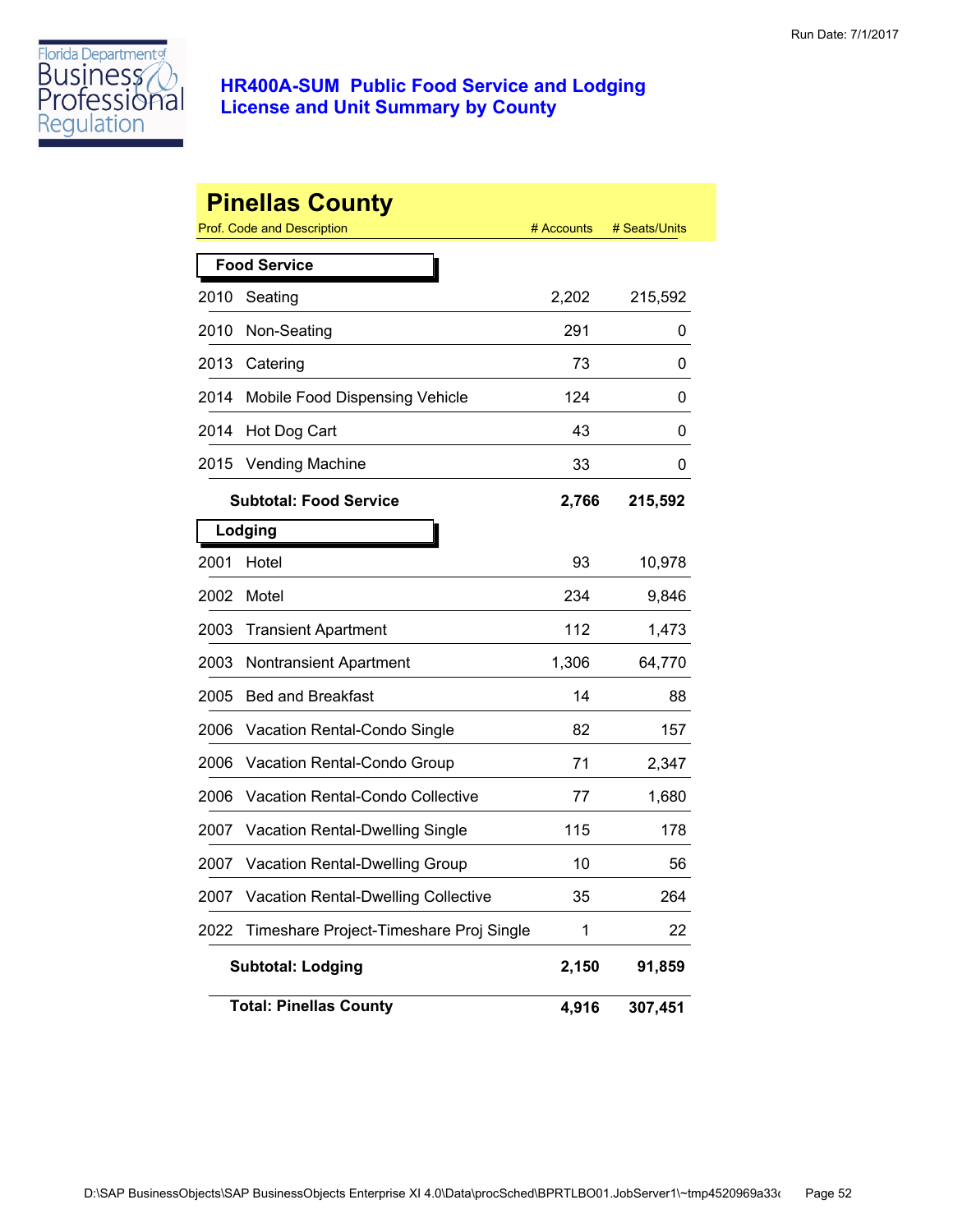

|                     | <b>Polk County</b><br>Prof. Code and Description | # Accounts | # Seats/Units |  |
|---------------------|--------------------------------------------------|------------|---------------|--|
| <b>Food Service</b> |                                                  |            |               |  |
| 2010                | Seating                                          | 920        | 82,796        |  |
| 2010                | Non-Seating                                      | 122        | 0             |  |
| 2013                | Catering                                         | 15         | 0             |  |
| 2014                | Mobile Food Dispensing Vehicle                   | 127        | 0             |  |
| 2014                | Hot Dog Cart                                     | 11         | 0             |  |
| 2015                | Vending Machine                                  | 51         | 0             |  |
|                     | <b>Subtotal: Food Service</b>                    | 1,246      | 82,796        |  |
|                     | Lodging                                          |            |               |  |
| 2001                | Hotel                                            | 35         | 3,283         |  |
| 2002                | Motel                                            | 86         | 4,379         |  |
| 2003                | <b>Transient Apartment</b>                       | 16         | 140           |  |
| 2003                | Nontransient Apartment                           | 353        | 21,989        |  |
| 2005                | <b>Bed and Breakfast</b>                         | 4          | 18            |  |
| 2006                | Vacation Rental-Condo Single                     | 181        | 188           |  |
| 2006                | Vacation Rental-Condo Group                      | 3          | 606           |  |
| 2006                | Vacation Rental-Condo Collective                 | 19         | 196           |  |
| 2007                | <b>Vacation Rental-Dwelling Single</b>           | 2,817      | 2,946         |  |
| 2007                | Vacation Rental-Dwelling Group                   | 13         | 651           |  |
| 2007                | <b>Vacation Rental-Dwelling Collective</b>       | 139        | 2,131         |  |
|                     | <b>Subtotal: Lodging</b>                         | 3,666      | 36,527        |  |
|                     | <b>Total: Polk County</b>                        | 4,912      | 119,323       |  |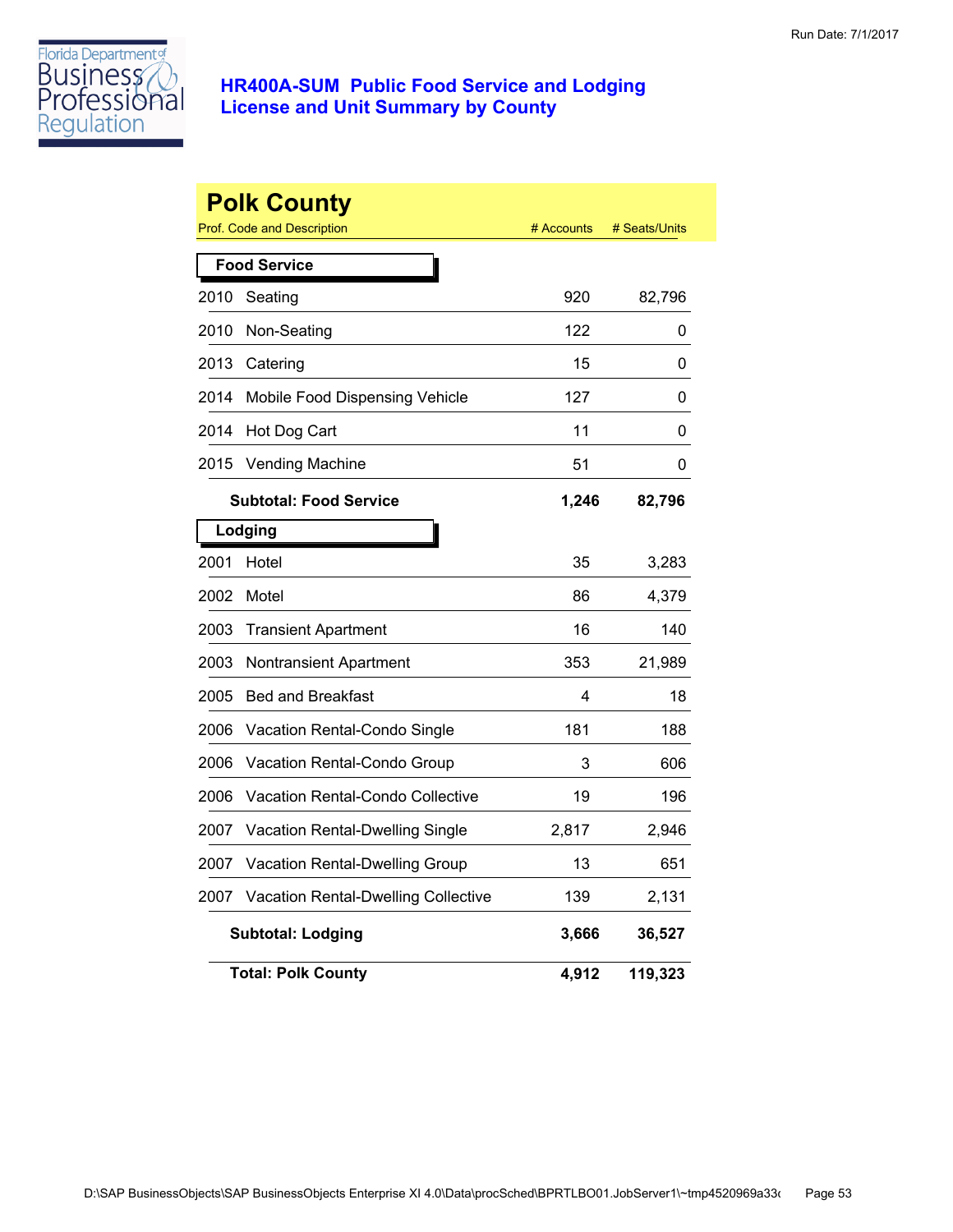

|      | <b>Putnam County</b>                    |                |               |
|------|-----------------------------------------|----------------|---------------|
|      | Prof. Code and Description              | # Accounts     | # Seats/Units |
|      | <b>Food Service</b>                     |                |               |
| 2010 | Seating                                 | 99             | 7,052         |
| 2010 | Non-Seating                             | 10             | 0             |
| 2013 | Catering                                | 2              | 0             |
| 2014 | Mobile Food Dispensing Vehicle          | 10             | 0             |
| 2015 | <b>Vending Machine</b>                  | 1              | 0             |
|      | <b>Subtotal: Food Service</b>           | 122            | 7,052         |
|      | Lodging                                 |                |               |
| 2001 | Hotel                                   | 3              | 214           |
| 2002 | Motel                                   | 18             | 449           |
| 2003 | <b>Transient Apartment</b>              | 1              | 11            |
| 2003 | <b>Nontransient Apartment</b>           | 29             | 1,314         |
| 2005 | <b>Bed and Breakfast</b>                | 2              | 8             |
| 2006 | Vacation Rental-Condo Group             | $\overline{2}$ | 28            |
| 2006 | <b>Vacation Rental-Condo Collective</b> | 1              | 1             |
| 2007 | Vacation Rental-Dwelling Single         | 2              | 2             |
|      | <b>Subtotal: Lodging</b>                | 58             | 2,027         |
|      | <b>Total: Putnam County</b>             | 180            | 9,079         |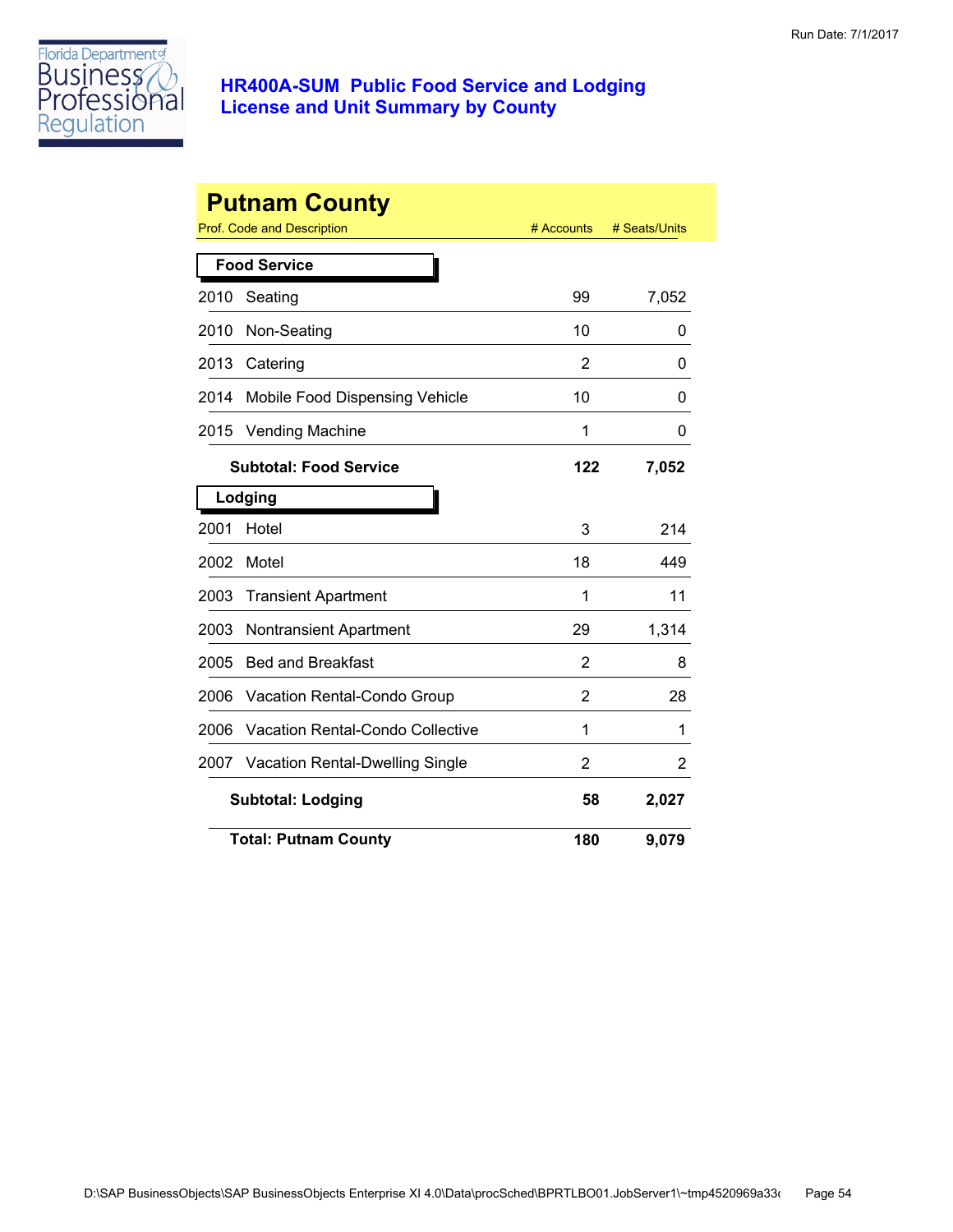

|      | <b>Santa Rosa County</b><br>Prof. Code and Description | # Accounts     | # Seats/Units |
|------|--------------------------------------------------------|----------------|---------------|
|      | <b>Food Service</b>                                    |                |               |
| 2010 | Seating                                                | 227            | 17,674        |
| 2010 | Non-Seating                                            | 18             | 0             |
| 2013 | Catering                                               | 2              | 0             |
| 2014 | Mobile Food Dispensing Vehicle                         | 23             | 0             |
| 2014 | Hot Dog Cart                                           | 1              | 0             |
| 2015 | <b>Vending Machine</b>                                 | $\overline{2}$ | 0             |
|      | <b>Subtotal: Food Service</b>                          | 273            | 17,674        |
|      | Lodging                                                |                |               |
| 2001 | Hotel                                                  | 5              | 487           |
| 2002 | Motel                                                  | 8              | 465           |
| 2003 | Nontransient Apartment                                 | 58             | 2,484         |
| 2006 | Vacation Rental-Condo Single                           | 15             | 17            |
| 2006 | Vacation Rental-Condo Group                            | 6              | 124           |
| 2006 | <b>Vacation Rental-Condo Collective</b>                | 12             | 265           |
| 2007 | <b>Vacation Rental-Dwelling Single</b>                 | 16             | 51            |
| 2007 | <b>Vacation Rental-Dwelling Collective</b>             | 5              | 49            |
|      | <b>Subtotal: Lodging</b>                               | 125            | 3,942         |
|      | <b>Total: Santa Rosa County</b>                        | 398            | 21,616        |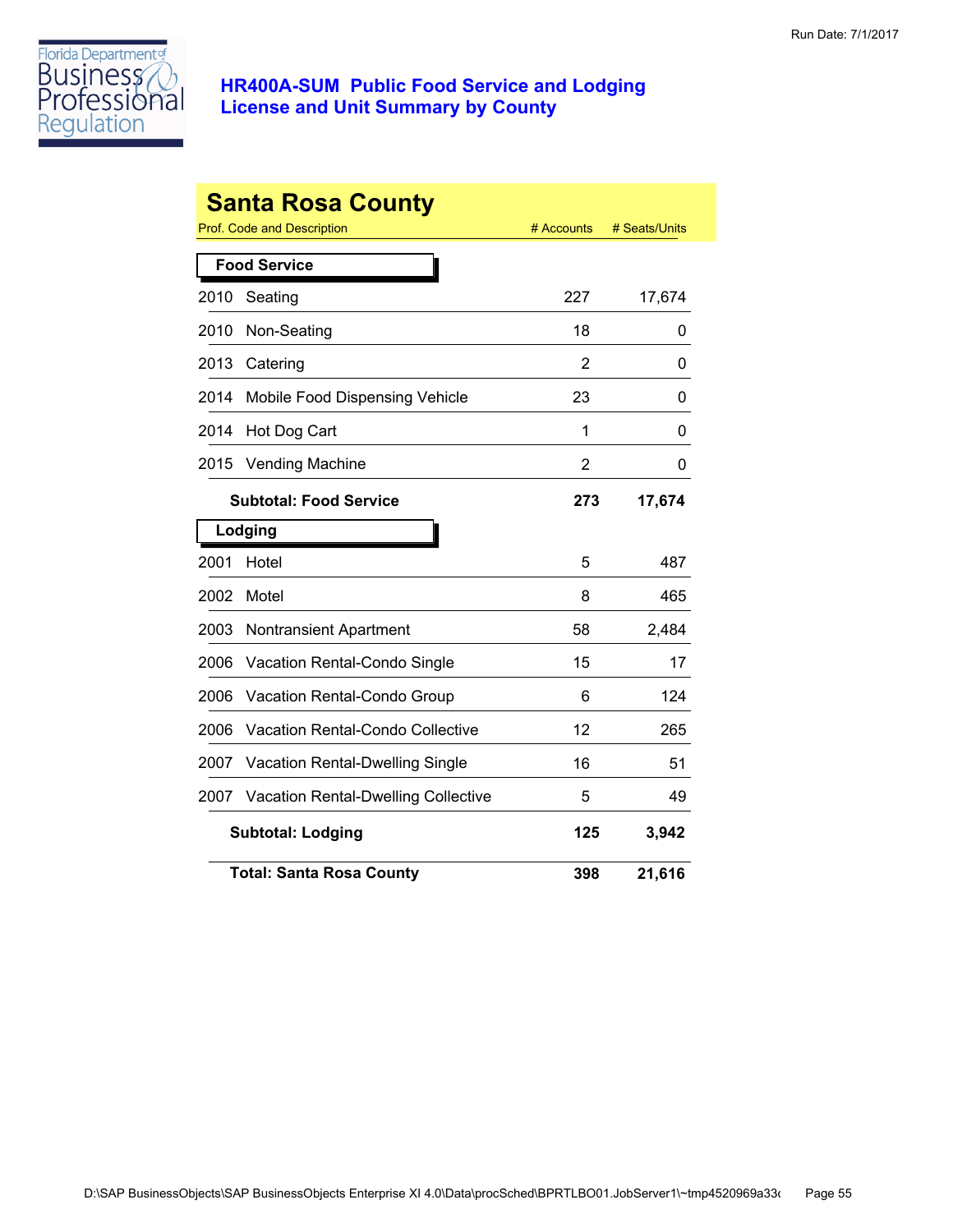

|      | <b>Sarasota County</b><br>Prof. Code and Description | # Accounts | # Seats/Units |
|------|------------------------------------------------------|------------|---------------|
|      | <b>Food Service</b>                                  |            |               |
| 2010 | Seating                                              | 959        | 97,270        |
| 2010 | Non-Seating                                          | 83         | 0             |
| 2013 | Catering                                             | 17         | 0             |
| 2014 | Mobile Food Dispensing Vehicle                       | 41         | 0             |
| 2014 | Hot Dog Cart                                         | 4          | 0             |
| 2015 | <b>Vending Machine</b>                               | 14         | 0             |
|      | <b>Subtotal: Food Service</b>                        | 1,118      | 97,270        |
|      | Lodging                                              |            |               |
| 2001 | Hotel                                                | 28         | 3,163         |
| 2002 | Motel                                                | 56         | 2,008         |
| 2003 | <b>Transient Apartment</b>                           | 45         | 463           |
| 2003 | <b>Nontransient Apartment</b>                        | 192        | 11,097        |
| 2005 | <b>Bed and Breakfast</b>                             | 1          | 9             |
| 2006 | Vacation Rental-Condo Single                         | 29         | 66            |
| 2006 | Vacation Rental-Condo Group                          | 61         | 2,796         |
| 2006 | Vacation Rental-Condo Collective                     | 29         | 481           |
| 2007 | Vacation Rental-Dwelling Single                      | 51         | 83            |
| 2007 | Vacation Rental-Dwelling Group                       | 2          | 7             |
| 2007 | <b>Vacation Rental-Dwelling Collective</b>           | 37         | 359           |
|      | <b>Subtotal: Lodging</b>                             | 531        | 20,532        |
|      | <b>Total: Sarasota County</b>                        | 1,649      | 117,802       |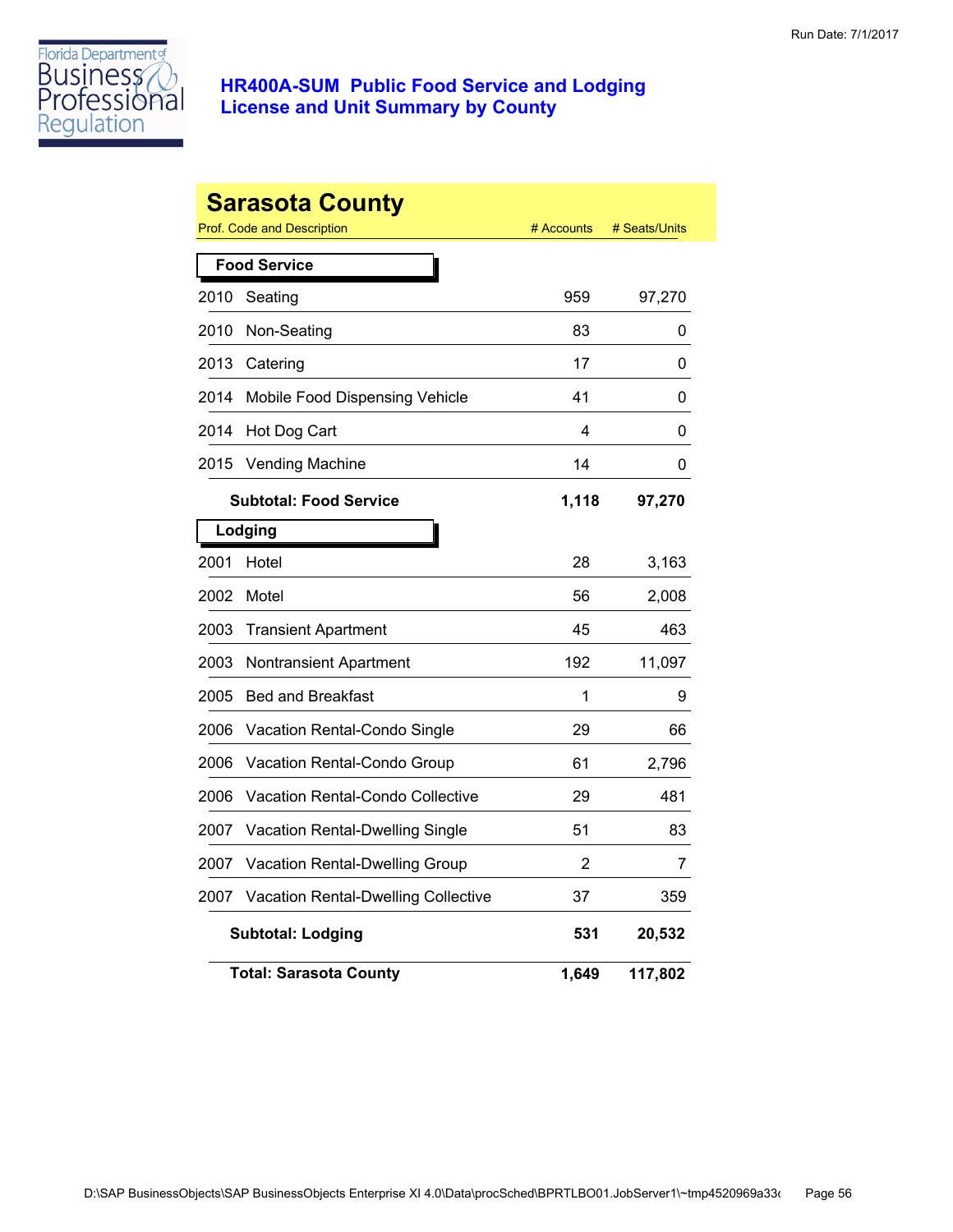

|      | <b>Seminole County</b><br>Prof. Code and Description | # Accounts     | # Seats/Units |
|------|------------------------------------------------------|----------------|---------------|
|      | <b>Food Service</b>                                  |                |               |
| 2010 | Seating                                              | 763            | 71,369        |
| 2010 | Non-Seating                                          | 103            | 0             |
| 2013 | Catering                                             | 45             | 0             |
| 2014 | Mobile Food Dispensing Vehicle                       | 43             | 0             |
| 2014 | Hot Dog Cart                                         | 15             | 0             |
| 2015 | <b>Vending Machine</b>                               | 15             | 0             |
|      | <b>Subtotal: Food Service</b>                        | 984            | 71,369        |
|      | Lodging                                              |                |               |
| 2001 | Hotel                                                | 23             | 3,140         |
| 2002 | Motel                                                | 21             | 1,539         |
| 2003 | <b>Transient Apartment</b>                           | 1              | 9             |
| 2003 | Nontransient Apartment                               | 190            | 34,241        |
| 2005 | <b>Bed and Breakfast</b>                             | 1              | 4             |
| 2006 | Vacation Rental-Condo Single                         | 1              | 1             |
| 2006 | <b>Vacation Rental-Condo Collective</b>              | $\overline{2}$ | 150           |
| 2007 | Vacation Rental-Dwelling Single                      | 12             | 13            |
| 2007 | Vacation Rental-Dwelling Group                       | 1              | 2             |
| 2007 | <b>Vacation Rental-Dwelling Collective</b>           | 4              | 4             |
|      | <b>Subtotal: Lodging</b>                             | 256            | 39,103        |
|      | <b>Total: Seminole County</b>                        | 1,240          | 110,472       |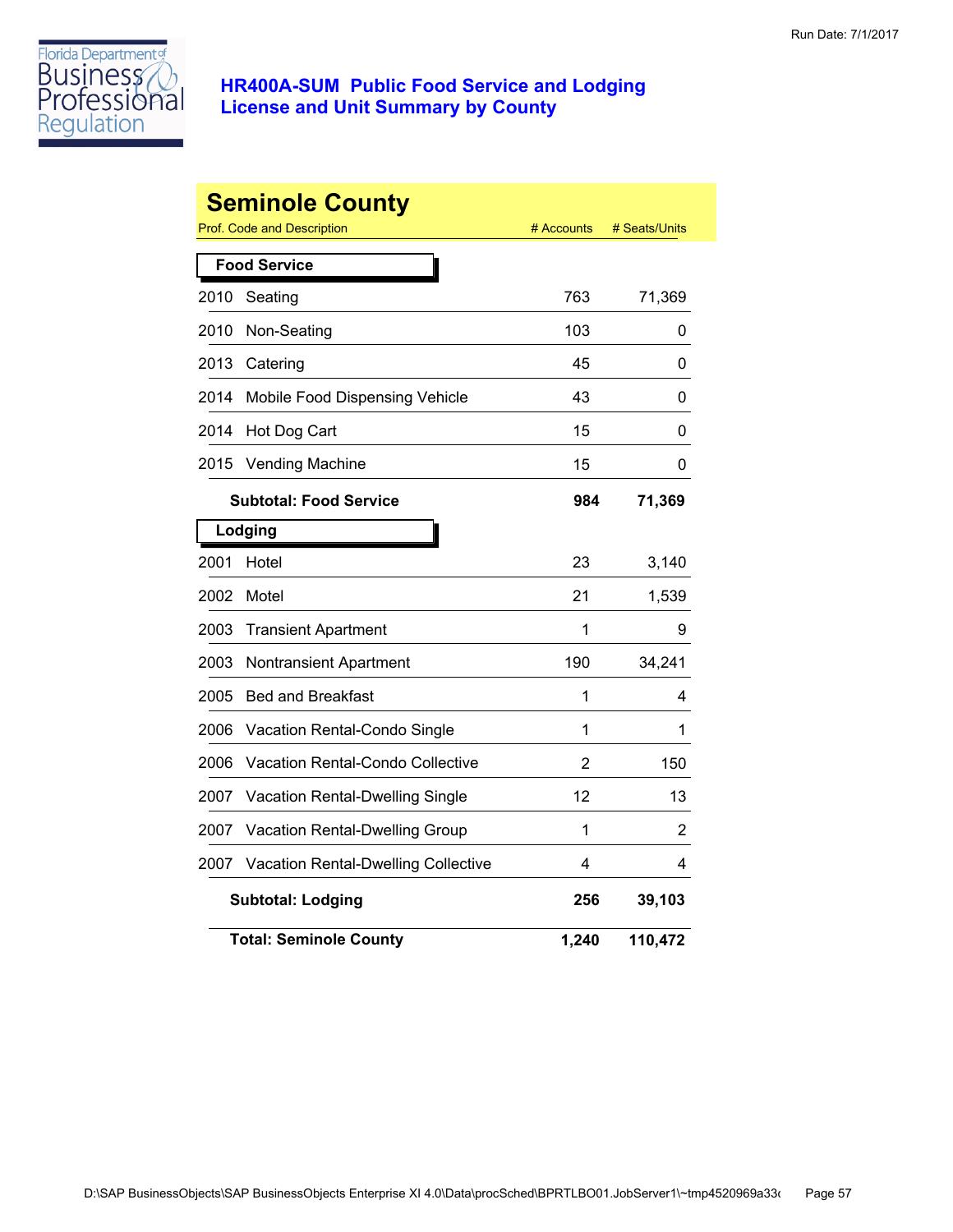

|      | <b>St. Johns County</b><br>Prof. Code and Description | # Accounts | # Seats/Units |
|------|-------------------------------------------------------|------------|---------------|
|      | <b>Food Service</b>                                   |            |               |
| 2010 | Seating                                               | 593        | 47,189        |
| 2010 | Non-Seating                                           | 60         | 0             |
| 2013 | Catering                                              | 9          | 0             |
| 2014 | Mobile Food Dispensing Vehicle                        | 32         | 0             |
| 2014 | Hot Dog Cart                                          | 2          | 0             |
| 2015 | <b>Vending Machine</b>                                | 13         | 0             |
|      | <b>Subtotal: Food Service</b>                         | 709        | 47,189        |
|      | Lodging                                               |            |               |
| 2001 | Hotel                                                 | 31         | 3,204         |
| 2002 | Motel                                                 | 55         | 2,499         |
| 2003 | <b>Transient Apartment</b>                            | 3          | 11            |
| 2003 | <b>Nontransient Apartment</b>                         | 51         | 3,030         |
| 2005 | <b>Bed and Breakfast</b>                              | 30         | 254           |
| 2006 | Vacation Rental-Condo Single                          | 14         | 16            |
| 2006 | Vacation Rental-Condo Group                           | 18         | 1,053         |
| 2006 | <b>Vacation Rental-Condo Collective</b>               | 39         | 1,307         |
| 2007 | Vacation Rental-Dwelling Single                       | 67         | 90            |
| 2007 | <b>Vacation Rental-Dwelling Group</b>                 | 2          | 22            |
| 2007 | <b>Vacation Rental-Dwelling Collective</b>            | 30         | 418           |
| 2022 | Timeshare Project-Timeshare Proj Collective           | 3          | 53            |
|      | <b>Subtotal: Lodging</b>                              | 343        | 11,957        |
|      | <b>Total: St. Johns County</b>                        | 1,052      | 59,146        |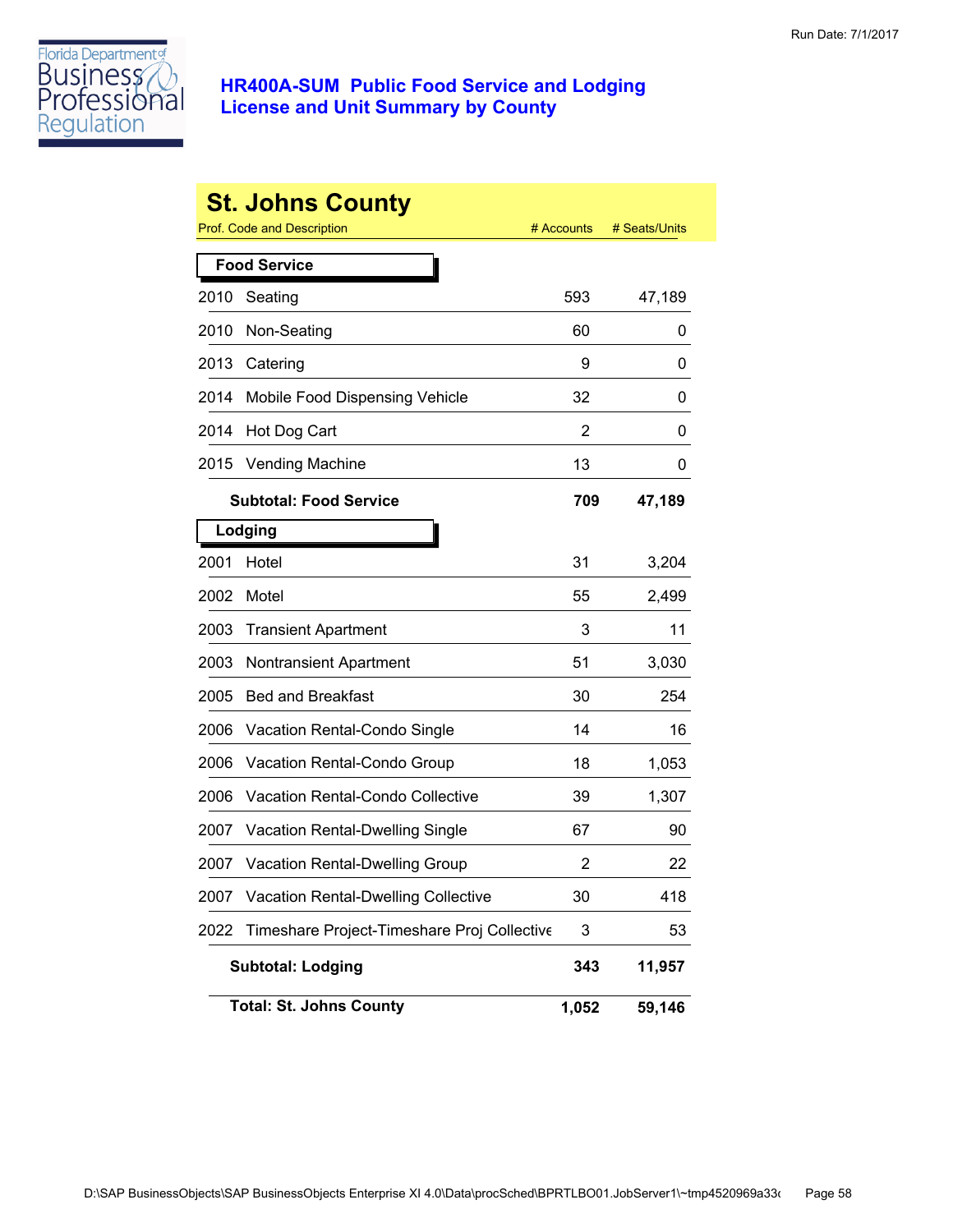

|      | <b>St. Lucie County</b>             |            |               |
|------|-------------------------------------|------------|---------------|
|      | <b>Prof. Code and Description</b>   | # Accounts | # Seats/Units |
|      | <b>Food Service</b>                 |            |               |
| 2010 | Seating                             | 459        | 37,514        |
| 2010 | Non-Seating                         | 55         | 0             |
| 2013 | Catering                            | 11         | 0             |
| 2014 | Mobile Food Dispensing Vehicle      | 36         | 0             |
| 2014 | Hot Dog Cart                        | 6          | 0             |
| 2015 | <b>Vending Machine</b>              | 10         | 0             |
|      | <b>Subtotal: Food Service</b>       | 577        | 37,514        |
|      | Lodging                             |            |               |
| 2001 | Hotel                               | 19         | 2,113         |
| 2002 | Motel                               | 25         | 1,009         |
| 2003 | <b>Transient Apartment</b>          | 12         | 116           |
| 2003 | Nontransient Apartment              | 105        | 6,682         |
| 2005 | <b>Bed and Breakfast</b>            | 1          | 5             |
| 2006 | Vacation Rental-Condo Single        | 6          | 63            |
| 2006 | Vacation Rental-Condo Group         | 5          | 257           |
| 2006 | Vacation Rental-Condo Collective    | 3          | 123           |
| 2007 | Vacation Rental-Dwelling Single     | 4          | 7             |
| 2007 | Vacation Rental-Dwelling Group      | 1          | 15            |
| 2007 | Vacation Rental-Dwelling Collective | 7          | 21            |
|      | <b>Subtotal: Lodging</b>            | 188        | 10,411        |
|      | <b>Total: St. Lucie County</b>      | 765        | 47,925        |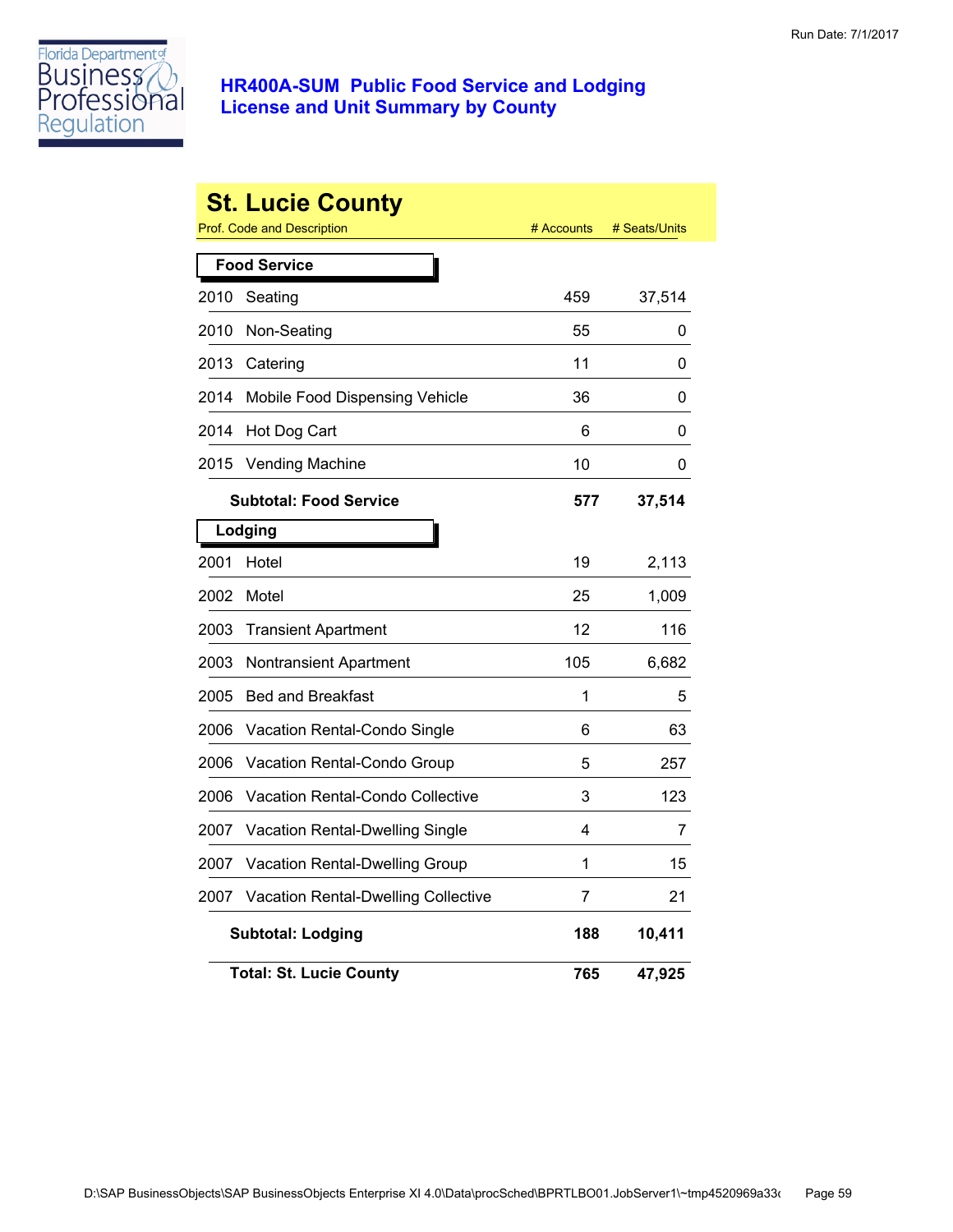

|      | <b>Sumter County</b>                       |                |               |
|------|--------------------------------------------|----------------|---------------|
|      | <b>Prof. Code and Description</b>          | # Accounts     | # Seats/Units |
|      | <b>Food Service</b>                        |                |               |
| 2010 | Seating                                    | 160            | 17,721        |
| 2010 | Non-Seating                                | 18             | 0             |
| 2013 | Catering                                   | 1              | 0             |
| 2014 | Mobile Food Dispensing Vehicle             | 21             | 0             |
| 2014 | Hot Dog Cart                               | 1              | 0             |
| 2015 | <b>Vending Machine</b>                     | $\overline{2}$ | 0             |
|      | <b>Subtotal: Food Service</b>              | 203            | 17,721        |
|      | Lodging                                    |                |               |
| 2001 | Hotel                                      | 3              | 271           |
| 2002 | Motel                                      | 10             | 495           |
| 2003 | <b>Transient Apartment</b>                 | 3              | 20            |
| 2003 | <b>Nontransient Apartment</b>              | 18             | 1,153         |
| 2005 | <b>Bed and Breakfast</b>                   | 3              | 18            |
| 2007 | Vacation Rental-Dwelling Single            | 9              | 9             |
| 2007 | <b>Vacation Rental-Dwelling Collective</b> | 13             | 435           |
|      | <b>Subtotal: Lodging</b>                   | 59             | 2,401         |
|      | <b>Total: Sumter County</b>                | 262            | 20,122        |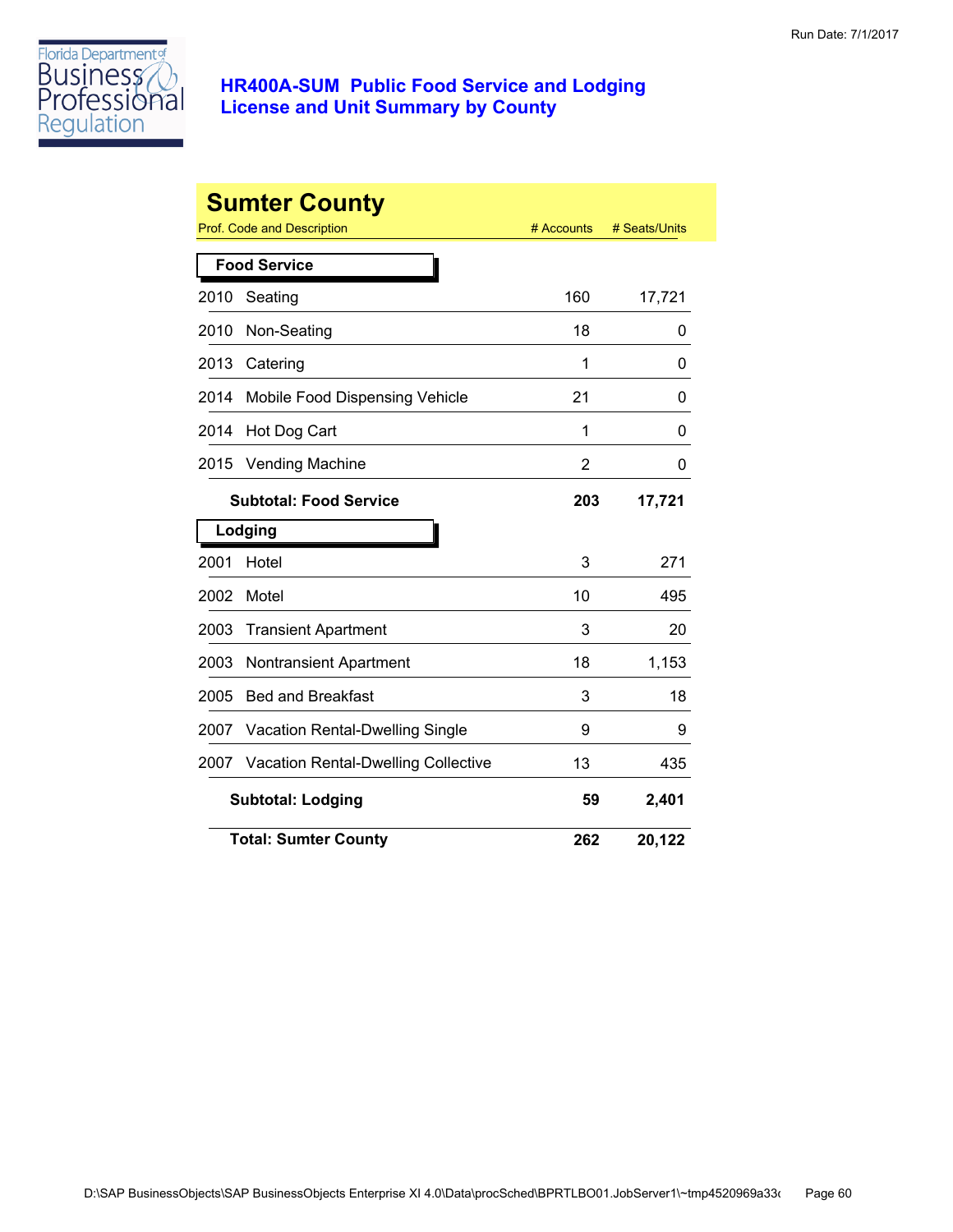

| <b>Suwannee County</b> |                                          |            |               |
|------------------------|------------------------------------------|------------|---------------|
|                        | Prof. Code and Description               | # Accounts | # Seats/Units |
| <b>Food Service</b>    |                                          |            |               |
| 2010                   | Seating                                  | 52         | 4,211         |
| 2010                   | Non-Seating                              | 2          | 0             |
| 2014                   | Mobile Food Dispensing Vehicle           | 7          | 0             |
| 2015                   | <b>Vending Machine</b>                   | 5          | 0             |
|                        | <b>Subtotal: Food Service</b>            | 66         | 4,211         |
| Lodging                |                                          |            |               |
| 2001                   | Hotel                                    | 1          | 68            |
| 2002                   | Motel                                    | 10         | 271           |
| 2003                   | <b>Transient Apartment</b>               | 1          | 2             |
| 2003                   | <b>Nontransient Apartment</b>            | 11         | 455           |
| 2007                   | <b>Vacation Rental-Dwelling Single</b>   | 2          | 5             |
|                        | 2007 Vacation Rental-Dwelling Collective | 1          | 1             |
|                        | <b>Subtotal: Lodging</b>                 |            | 802           |
|                        | <b>Total: Suwannee County</b>            | 92         | 5,013         |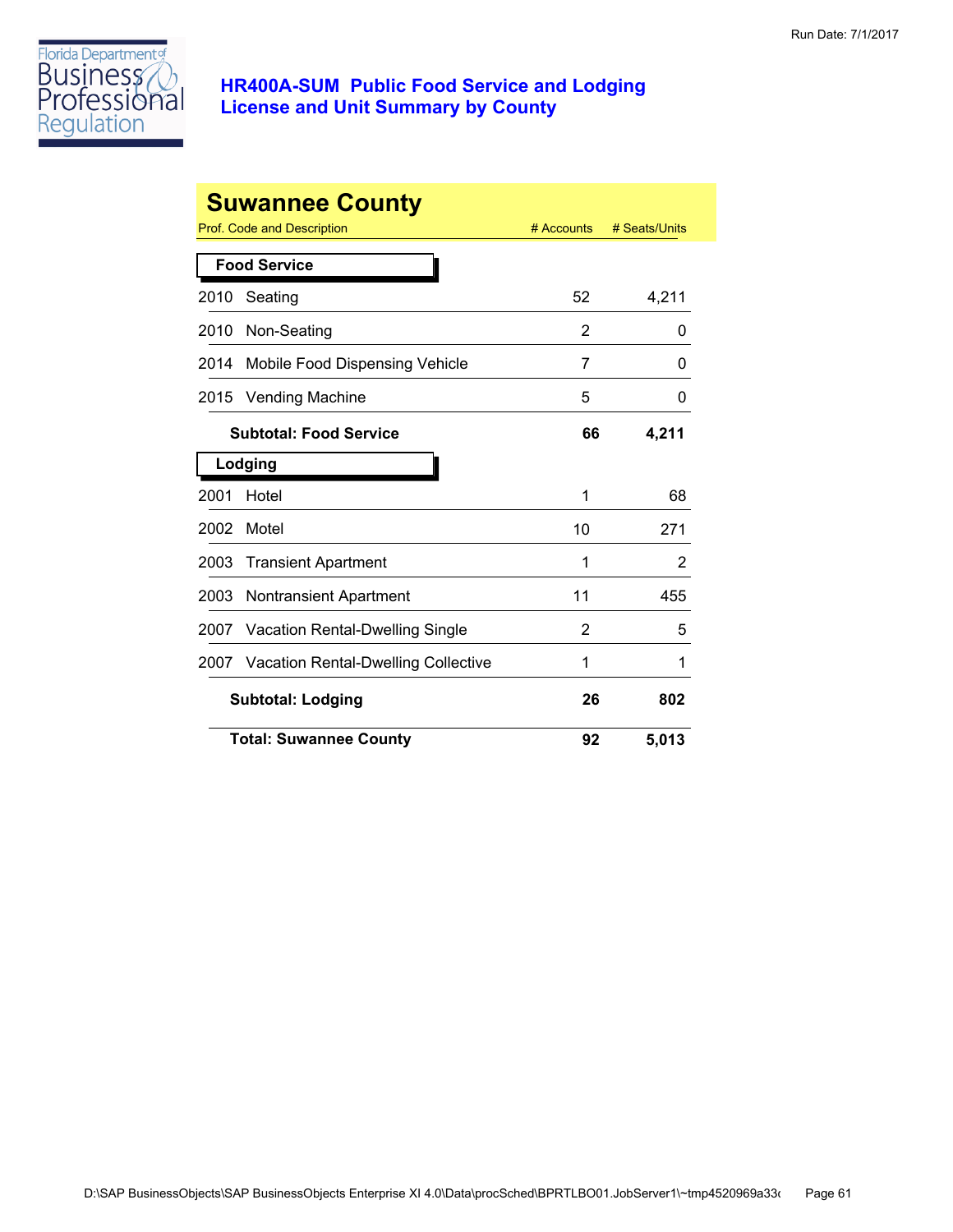

|      | <b>Taylor County</b><br><b>Prof. Code and Description</b> | # Accounts | # Seats/Units |
|------|-----------------------------------------------------------|------------|---------------|
|      | <b>Food Service</b>                                       |            |               |
| 2010 | Seating                                                   | 39         | 3,096         |
| 2010 | Non-Seating                                               | 2          | 0             |
| 2014 | Mobile Food Dispensing Vehicle                            | 5          | 0             |
| 2014 | Hot Dog Cart                                              | 1          | 0             |
|      | <b>Subtotal: Food Service</b>                             | 47         | 3,096         |
|      | Lodging                                                   |            |               |
| 2001 | Hotel                                                     | 2          | 138           |
| 2002 | Motel                                                     | 16         | 398           |
| 2003 | <b>Transient Apartment</b>                                | 1          | 9             |
| 2003 | <b>Nontransient Apartment</b>                             | 9          | 320           |
| 2006 | <b>Vacation Rental-Condo Single</b>                       | 5          | 6             |
| 2006 | Vacation Rental-Condo Group                               | 1          | 8             |
| 2007 | Vacation Rental-Dwelling Single                           | 26         | 35            |
| 2007 | Vacation Rental-Dwelling Group                            | 1          | 31            |
| 2007 | <b>Vacation Rental-Dwelling Collective</b>                | 5          | 29            |
|      | <b>Subtotal: Lodging</b>                                  | 66         | 974           |
|      | <b>Total: Taylor County</b>                               | 113        | 4,070         |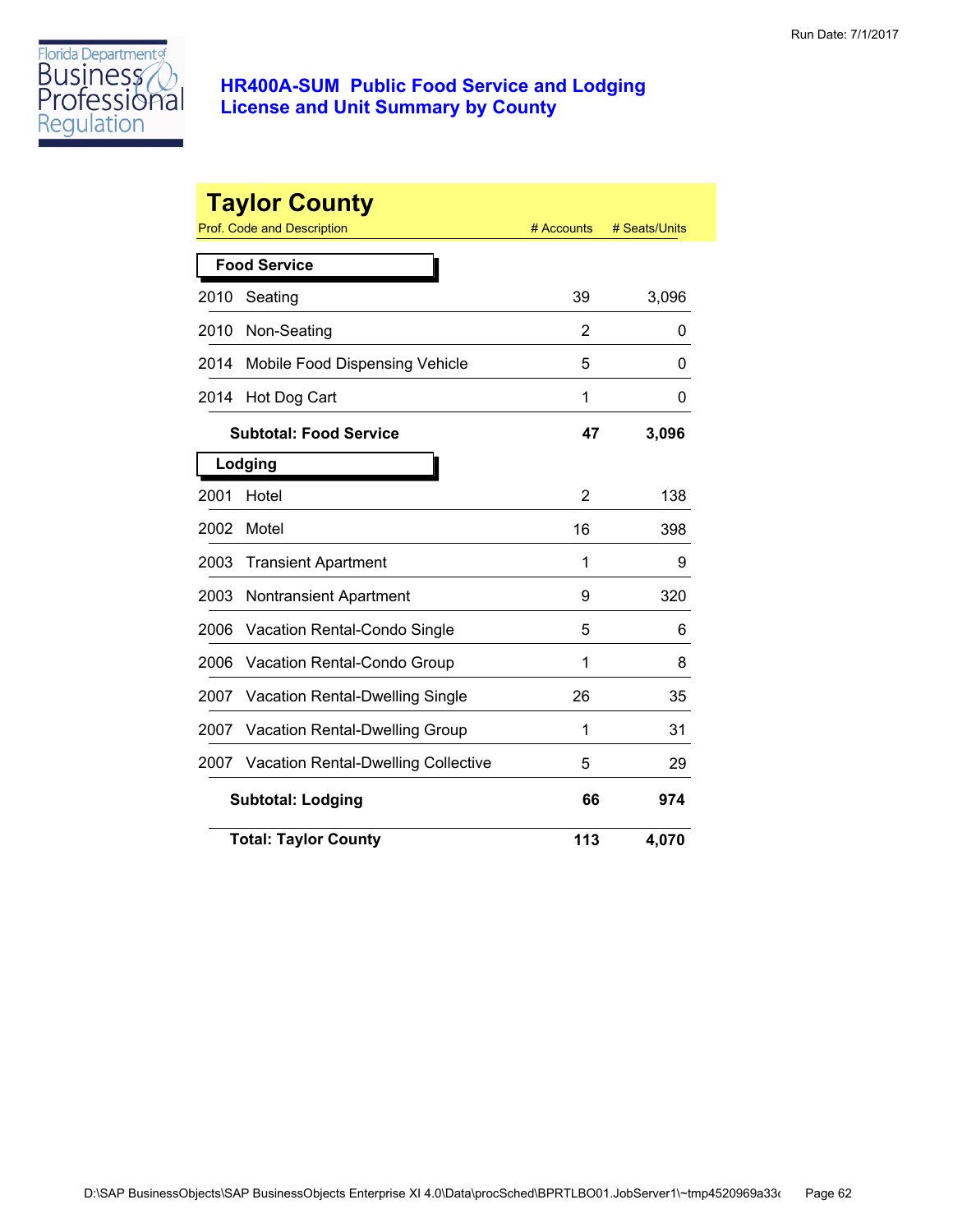

| <b>Union County</b><br>Prof. Code and Description<br># Seats/Units<br>$#$ Accounts |                                     |    |     |
|------------------------------------------------------------------------------------|-------------------------------------|----|-----|
| <b>Food Service</b>                                                                |                                     |    |     |
| 2010                                                                               | Seating                             | 6  | 278 |
|                                                                                    | 2010 Non-Seating                    | 1  | O   |
|                                                                                    | 2014 Mobile Food Dispensing Vehicle | 2  | O   |
|                                                                                    | 2015 Vending Machine                | 1  | O   |
|                                                                                    | <b>Subtotal: Food Service</b>       | 10 | 278 |
| Lodging                                                                            |                                     |    |     |
|                                                                                    | 2003 Nontransient Apartment         | 2  | 80  |
|                                                                                    | <b>Subtotal: Lodging</b>            | 2  | 80  |
|                                                                                    | <b>Total: Union County</b>          | 12 | 358 |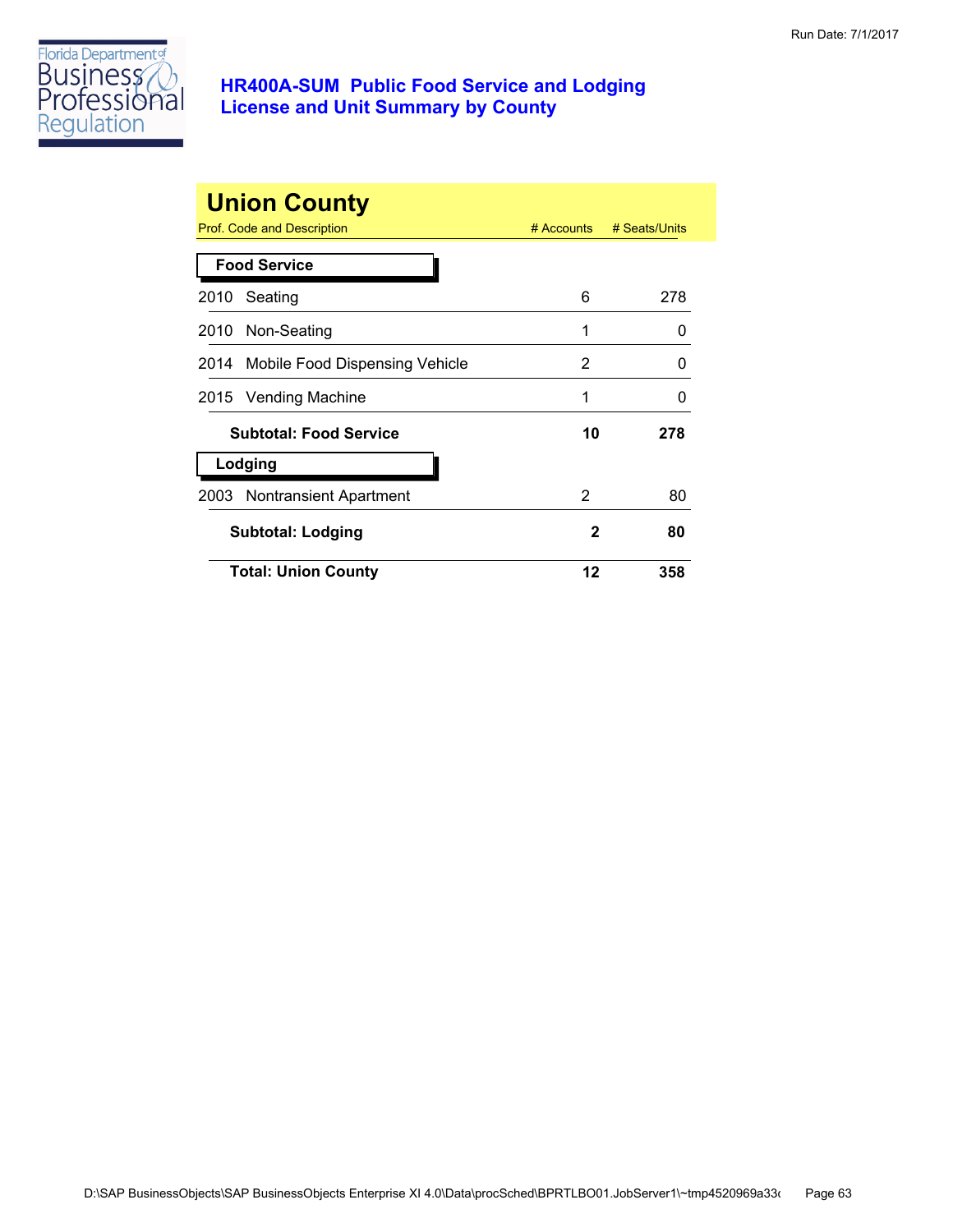

|      | <b>Volusia County</b><br>Prof. Code and Description | # Accounts | # Seats/Units |
|------|-----------------------------------------------------|------------|---------------|
|      | <b>Food Service</b>                                 |            |               |
| 2010 | Seating                                             | 1,107      | 103,392       |
| 2010 | Non-Seating                                         | 116        | 0             |
| 2013 | Catering                                            | 14         | 0             |
| 2014 | Mobile Food Dispensing Vehicle                      | 85         | 0             |
| 2014 | Hot Dog Cart                                        | 9          | 0             |
| 2015 | <b>Vending Machine</b>                              | 45         | 0             |
|      | <b>Subtotal: Food Service</b>                       | 1,376      | 103,392       |
|      | Lodging                                             |            |               |
| 2001 | Hotel                                               | 35         | 3,899         |
| 2002 | Motel                                               | 183        | 7,275         |
| 2003 | <b>Transient Apartment</b>                          | 15         | 131           |
| 2003 | <b>Nontransient Apartment</b>                       | 426        | 22,717        |
| 2005 | <b>Bed and Breakfast</b>                            | 12         | 89            |
| 2006 | Vacation Rental-Condo Single                        | 46         | 301           |
| 2006 | Vacation Rental-Condo Group                         | 100        | 5,085         |
| 2006 | <b>Vacation Rental-Condo Collective</b>             | 28         | 677           |
| 2007 | <b>Vacation Rental-Dwelling Single</b>              | 88         | 101           |
| 2007 | Vacation Rental-Dwelling Group                      | 4          | 209           |
| 2007 | <b>Vacation Rental-Dwelling Collective</b>          | 27         | 155           |
| 2022 | Timeshare Project-Timeshare Proj Single             | 1          | 39            |
| 2022 | Timeshare Project-Timeshare Proj Group              | 2          | 287           |
|      | <b>Subtotal: Lodging</b>                            | 967        | 40,965        |
|      | <b>Total: Volusia County</b>                        | 2,343      | 144,357       |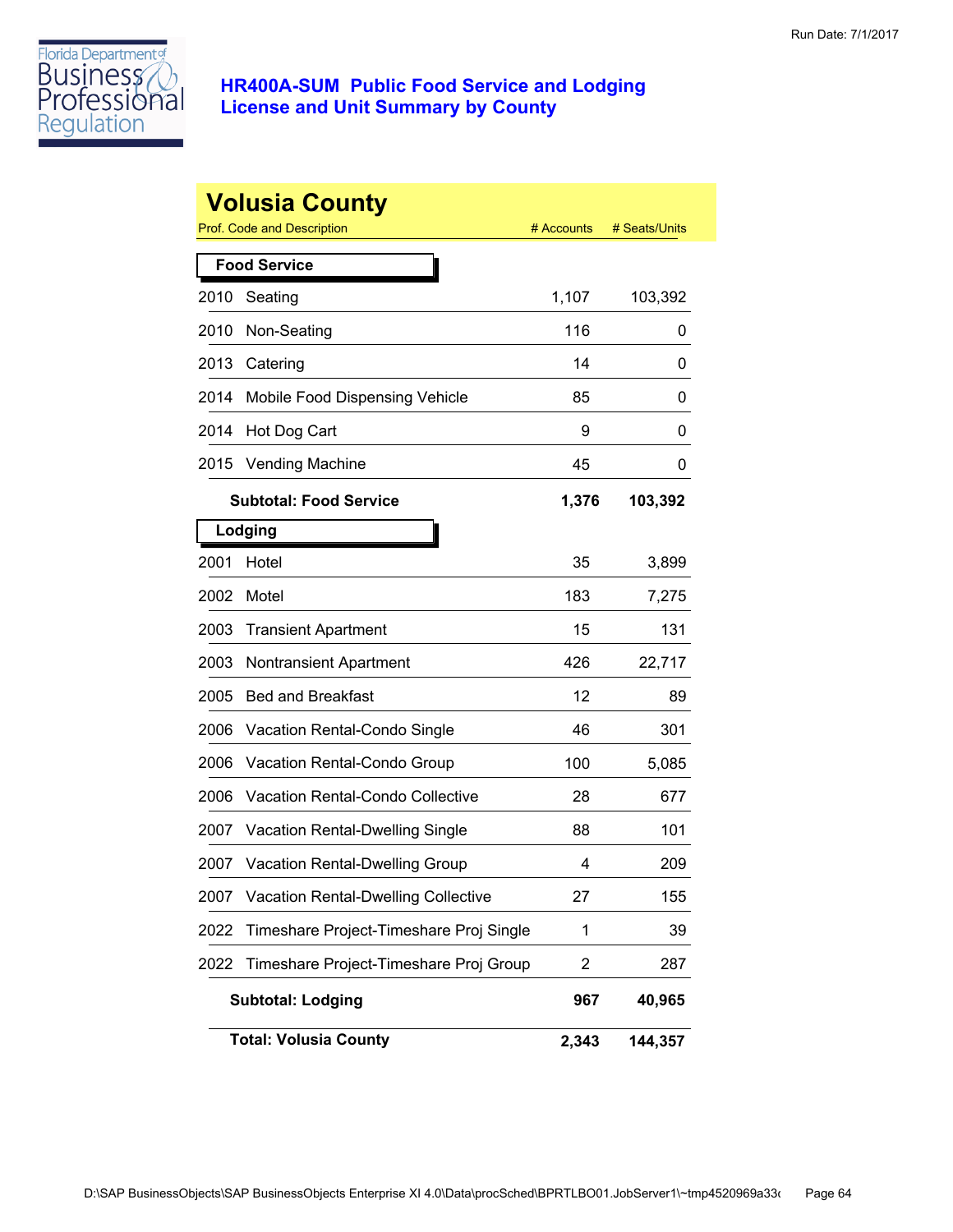

| <b>Wakulla County</b>    |                                     |              |               |
|--------------------------|-------------------------------------|--------------|---------------|
|                          | Prof. Code and Description          | $#$ Accounts | # Seats/Units |
|                          | <b>Food Service</b>                 |              |               |
| 2010                     | Seating                             | 45           | 3,535         |
| 2014                     | Mobile Food Dispensing Vehicle      | 8            | 0             |
| 2014                     | Hot Dog Cart                        | 1            | 0             |
|                          | <b>Subtotal: Food Service</b>       | 54           | 3,535         |
|                          | Lodging                             |              |               |
| 2001                     | Hotel                               | 3            | 155           |
| 2002                     | Motel                               | 3            | 45            |
| 2003                     | <b>Nontransient Apartment</b>       | 2            | 125           |
| 2005                     | <b>Bed and Breakfast</b>            | 1            | 7             |
| 2007                     | Vacation Rental-Dwelling Single     | 3            | 3             |
| 2007                     | Vacation Rental-Dwelling Collective | 2            | 3             |
| <b>Subtotal: Lodging</b> |                                     | 14           | 338           |
|                          | <b>Total: Wakulla County</b>        | 68           | 3,873         |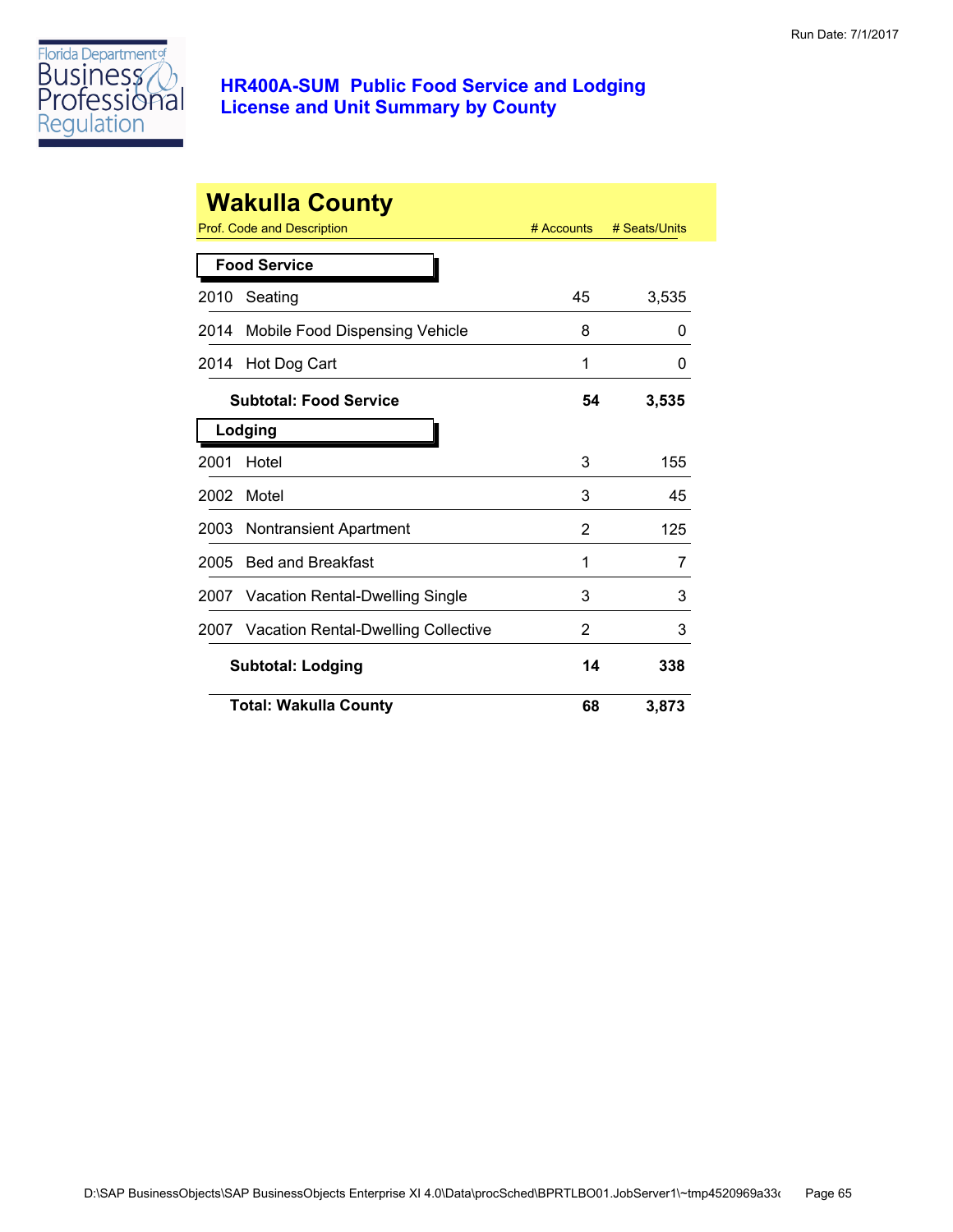

|      | <b>Walton County</b><br><b>Prof. Code and Description</b> | # Accounts     | # Seats/Units |
|------|-----------------------------------------------------------|----------------|---------------|
|      | <b>Food Service</b>                                       |                |               |
| 2010 | Seating                                                   | 274            | 28,877        |
| 2010 | Non-Seating                                               | 19             | 0             |
| 2013 | Catering                                                  | 7              | 0             |
| 2014 | Mobile Food Dispensing Vehicle                            | 14             | 0             |
| 2014 | Hot Dog Cart                                              | $\overline{2}$ | 0             |
|      | <b>Subtotal: Food Service</b>                             | 316            | 28,877        |
|      | Lodging                                                   |                |               |
| 2001 | Hotel                                                     | 11             | 1,473         |
| 2002 | Motel                                                     | 10             | 521           |
| 2003 | <b>Transient Apartment</b>                                | 1              | 4             |
| 2003 | <b>Nontransient Apartment</b>                             | 10             | 606           |
| 2005 | <b>Bed and Breakfast</b>                                  | 3              | 24            |
| 2006 | Vacation Rental-Condo Single                              | 65             | 158           |
| 2006 | Vacation Rental-Condo Group                               | 22             | 1,628         |
| 2006 | Vacation Rental-Condo Collective                          | 95             | 2,175         |
| 2007 | <b>Vacation Rental-Dwelling Single</b>                    | 209            | 675           |
| 2007 | Vacation Rental-Dwelling Group                            | 7              | 256           |
| 2007 | <b>Vacation Rental-Dwelling Collective</b>                | 110            | 1,905         |
|      | <b>Subtotal: Lodging</b>                                  | 543            | 9,425         |
|      | <b>Total: Walton County</b>                               | 859            | 38,302        |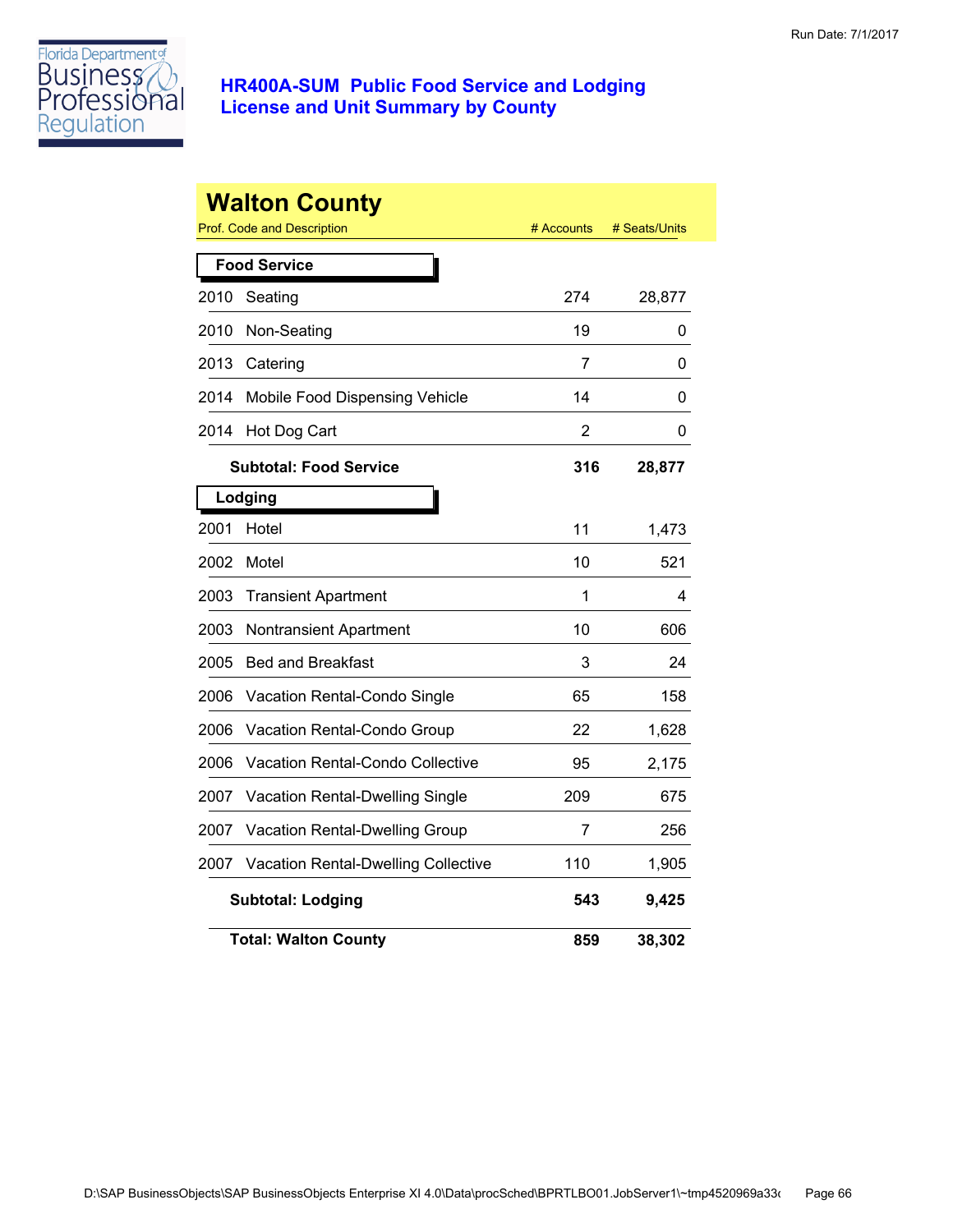

|         | <b>Washington County</b><br>Prof. Code and Description | $#$ Accounts | # Seats/Units |
|---------|--------------------------------------------------------|--------------|---------------|
|         | <b>Food Service</b>                                    |              |               |
| 2010    | Seating                                                | 37           | 2,625         |
|         | 2010 Non-Seating                                       | 1            | 0             |
|         | 2014 Mobile Food Dispensing Vehicle                    | 2            | 0             |
| 2014    | Hot Dog Cart                                           | 1            | O             |
|         | <b>Subtotal: Food Service</b>                          | 41           | 2,625         |
| Lodging |                                                        |              |               |
| 2002    | Motel                                                  | 7            | 261           |
|         | 2003 Nontransient Apartment                            | 10           | 159           |
|         | <b>Subtotal: Lodging</b>                               | 17           | 420           |
|         | <b>Total: Washington County</b>                        | 58           | 3,045         |